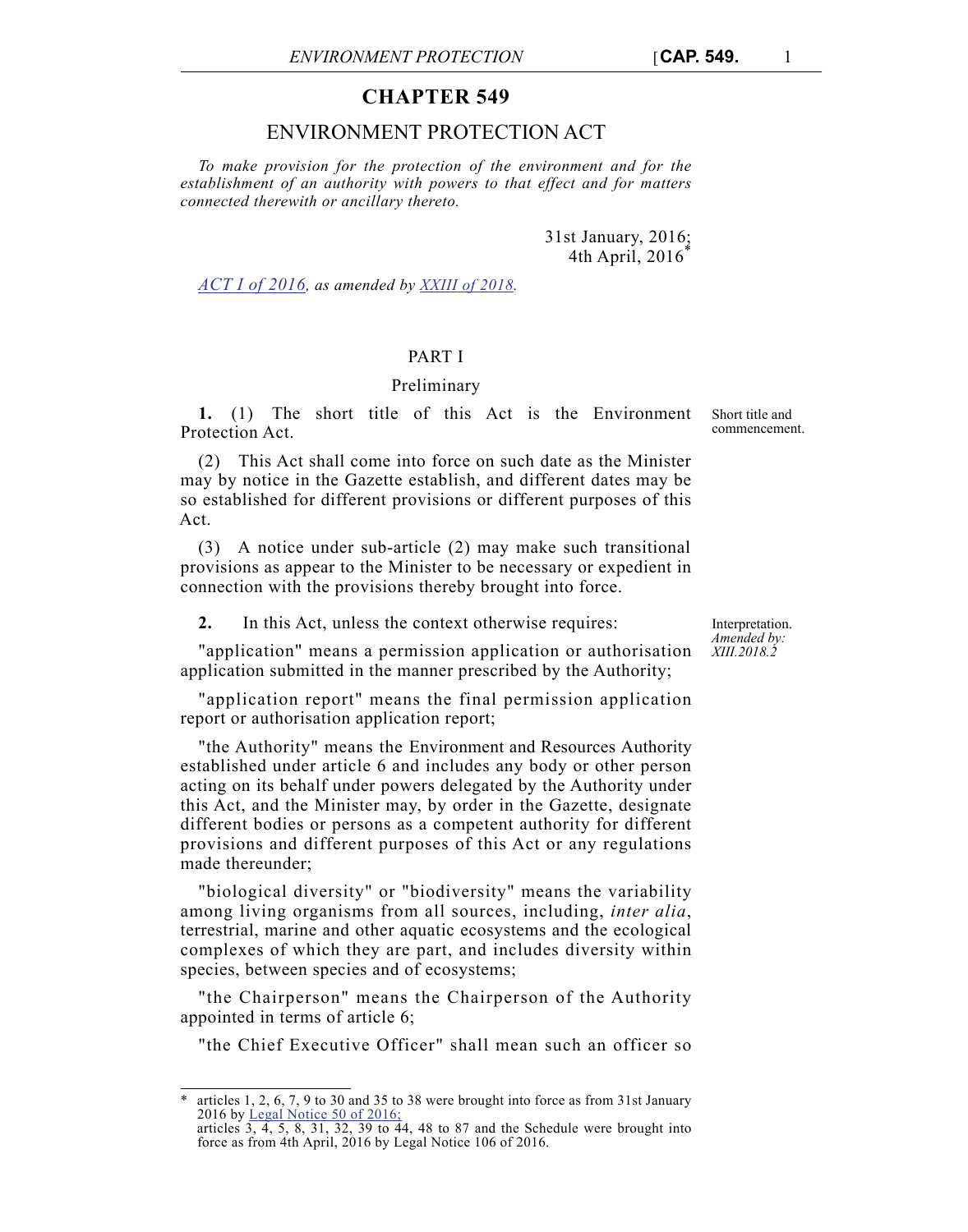appointed who is vested with the executive management of the Authority;

"conservation" means a series of measures required to maintain or restore the natural habitats and the population of species of wild fauna and flora at a favourable status, and for cultural heritage means any activity required to maximize the endurance or minimize the deterioration of any cultural property as far as possible and includes examining, testing, treating, recording and preserving any such cultural property or any part thereof;

"derivatives" means parts of any specimen, whether processed by man or not;

"discharge" includes emission, deposit, dumping, disposal, addition or introduction into the environment of a substance or energy directly or indirectly from any point source or diffuse source, whether stationary or mobile, and whether caused or permitted intentionally or otherwise and whether continuous or intermittent or once only;

"entity of Government" means a body corporate established by law or a company in which the Government or such body corporate, or a combination thereof has a controlling interest or which is a subsidiary of such a company;

"environment" means the whole of the elements and conditions, natural or man-made, whether together or in isolation, and in particular:

- (*a*) the air, water, land, soil and sea, including their bedrock, aquifers and subsurface features;
- (*b*) all the layers of the atmosphere;
- (*c*) all biodiversity; and
- (*d*) the landscape and its features;

"fauna" means all types of animals and other biota including akaryotes, prokaryotes and eukaryotes, dead or alive, in whole or in part and their derivatives;

"flora" means all types of plants and other biota including akaryotes, prokaryotes and eukaryotes, dead or alive, in whole or in part and their derivatives;

"functions" includes responsibilities, powers and duties;

"Gazette" means the Government Gazette;

"genetically modified organism" means any of the following:

- (*a*) an organism derived from the formation of a combination of genetic material by any means other than natural means;
- (*b*) an organism inheriting such combination of genetic material;
- (*c*) an organism that results from the replication of an organism as derived in paragraph (*a*); or
- (*d*) such other organism as may be prescribed by the Minister under this Act;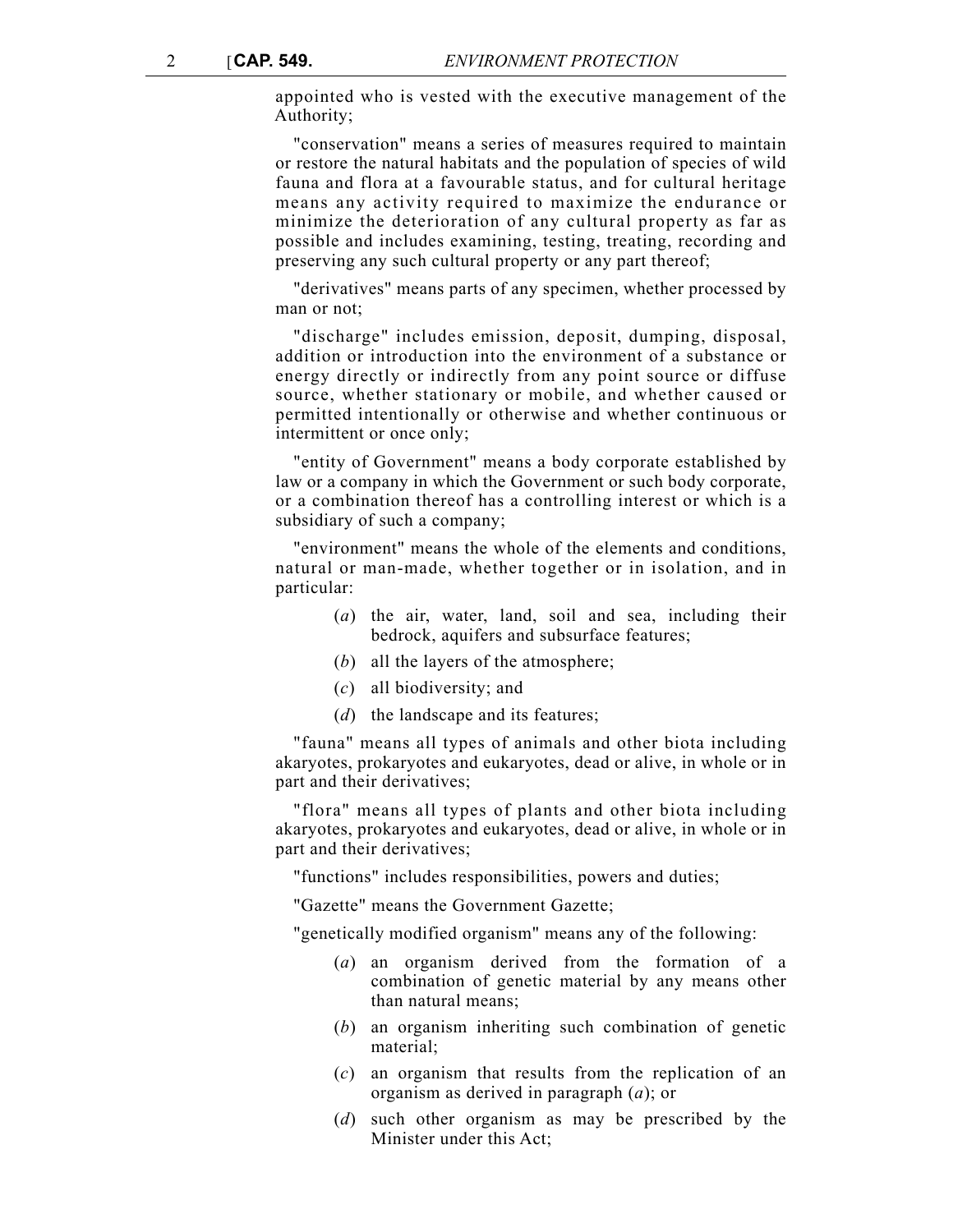''guardianship'' and ''guardianship deed'' shall have the same meaning as assigned to them in article 70A;

"land" includes the air, water, land, sea and soil, including their bedrock, aquifers and subsurface features, and extends to the proper use of resources found in such so as to ensure protection of the environment in general and use of the air, water and soil in a sustainable manner;

"local council" means a local council established under the Local Cap. 363. Councils Act;

"minerals" includes all minerals and substances (including oil and natural gas) in or under land of a kind ordinarily worked for removal by underground or surface working;

"Minister" means the Minister responsible for the environment;

"natural resources" means any component of nature and includes air, water, land, soils, minerals, energy, living organisms and genetic resources;

"officer" includes any employee or member of staff of the Authority;

"person" means a body or other association of persons whether granted legal personality or not and shall include Environmental Voluntary Organisations;

"plan" means a plan approved in accordance with the provisions of this Act;

"policy" means a policy approved in accordance with the provisions of this Act;

"pollution" means the direct or indirect introduction by man, or due to natural processes, into the environment of substances, energy, organisms or genetic material that cause or are likely to cause hazard to human health, or harm to living resources or to the environment;

"precautionary principle" means the principle whereby appropriate measures are taken to protect the environment and to ensure sustainable management of natural resources in the absence of absolute or conclusive scientific proof of the need for such measures;

"prescribed" means prescribed by regulation, rule, order or other instrument made as provided in the provisions of this Act empowering the making of any such instrument;

"protected area" means all areas that are afforded protection under this Act;

"public officer" has the meaning assigned to it by article 124 of the Constitution;

"sea" includes the water column, seabed, marine sedimentary subsoil, sediment and bedrock;

"specimen" means any species, whether alive or dead, any part or derivative thereof, and includes any goods which from an accompanying document, the packaging, mark or label or from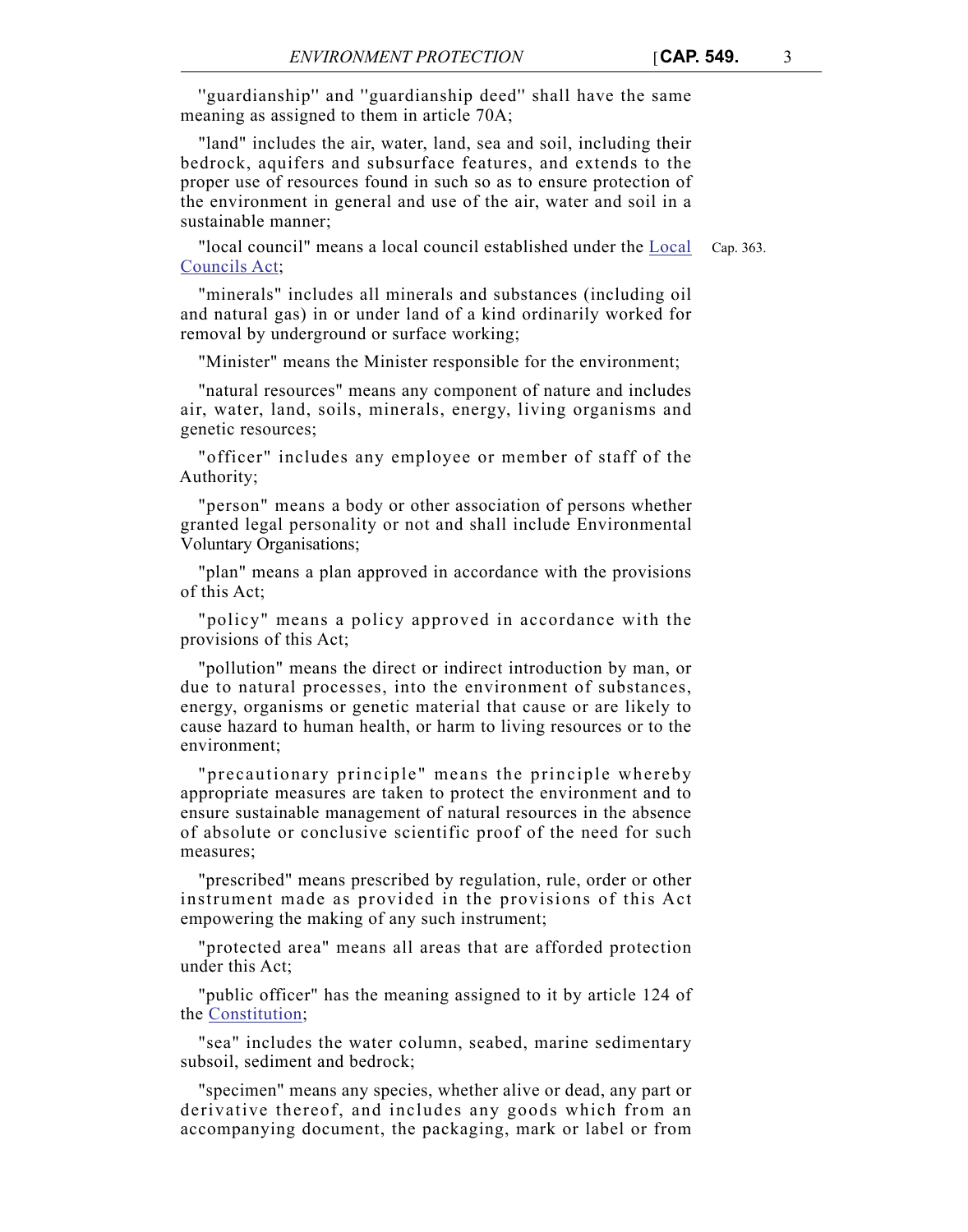other circumstances appear to be parts or derivatives of animals or plants;

"Standing Committee" means the Standing Committee on the Environment and Development Planning established in terms of the Development Planning Act;

"subsidiary plans" includes strategies, plans, programmes and guidance under this Act;

"substances" means any matter, chemical, mixture, compound or product, and includes fuels, combinations of elements, mixtures or compounds of a chemical reaction, as well as the mixture of substances of different molecular identities;

"Tribunal" means the Environment and Planning Review Tribunal referred to in article 3 of the Environment and Planning Review Tribunal Act;

"waste" means any thing, substance or object which the holder discards or intends to discard, or is required to keep in order to discard, and includes such other thing, substance or object as the Minister may prescribe:

Provided that if a definition provided for under this article is amended through a European, International or multilateral directive or legislative instrument, the Minister shall have the authority to amend such a definition in accordance with such a directive or legislative instrument by means of a Regulation issued under the provisions of article 54.

#### PART II

#### Duty to Protect the Environment

**3.** It shall be the duty of every person and entity, whether public or private, to protect the environment and to assist in the taking of preventive and remedial measures to protect the environment and manage natural resources in a sustainable manner.

**4.** (1) It shall be the duty of the Government to protect the environment for the benefit of the present and future generations and to that effect:

- (*a*) to manage the environment in a sustainable manner by integrating and giving due consideration to environmental concerns in decisions and policies on land use, socio-economic, educational and other matters;
- (*b*) to take such preventive and remedial measures as may be necessary to address and abate the problem of pollution and any other form of environmental degradation in Malta and beyond, in accordance with the polluter pays principle and the precautionary principle;
- (*c*) to collaborate with other governments and entities in the protection of the global environment;
- (*d*) to disseminate information on the environment and to

Duty of every person and entity to protect the environment.

Duty of Government to protect the environment.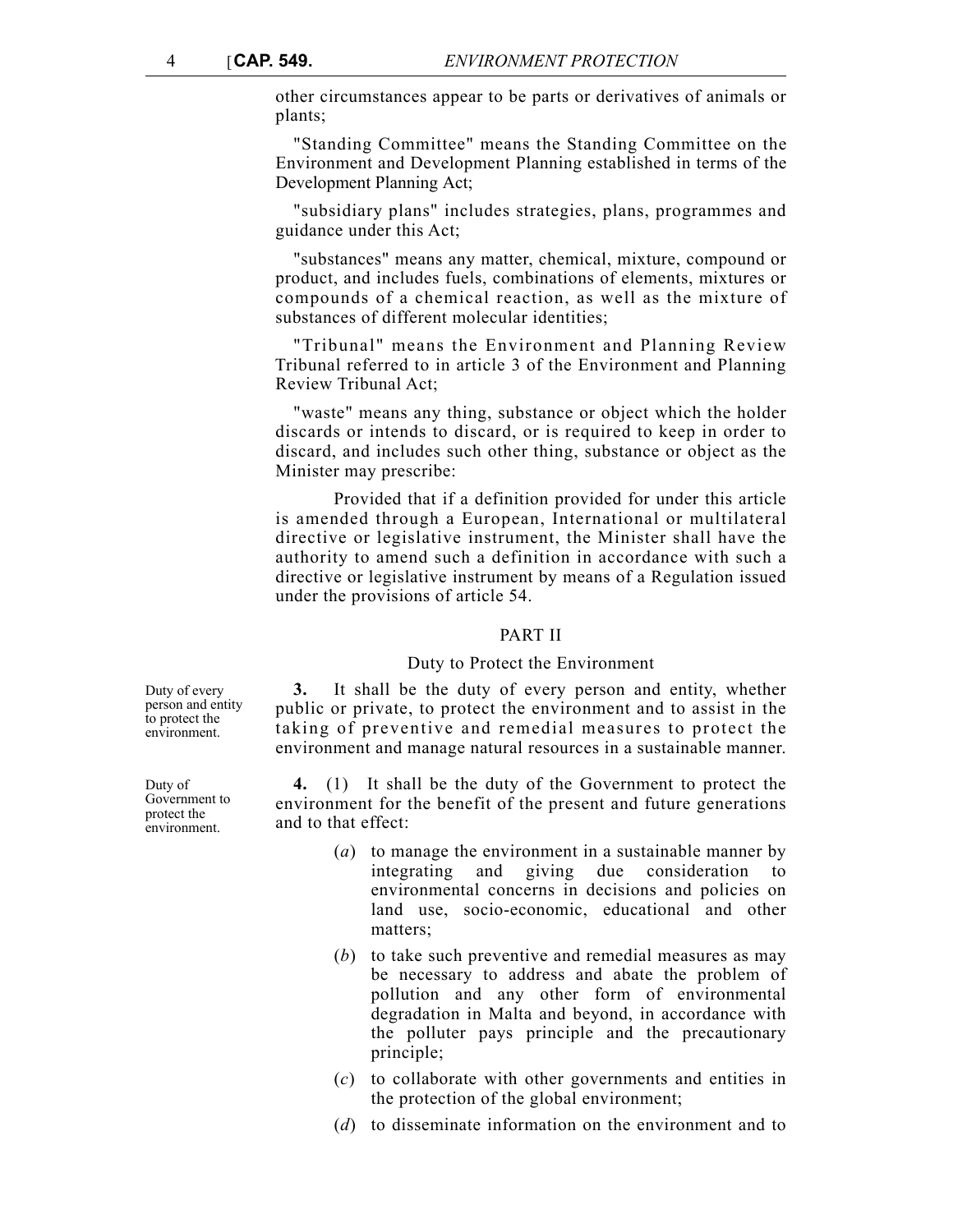facilitate the participation of the public in decisions that affect the environment;

- (*e*) to apply scientific and technical knowledge and resources in determining matters that affect the environment;
- (*f*) to ensure the sustainable management of wastes, to promote the reduction of waste and the proper use, reuse and recovery of matter;
- (*g*) to safeguard biological diversity;
- (*h*) to combat all forms of pollution and environmental degredation;
- (*i*) to consider the environment as the common heritage and common concern of mankind;
- (*j*) to provide incentives leading to a higher level of environmental protection; and
- (*k*) to promote research and development in the environmental field by different institutions.

(2) In the course of its daily responsibilities, it shall be the duty of every Government entity to implement the objectives and provisions of this Act and its subsidiary legislation. In doing so, Government entities shall also have regard to national environmental targets when carrying out their respective plans, programmes and projects.

**5.** The provisions of articles 3 and 4 shall not be directly enforceable in any court, but the principles therein contained are, this notwithstanding, fundamental to the Government of Malta and those principles shall be employed in the interpretation of the other provisions of this Act or of any other law relating to matters governed by this Act.

## PART III

## 1. Administration

**6.** (1) There is hereby established an authority, to be known as the Environment and Resources Authority, which shall consist of not less than eight and not more than ten members, of whom one shall be the Chairperson of the Authority.

Save as hereinafter provided, the members of the Board of the Authority shall be appointed by the Minister as follows:

- (*a*) two public officers representing the Government, one of whom has experience or qualifications in matters concerning the environment, and another who has experience or qualifications in matters concerning environmental health or social policy;
- (*b*) six members (hereinafter called the "independent members") shall be chosen from amongst persons of known integrity and with knowledge of and experience in:
	- (i) the Environmental Voluntary Organisations

Establishment of the Malta Environment Authority.

Application of articles 3 and 4.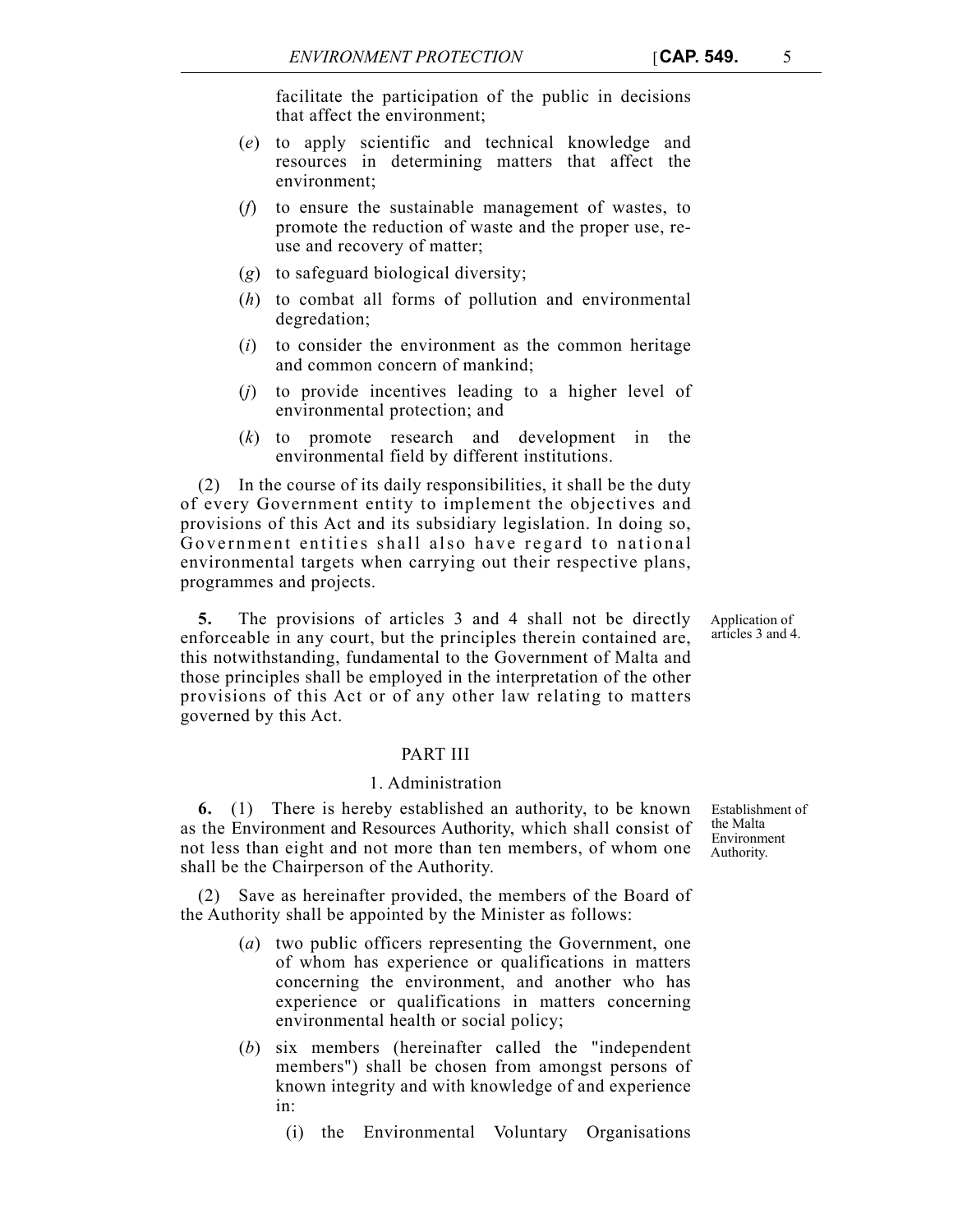sector and who shall be nominated by the said Voluntary Organisations; and

- (ii) the rest being persons with knowledge of and experience in matters relating to the functions of the authority, for good governance;
- (*c*) a member nominated by the Leader of the Opposition.

(3) The Chairperson of the Authority shall be chosen by the Minister from amongst the independent members of the Authority.

(4) Save as provided in sub-article (2), no person shall be qualified to be appointed as, or remain, a member of the Authority if he:

(*a*) is a public officer:

Provided that the Chairperson shall not be considered as a public officer for the purposes of this sub-article; or

- (*b*) is an officer of any department, entity, Corporation or Authority of the Government, provided that for the purposes of this paragraph a member of the academic staff of the University shall be excluded; or
- (*c*) is a Minister, Parliamentary Secretary or a member of the House of Representatives, of the European Parliament, or of a local council; or
- (*d*) is a judge or magistrate of the courts of justice; or
- (*e*) has a financial or other interest in any enterprise or activity which is likely to affect the discharge of his functions as a member of the Authority:

Provided that the Minister may determine that the person's interest is not likely to affect the discharge of his functions and upon such determination that person shall be qualified to hold the office of member of the Authority provided that the declared interest and the Minister's determination are published in the Gazette; or

- (*f*) is interdicted or incapacitated; or
- (*g*) is convicted of an offence affecting public trust, or of theft or fraud, or of knowingly receiving property obtained by theft or fraud or of bribery or of money laundering; or
- (*h*) is subject to disqualification under article 320 of the Companies Act.

(5) The independent members shall hold office for such period, being not less than three years, as may be specified in the letter appointing them and if no such period is specified shall remain in office for three years. In determining such period of office the Minister shall, as far as practicable, ensure a measure of rotation.

(6) Without prejudice to the provisions of sub-article (4), the independent members may resign by letter addressed to the Minister but may not be removed from office except by a resolution

Cap. 386.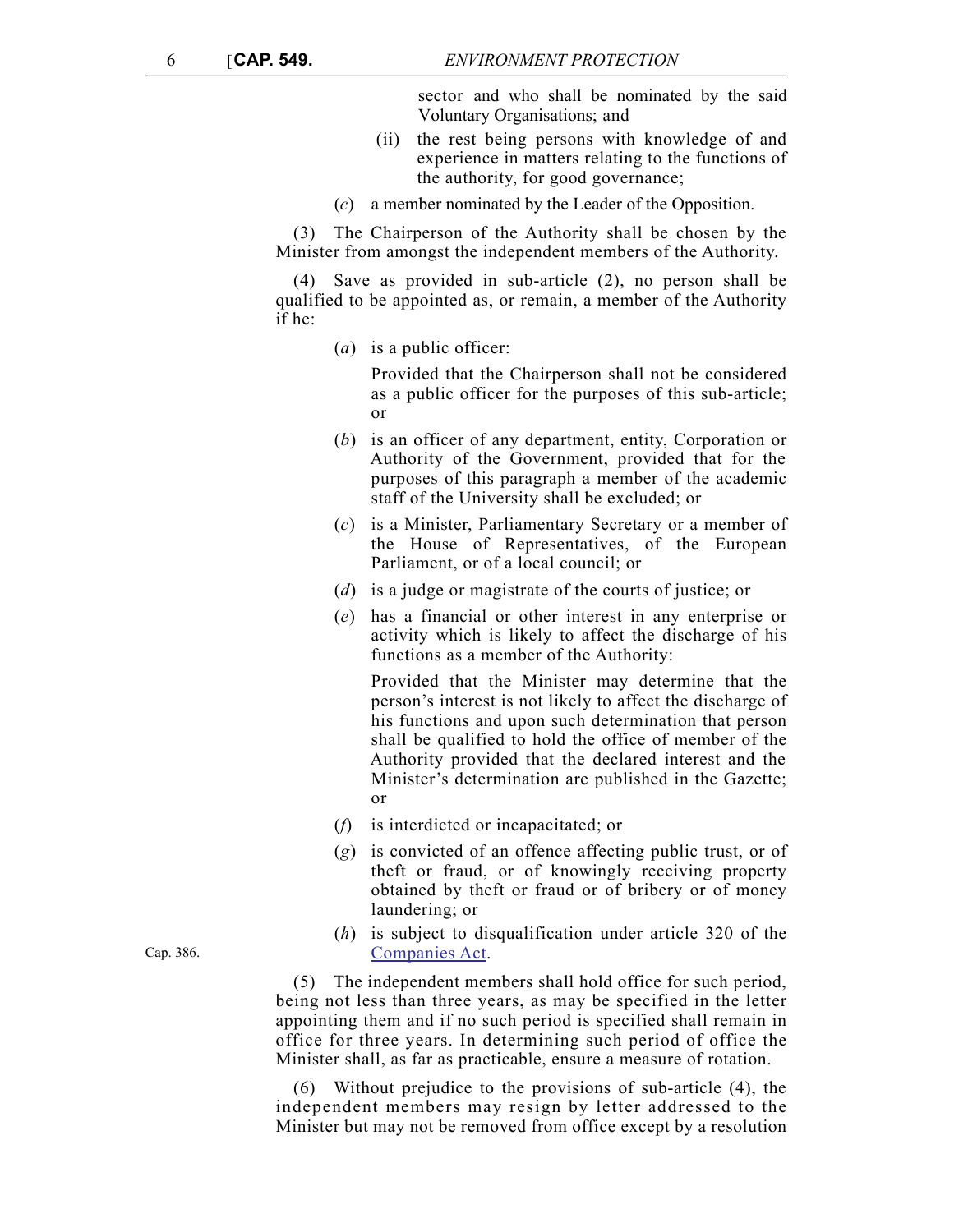of the House of Representatives on the ground of misconduct or inability to perform the duties of their office.

(7) The other members of the Authority shall hold office until they are replaced by the Minister, and as long as they remain public officers.

(8) A person who has ceased to be a member of the Authority shall if he is otherwise qualified, be eligible for reappointment; but no person shall in the aggregate be a member of the Authority for more than seven years.

(9) The Minister may by regulations establish the manner in which the proceedings of the Authority shall be regulated.

(10) The Authority shall transmit a copy of the agenda, minutes and relative enclosures of its meetings to the Minister for his information.

**7.** (1) The Authority shall be a body corporate having a distinct legal personality and shall be capable, subject to the provisions of this Act, of entering into contracts, of acquiring, holding and disposing of any kind of property for the purposes of its functions, of suing and being sued, and of doing all such things and entering into all such transactions as are incidental or conducive to the exercise or performance of its functions under this Act, including the lending or borrowing of money.

(2) The legal and judicial representation of the Authority shall vest in the Chairperson:

Provided that the Authority may appoint any one or more of its other members or any one or more of its officers to appear in the name and on behalf of the Authority in any proceedings and in any act, contract, instrument or other document whatsoever, or in the case of any vacancy in the post of Chairperson.

(3) In the absence of the Chairperson, or if the Chairperson is unable to perform the functions of his office, whether under this or any other provision of this Act, any one of the deputy chairpersons shall perform those functions and shall rotate the chairpersonship of the Authority between them as far as practical.

**8.** (1) The Authority shall be the principal means whereby the Government shall implement its duties under this Act.

(2) The functions of the Authority shall be:

(*a*) to perform and succeed in the functions, assets, rights, liabilities and obligations of the competent authority established under the provisions of article 6 of the Environment and Development Planning Act and under the provisions of article 3 of the Malta Resources Authority Act in so far as such functions, assets, rights, liabilities and obligations refer to the role of the competent authority established under the said Act in relation to the protection and management of the environment and sustainable management of natural resources, and the prevention, mitigation,

Authority to be body corporate.

Functions of the Authority.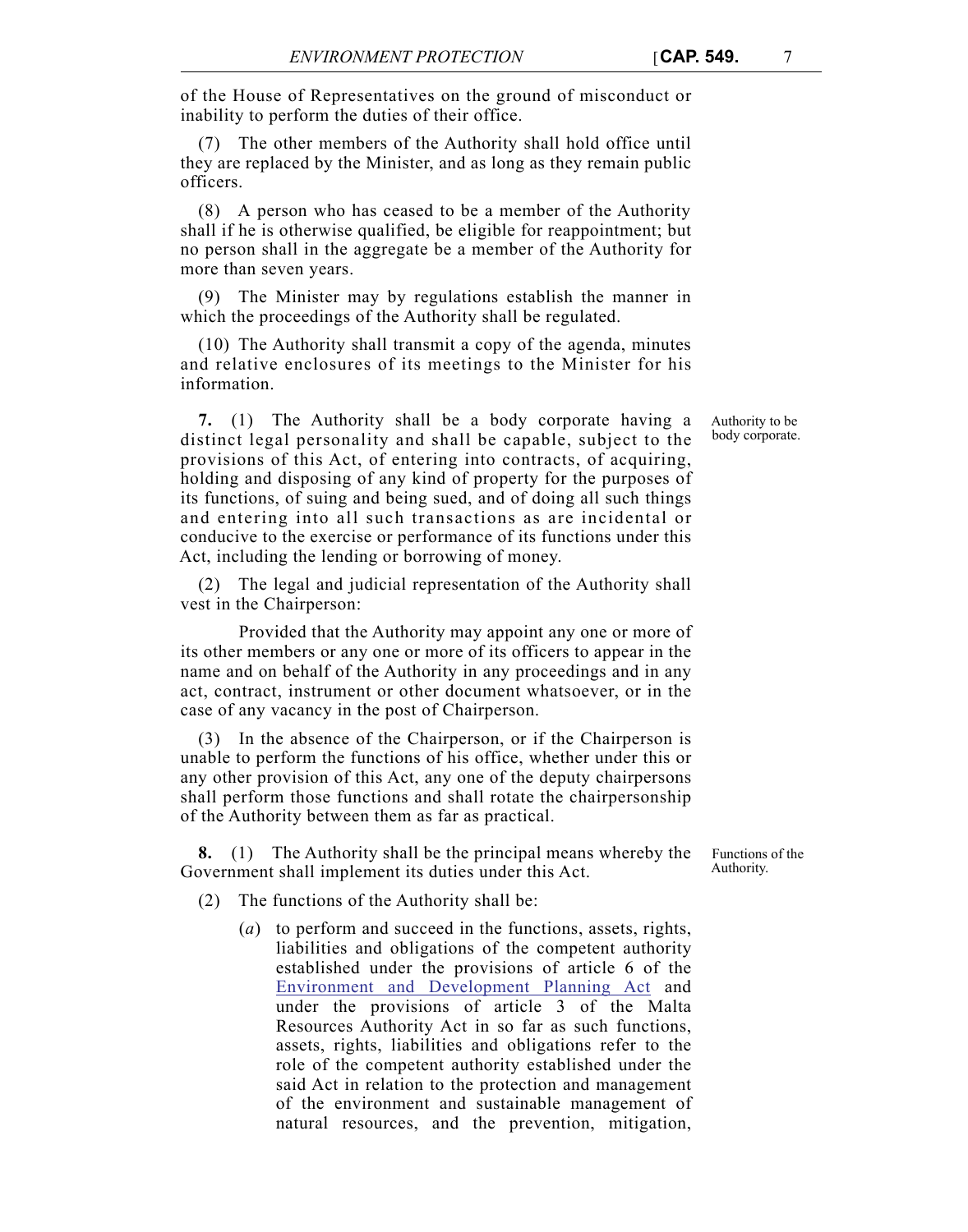offsetting or remediation of adverse effects on the environment;

- (*b*) to formulate and implement policies relating to the protection and management of the environment and the sustainable management of natural resources, and on such other matters as may be necessary for the better carrying out of the provisions of this Act;
- (*c*) to carry out and or commission surveys, studies, assessments, investigations, audits, monitoring and promote research on any matter relating to the environment and the natural resources regulated by or under this Act;
- (*d*) to provide information and issue guidelines to the public and to commercial and other entities on matters relating to the environment and the said natural resources;
- (*e*) to establish measures for the protection of the environment and to promote the efficient use of natural resources in, and through, the practices, operations, activities and functions regulated by or under this Act;
- (*f*) to ensure that national and international obligations relative to the matters regulated by or under this Act are entered into force and complied with;
- (*g*) to permit, assess, investigate, audit, monitor, and take action on, any activity, intervention, project, operation or land use that may have an effect on the environment;
- (*h*) to advise the Minister on international legislation and on the formulation of national policy in relation to matters regulated by this Act and on matters having a bearing on this;
- (*i*) otherwise to advise the Minister on any matter connected with its functions under this Act;
- (*j*) to carry out, review or request others to carry out environmental assessments, environmental audits and environmental monitoring of activities and works having an impact on the environment;
- (*k*) to perform such other functions as may from time to time be assigned to it by the Minister.

(3) In carrying out its functions under sub-article (2) the Authority shall:

- (*a*) seek to co-operate or to make arrangements with other entities or persons to enable it to better implement or monitor the implementation of and compliance with the provisions of this Act;
- (*b*) establish long and short term objectives and strategies;
- (*c*) make or advise the Minister on the making of environmental standards, guidelines and the making of regulations, plans and policies under this Act as well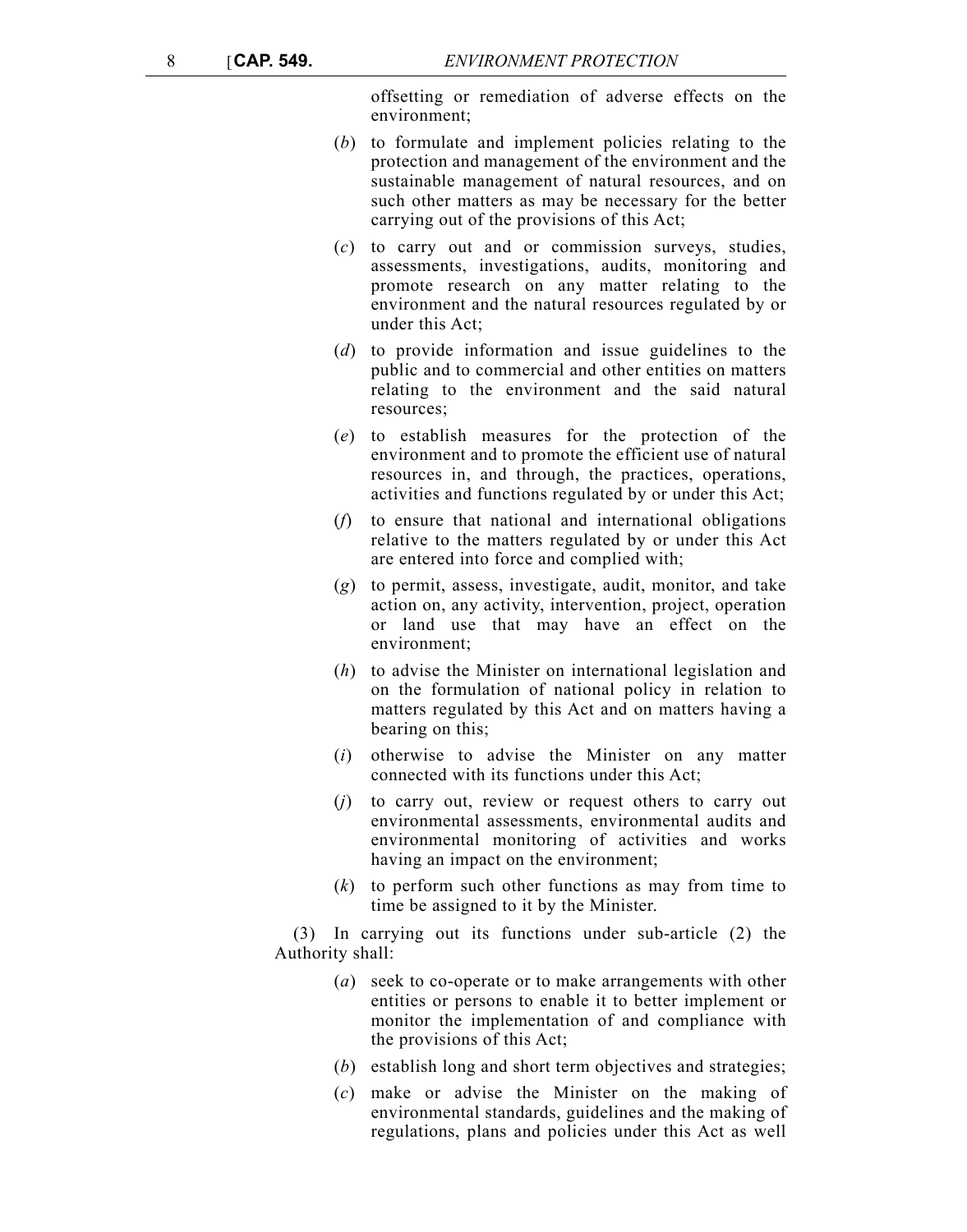as advise on the formulation and implementation of contingency and emergency plans, led by other authorities, to safeguard the environment;

- (*d*) issue or withhold any authorisation or conduct or oversee any assessment, monitoring or other action that may be required by or under this Act under such conditions as it may, subject to any other provision of this or any other law, deem necessary to control and manage activities having an impact on the environment or which may potentially impact the environment;
- (*e*) establish threshold levels of discharge from production, management, use, possession or any other activity involving products and substances, their waste products and pollution;
- (*f*) monitor the quality of the environment and for such purpose establish indicators and methodologies, and maintain and disseminate information related to the environment; and
- (*g*) publish, at intervals not more than four years, a report on the state of the environment.

(4) For these purposes, and subject to the provisions of this Act, the Authority shall be responsible for:

- (*a*) ensuring that environmental audits, environmental assessments and environmental monitoring as may be prescribed are properly carried out;
- (*b*) the preparation of the plans and policies including any other matter ancillary, incidental or conducive thereto, and the updating thereof following their approval in terms of this Act;
- (*c*) the conduct of consultations with Government, public entities, local councils, non-governmental organizations, private organizations and international organizations and other persons relating to environmental protection and the sustainable management of the environment and natural resources, and to undertake and promote research on such matters;
- (*d*) the provision of support and advisory services relating to environment protection, to Government and local authorities in relation to the performance of their functions;
- (*e*) the provision of, either alone or in collaboration with others, education, training and public awareness programs relating to environmental protection, conservation and the sustainable management and monitoring of the environment;
- (*f*) the publication and updating, as circumstances may warrant, of an official manual containing such matters as the Minister may prescribe and which shall be made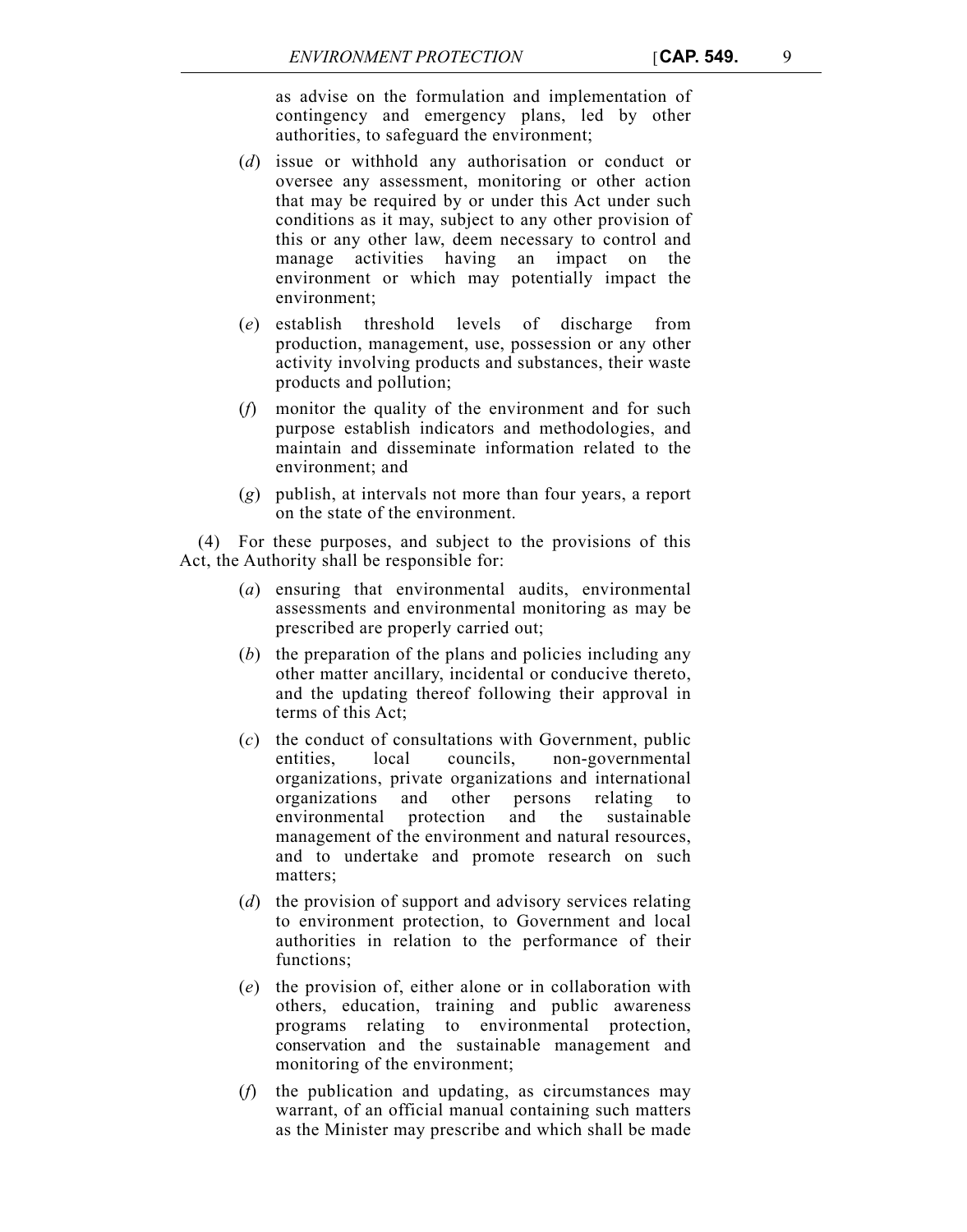available to the public, provided that:

- (i) no policy or amendment thereto approved in terms of article 51 shall have effect unless it is approved in accordance with the provisions of this Act and published in the official manual;
- (ii) a policy or an amendment thereto, as the case may be, shall be published in the official manual within one month from the date of its approval in terms of this Act;
- (iii) the official manual may be published and updated in electronic form or in any other format as the Authority may approve;
- (*g*) the performance of such other functions as may from time to time be assigned to it by the Minister, including the functions required to give effect to any international obligation, including European obligations and bilateral agreements entered into by Malta relative to matters regulated by this Act.

(5) In the execution of its functions under this Part and Part V, the Authority shall consult with the Minister, and it shall have and may exercise all or any one of more of the powers vested in it or entrusted to it by this Act.

(6) The Authority may also exercise all powers of control over the environment as may from time to time be delegated to it in writing by the Minister on behalf of any department or entity of Government.

(7) It shall be the Minister's function to ensure that the Authority is fully informed of Government's strategic directions relative to the environment, and to monitor the proper execution of such policies.

(8) The Authority shall execute its duties, functions and responsibilities in accordance with Government's strategic directions relating to the environment as well as such policies relating to the environment as are applicable to Malta.

(9) In the pursuance of its functions under this Act, the Authority shall, as far as possible, make reference to European best practices and emulate them.

(10) The Authority shall also ensure that it keeps an audit trail of all its processes, including all documentation and reports.

(11) The Authority may require any holder of environmental information to provide it with any information, including financial information that the Authority considers necessary for the purpose of ensuring compliance with the provisions of this Act, regulations prescribed thereunder and decisions or directives made in accordance with this Act, regulations prescribed thereunder or any other law which the Authority is entitled to enforce. Any person who fails or refuses to provide such information shall be in contravention of this Act and shall be liable to the imposition of an administrative fine as may be prescribed by the Authority.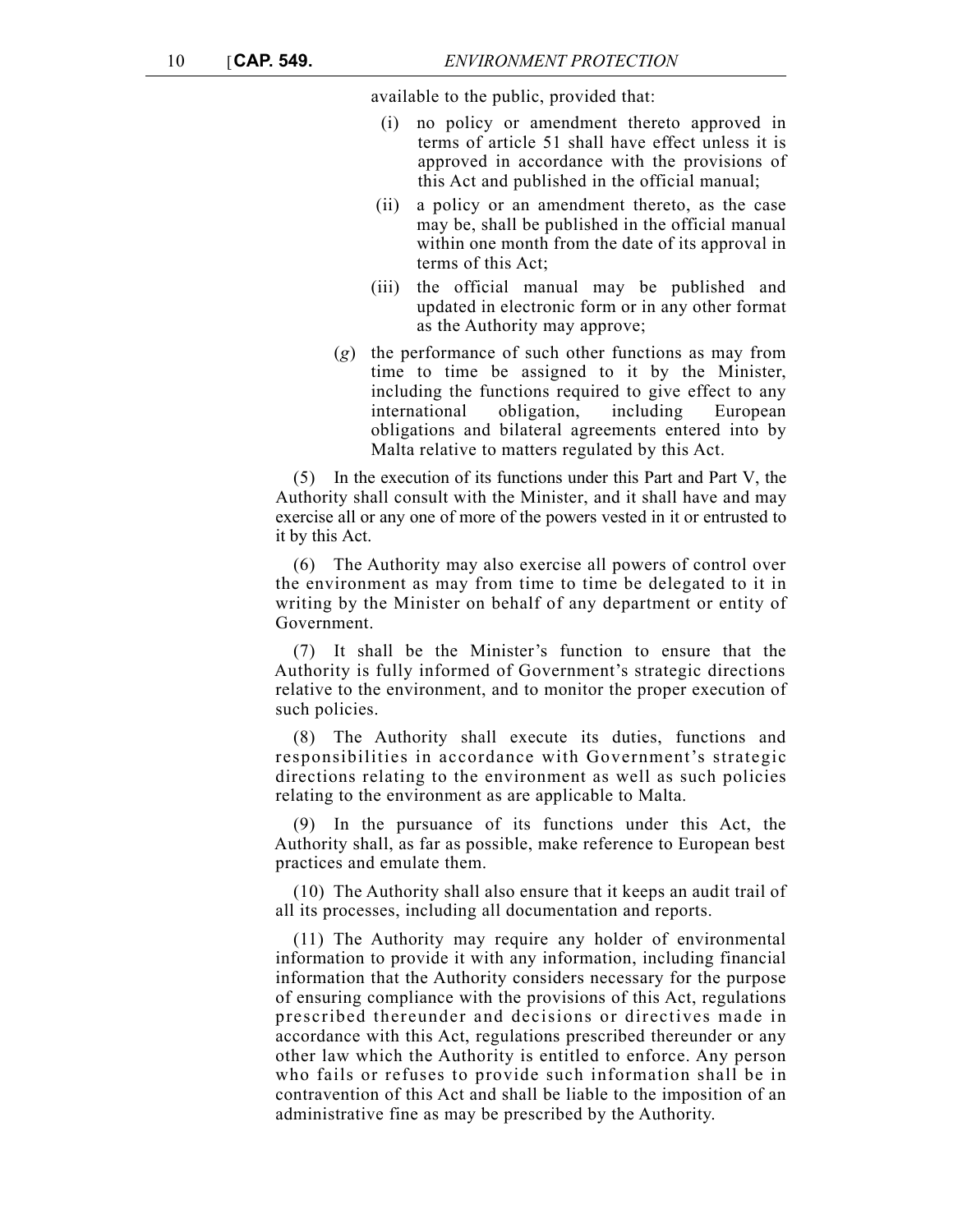**9.** Subject to retaining overall control and supervision, and otherwise observing the provisions of this Act, the Authority may, with the approval of the Minister, delegate any one or more of its functions under this Act under such conditions as it may deem appropriate. Notice of any such delegation shall be published in the Gazette. The Authority shall have the right to retract such delegation at its sole discretion with immediate effect.

**10.** The Authority may, with the approval of the Minister, appoint advisory boards and committees to assist it in the performance of its functions under this or any other law. The functions of the said boards and committees shall be prescribed by the Authority with the approval of the Minister.

**11.** (1) The Authority shall, after a public call, appoint a Chief Executive Officer. Such appointment shall be for a period of three years which may be extended for further periods of three years each.

(2) The Chief Executive Officer shall be responsible for the implementation of the objectives of the Authority in the exercise of its functions and without prejudice to the generality of the foregoing shall -

- (*a*) assume full responsibility for the overall supervision and control of the Directorates;
- (*b*) with the approval of the Authority, assign to the Directorates such duties which are by, or in accordance with, the provisions of this Act vested in such Directorates;
- (*c*) co-ordinate the workings of the Directorates;
- (*d*) develop the necessary strategies for the implementation of the objectives of the Authority;
- (*e*) advise the Authority on any matter it may refer to him or on any matter on which he considers his advice necessary or expedient; and
- (*f*) carry out such other functions and duties as the Authority may assign to him from time to time.

(3) The Chief Executive Officer shall not be a member of the Board of the Authority. He shall however have the right to attend meetings of the Board of the Authority to report to the said Board.

(4) The Chief Executive Officer may be dismissed by the Authority at any time for a just cause and it shall be a just cause if the Authority determines that he has not achieved the targets and objectives set for him by the Authority.

**12.** (1) Subject to the provisions of the Constitution, any other enactment applicable thereto, and without prejudice to the other provisions of this Act, the employment and appointment of officials and other officers of the Authority shall be made by the Authority and the terms and conditions of their employment and appointment shall be established by the Authority with the concurrence of the Minister.

Delegation of power.

Appointment of advisory boards and committees.

Conduct of the affairs of the Authority.

Appointment of officers.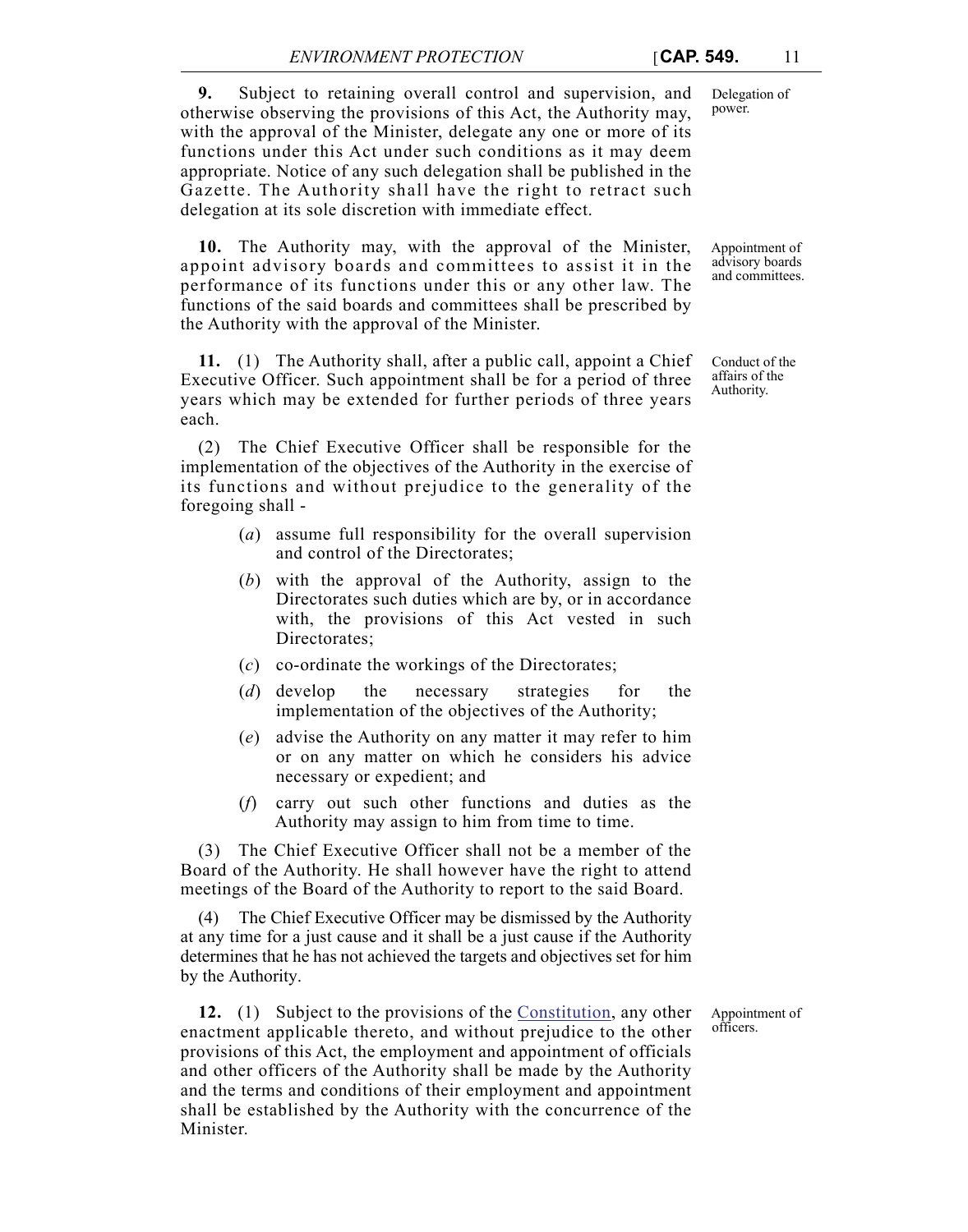Disclosure of interests.

(2) The Authority may, with the approval of the Minister given after consultation with the Minister responsible for finance, establish a scheme or schemes, whether by contributory or noncontributory arrangements or a mix of both, for the payment of pensions, gratuities and other like benefits to its officers on their retirement, death or injury, or to their dependants.

**13.** (1) Where any member of the Authority, or an officer of the Authority, or a consultant, advisor or other person engaged by the Authority, has any interest in, or material to, any matter which falls to be considered by the Authority, he shall -

- (*a*) disclose to the Authority the nature of his interest at the first meeting of the Authority after such interest is acquired or in advance of any consideration of the matter, whichever is the earlier, and in accordance with directives issued from time to time by the Authority;
- (*b*) neither influence nor seek to influence the processing and the decision in relation to such matter;
- (*c*) take no part in any consideration of such matter; and
- (*d*) not attend nor participate in any meeting on such matter.

(2) Where a question arises as to whether or not a course of conduct, if pursued by a person, would constitute failure by him to comply with the requirements of sub-article (1), the question shall be determined by the Authority and the decision and its motivation shall be recorded in the minutes of the meeting during which the decision was taken and such person to be duly informed.

(3) Where a disclosure is made to the Authority pursuant to sub-article (1), particulars of the disclosure shall be recorded in the minutes of the relative meeting.

(4) Without prejudice to the provisions of sub-article (6) of article 6, where a person to whom sub-article (1) applies fails to make the required disclosure, the Authority shall decide the appropriate action to be taken which may include the removal from office or termination of the contract of the person concerned.

**14.** The Authority shall appoint and employ, at such remuneration and upon such terms and conditions as it may, in accordance with article 12, determine, such officers of the Authority as may from time to time be necessary for the due and efficient discharge of the functions of the Authority.

**15.** (1) The Prime Minister may, upon request by the Authority, from time to time, direct that any public officer shall be detailed for duty with the Authority in such capacity and under such conditions and with effect from such date as he may prescribe.

(2) The period during which a direction as aforesaid shall apply to any officer specified therein shall, unless the officer retires from the public service or otherwise ceases to hold office at an earlier date, or unless a different period is specified in such direction, end

Appointment and functions of officers of the Authority.

Detailing of public officers for duty with the Authority.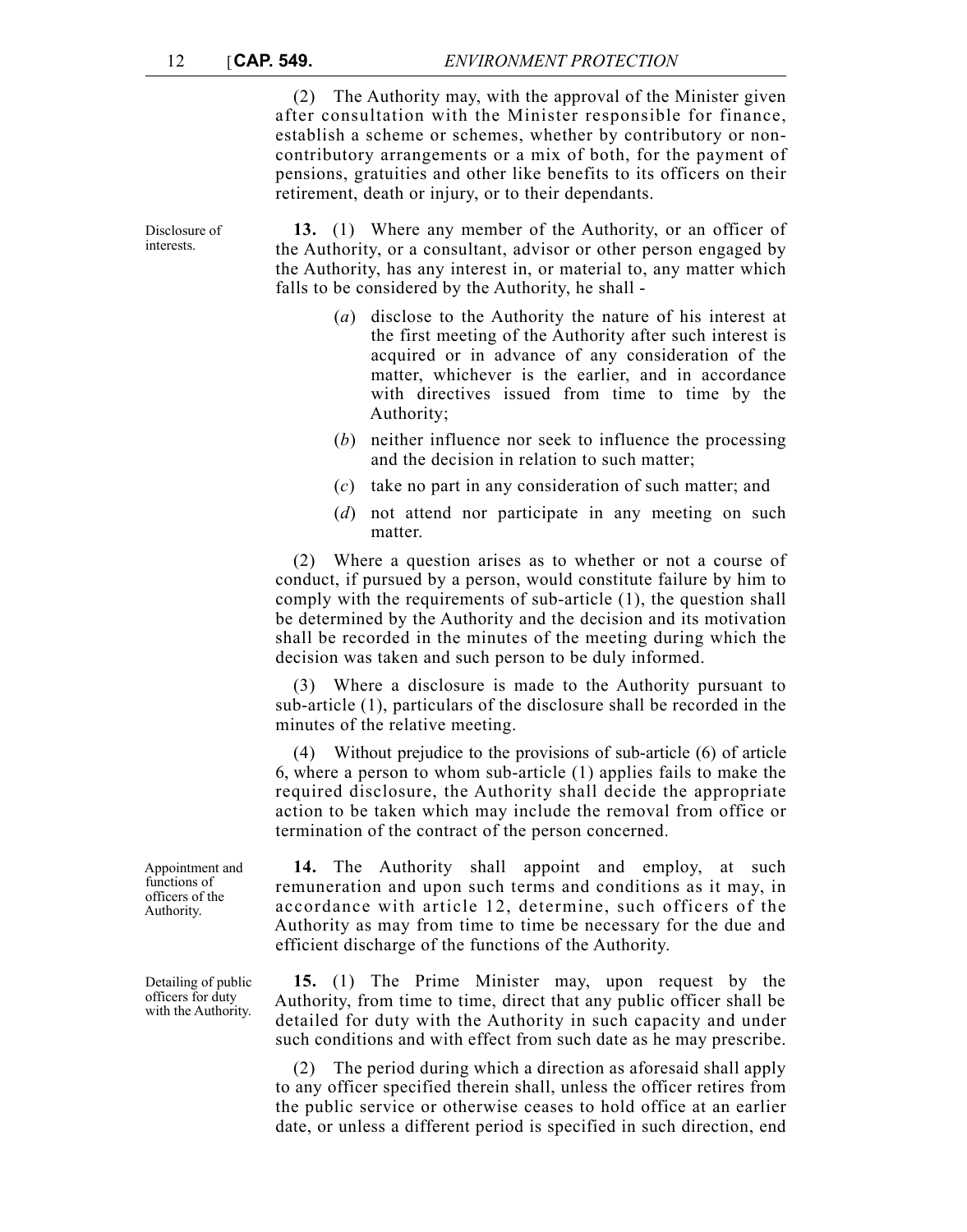on the happening of any of the following events:

- (*a*) the acceptance by such officer of an offer of transfer to the service of, and permanent employment with, the Authority made in accordance with the provisions of article 17; or
- (*b*) the revocation of such direction by the Prime Minister or Minister:

Provided that in relation to a public officer detailed for duty with the Authority with effect from such date as the Prime Minister may in a direction as aforesaid establish, the detailing of such public officer shall cease to have effect after one year from the effective date of such direction, unless the direction is revoked earlier by the Prime Minister.

(3) Where a direction as aforesaid is revoked by the Prime Minister or Minister in relation to any officer, the Prime Minister may, by further direction, detail such officer for duty with the Authority in such capacity and with effect from such date as may be specified in the Prime Minister's direction, and the provisions of sub-article (2) shall thereupon apply to the duration of such detailing by any such further direction in relation to such officer.

**16.** (1) Where any public officer is detailed for duty with the Authority under any of the provisions of article 15, such officer shall, during the time in which such direction has effect in relation to him, be under the administrative authority and control of the Authority but he shall for all intents and purposes remain and be considered and treated as a public officer.

Status of public officers detailed for duty with the Authority.

(2) Without prejudice to the generality of the foregoing, an officer detailed for duty as aforesaid -

- (*a*) shall not during the time in respect of which he is so detailed -
	- (i) be precluded from applying for a transfer to a department of the Government in accordance with the terms and conditions of service attached to the Government appointment held by him at a date on which he is so detailed; or
	- (ii) be so employed that his remuneration and conditions of service are less favourable than those which are attached to the Government appointment held by him at the date aforesaid or which would have become attached to such appointment, during the said period, had such officer not been detailed for duty with the Authority:

Provided that such terms and conditions shall not be deemed to be less favourable because they are not in all respects identical or superior to those enjoyed by the officer concerned at the date of such detailing, if in the opinion of the Prime Minister, such terms and conditions, taken as a whole, offer substantially equivalent or greater benefits; and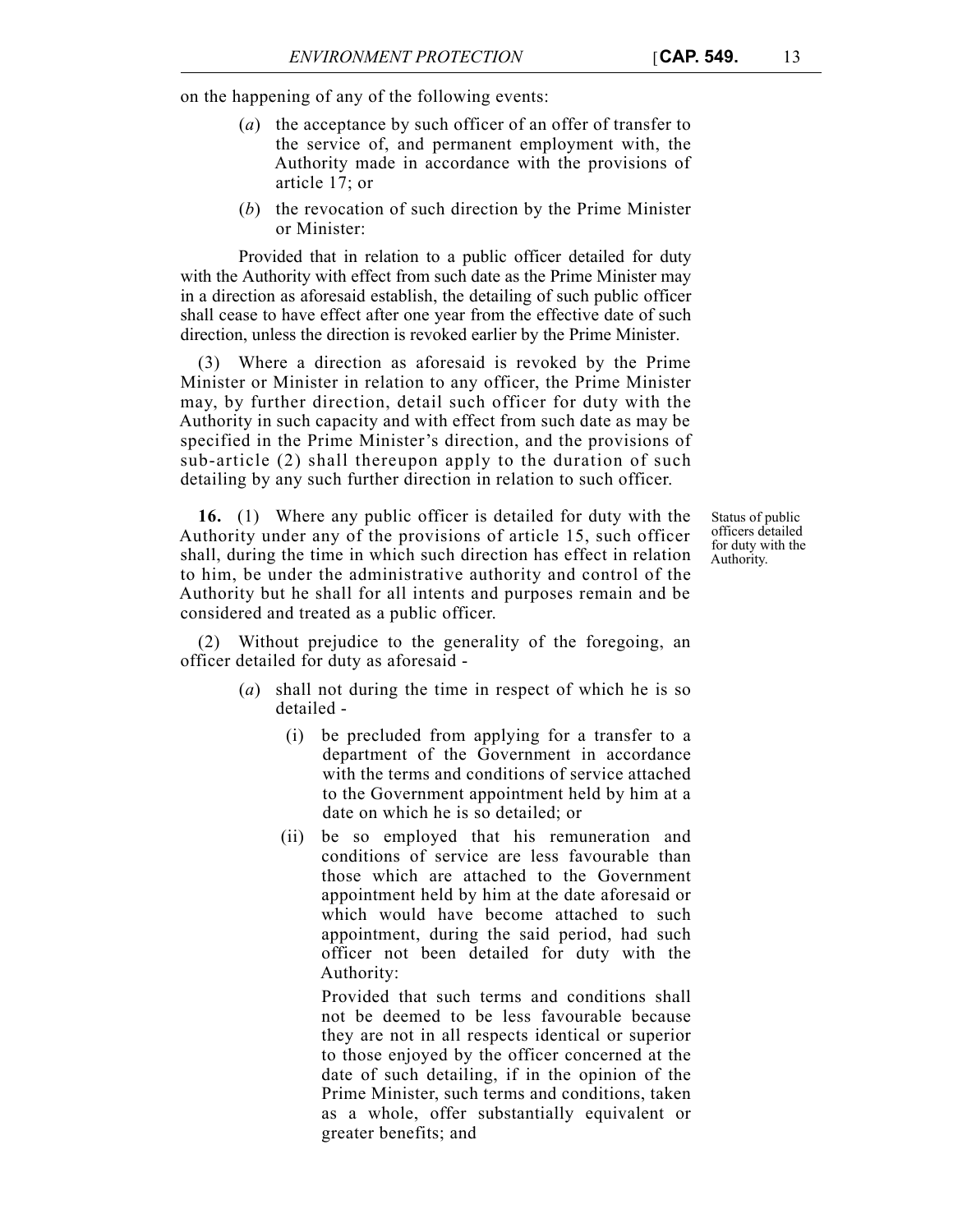Cap. 93. Cap. 58. (*b*) shall be entitled to have his service with the Authority considered as service with the Government for the purposes of any pension, gratuity, or benefit under the Pensions Ordinance and the Widows' and Orphans' Pensions Act and for the purpose of any other right or privilege to which he would be entitled, and shall be liable to any liability to which he would be liable, but for the fact of his being detailed for duty with the Authority:

Provided that in assessing the pensionable emoluments of such officer for the purposes of any law relating to government service pensions, no account shall be taken of any allowances, bonuses or gratuities paid to such officer by the Authority in excess of what he is entitled to as a public officer.

(3) Where an application is made as provided in sub-article  $(2)(a)(i)$ , the same consideration shall be given thereto as if the applicant had not been detailed for service with the Authority.

(4) The Authority shall pay to the Government such contributions as may from time to time be determined by the Minister responsible for finance in respect of the cost of pensions and gratuities earned by an officer detailed for duty with the Authority as aforesaid during the period in which he is so detailed.

**17.** (1) The Authority may, with the approval of the Prime Minister or Minister, offer to any officer detailed for duty with the Authority under any of the provisions of article 15, permanent employment with it at a remuneration and on terms and conditions not less favourable than those enjoyed by such officer at the date of such offer, in either case the officer needs to have adequate experience in the area of operation.

(2) The terms and conditions comprised in any offer made as aforesaid shall not be deemed to be less favourable merely because they are not in all respects identical with or superior to those enjoyed by the officer concerned on the date of such offer, if such terms and conditions, taken as a whole, in the opinion of the Prime Minister or Minister offer substantially equivalent or greater benefits.

(3) Every officer who accepts permanent employment with the Authority offered to him under the provisions of sub-article (1) shall, for all purposes other than those of the Pensions Ordinance and of the Widows' and Orphans' Pensions Act, and saving the provisions of article 35, be deemed to have ceased to be in service with the Government and to have entered into service with the Authority on the date of his acceptance, and for the purposes of the said Ordinance and of the said Act, so far as applicable to him, service with the Authority shall be deemed to be service with the Government within the meanings thereof respectively.

(4) Every such officer as aforesaid who, immediately before accepting permanent employment with the Authority, was entitled to benefit under the Widows' and Orphans' Pensions Act, shall continue to be so entitled to benefit thereunder to all intents as if

Offer of permanent employment with the Authority to public officers detailed for duty with the Authority.

Cap. 93. Cap. 58.

Cap. 58.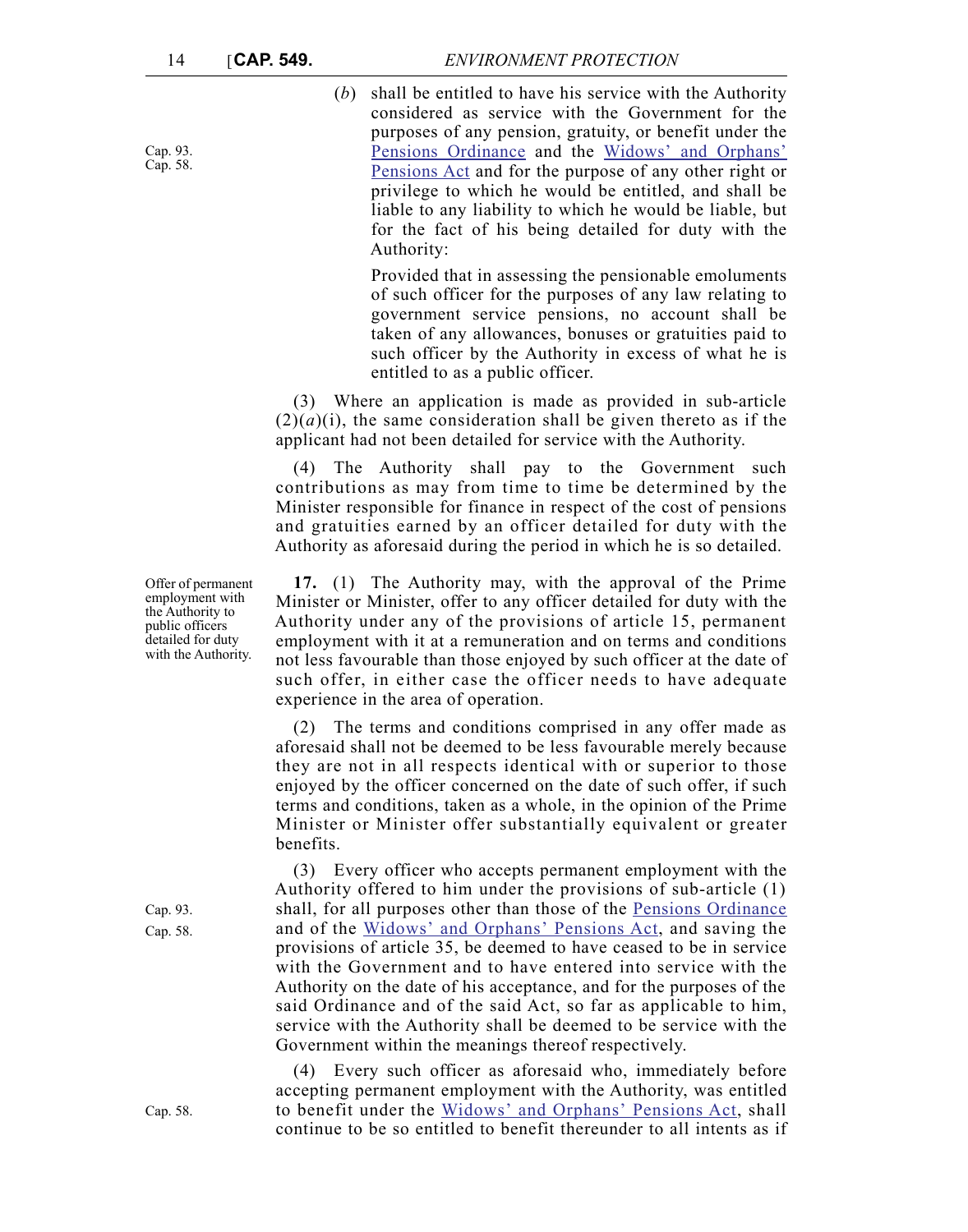his service with the Authority was service with the Government.

(5) The Authority shall pay to the Government such contributions as may from time to time be determined by the Minister responsible for finance in respect of the cost of pensions and gratuities earned by an officer who has accepted permanent employment with the Authority as aforesaid during the period commencing on the date of such officer's acceptance.

(6) For the purposes of the Pensions Ordinance , the Cap. 93. pensionable emoluments of such public officer on retirement shall be deemed to be the pensionable emoluments payable to an officer in Government service in a grade and at an incremental level corresponding to the post occupied and incremental level on the date on which the officer retires from the Authority.

- (7) (*a*) For the purposes of this article, posts and salary grades with the Authority shall be classified in the most nearly corresponding grades and incremental levels in the service under the Government by reference to job description, skills, responsibilities and other analogous factors.
	- (*b*) The classification referred to in paragraph (*a*) shall be carried out by a board composed of a Chairman appointed by the Minister responsible for finance and two other members, one appointed by the Minister responsible in general for personnel policies in the public service and one appointed by the Authority. The classification shall be subject to the final approval of the Minister responsible for finance.
	- (*c*) Such classification shall take place within three months of any adjustment of salaries of officers in Government service and, or of officers of the Authority.
	- (*d*) No post shall be classified in a grade higher than that of a Grade 3 in the service of the Government or such other grade that the Minister responsible for finance may from time to time by notice in the Gazette determine.
	- (*e*) Without prejudice to article 113 of the Constitution, no person may, following a classification as aforesaid, be entitled to rights under the Pensions Ordinance less favourable than those to which he would have been entitled prior to such classification.

**18.** The Authority may engage such consultants or advisers, as it may consider necessary to assist it in the fulfilment of its functions. For the purpose of this clause, all Environmental Voluntary Organisations shall automatically be deemed eligible as consultants and advisers that can assist the Authority in the fulfillment of its functions.

**19.** (1) Without prejudice to the following provisions of this article, the Authority Board shall so conduct the affairs of the Authority that the expenditure required for the proper performance of its functions shall, as far as practicable, be met out of its Cap. 93.

Engagement of consultants and advisers.

Authority to meet expenditure out of revenue.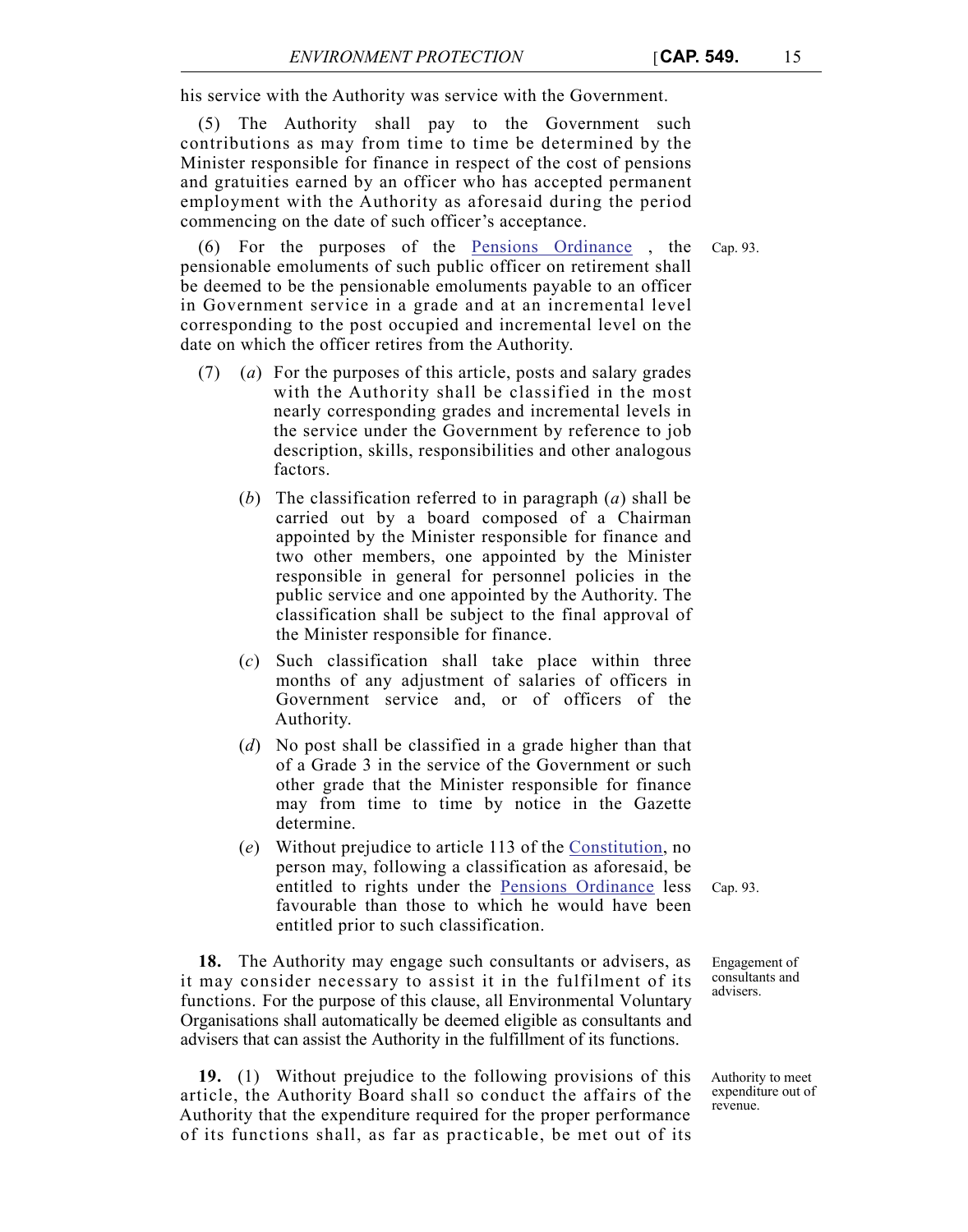revenue.

(2) For the purposes of sub-article (1) the Authority shall levy all fees, rates and other payments prescribed or deemed to be prescribed by or under this Act or any other law providing for matters falling under the powers and functions vested in the Authority by or under this Act.

(3) The Authority shall also be paid by Government out of the Consolidated Fund such sums as Parliament may from time to time authorise to be appropriated to meet the costs of specified works or activities to be continued or otherwise carried out by the Authority.

(4) Subject to such directives as the Minister may give from time to time after consultation with the Minister responsible for finance, any excess of revenue over expenditure shall be applied by the Authority to the formation of reserve funds to be used for the purposes of the Authority. Without prejudice to the generality of the power of the Minister to give directives under this sub-article, any directive given by the Minister as aforesaid may order the transfer to the Government, or the application in such manner as may be specified in the direction, of any part of the fees, rates and other payments levied in accordance with sub-article (2).

(5) Any funds of the Authority not immediately required to meet expenditure may be invested by the Authority in such manner as may from time to time be approved by the Minister.

**20.** (1) For the purpose of carrying out any of its functions under this Act, the Authority may, with the approval in writing of the Minister given after consultation with the Minister responsible for finance, borrow, including by way of overdraft or otherwise, or raise money in such manner, from such person, body or authority, and under such terms and conditions as the Minister, after consultation as aforesaid, may in writing approve.

(2) The Authority may also, from time to time, borrow, by way of overdraft or otherwise, such sums as it may require for carrying out its functions under this Act and this in accordance with the procedure established under sub-article (1).

**21.** The Minister responsible for finance may, after consultation with the Minister, make advances to the Authority of such sums as he may agree to be required by the Authority for carrying out any of its functions under this Act, and may make such advances on such terms and conditions as he may, after consultation as aforesaid, deem appropriate. Any such advance may be made by the Minister responsible for finance out of the Consolidated Fund, and without further appropriation other than this Act, by warrant under his hand authorising the Accountant General to make such advance.

**22.** (1) The Minister responsible for finance may, for any requirements of the Authority of a capital nature, contract or raise loans, or incur liabilities, for such periods and on such terms and conditions as he may deem appropriate; and any sums due in respect of or in connection with any such loan or liability shall be a charge on the Consolidated Fund.

Power to borrow or raise capital.

Advances from Government.

Borrowing from Government.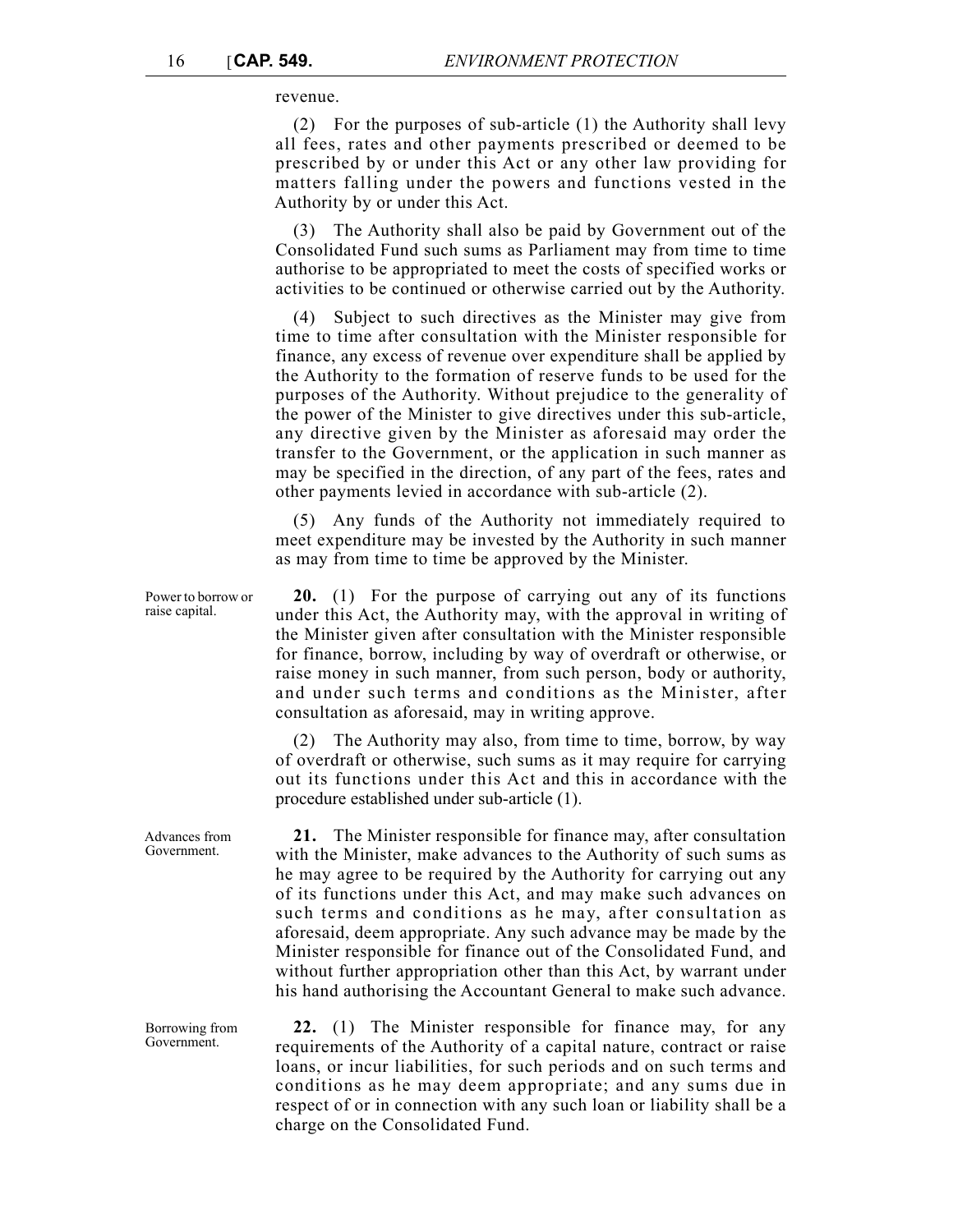(2) Notice of any loans, liabilities or advances made or incurred under the foregoing provisions of this article shall be given to the House of Representatives as soon as practicable.

(3) Pending the raising of any such loan as is mentioned in subarticle (1), or for the purpose of providing the Authority with working capital, the Minister responsible for finance may, by warrant under his hand, and without further appropriation other than this Act, authorise the Accountant General to make advances to the Authority out of the Treasury Clearance Fund under such terms as may be specified by the Minister upon the making thereof.

(4) The proceeds of any loan raised for the purposes of making advances to the Authority, and any other moneys to be advanced to the Authority under this article, shall be paid into a fund specially established for the purpose and which shall be known as the "Authority Loan Fund".

(5) Sums received by the Accountant General from the Authority by way of repayment of advances made to the Authority under sub-article (3) shall be paid into the Treasury Clearance Fund and sums received by the Accountant General by way of interest on such advances shall be paid into the Consolidated Fund.

**23.** (1) The Authority shall cause to be prepared in every financial year, and shall not later than four weeks before the end of such year adopt, estimates of the income and expenditure of the Authority for the following financial year:

Provided that the estimates for the first financial year of the Authority shall be prepared and adopted within such time as the Minister may by notice in writing to the Authority specify.

(2) In the preparation of such estimates the Authority shall take account of any funds and other monies that may be due to be paid to it out of the Consolidated Fund during the relevant financial year, whether by virtue of this Act or of an appropriation Act or of any other law; and the Authority shall so prepare the said estimates as to ensure that the total revenues of the Authority are at least sufficient to meet all sums properly chargeable to its revenue account, including, but without prejudice to the generality of that expression, depreciation.

(3) The estimates shall be made out in such form and shall contain such information and such comparisons with previous years as the Minister responsible for finance may direct.

(4) A copy of the estimates shall, upon their adoption by the Authority, be sent forthwith to the Minister and to the Minister responsible for finance.

(5) The Minister shall, at the earliest opportunity and not later than six weeks after he has received a copy of the estimates from the Authority, approve the same with or without amendment after consultation with the Minister responsible for finance.

**24.** (1) No expenditure shall be made or incurred by the Authority unless provision thereof had been made in the estimates approved as provided in article 23.

Expenditure to be according to approved estimates.

Estimates of the Authority.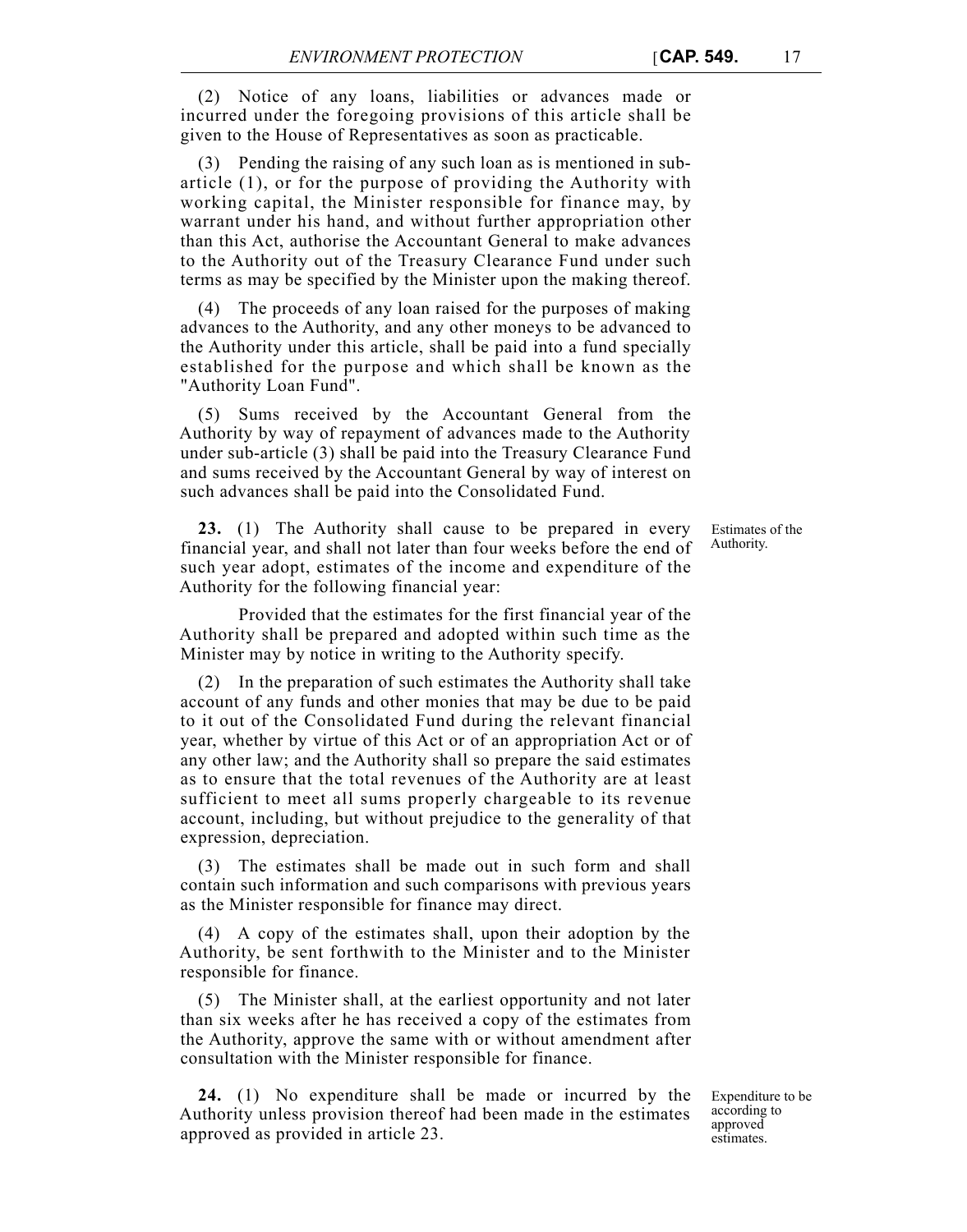- (2) Notwithstanding the provisions of sub-article (1)
	- (*a*) until the expiration of six months from the beginning of a financial year, or until the approval of the estimates for that year by the House, whichever is the earlier date, the Authority may make or incur expenditure for carrying on its functions under this Act not exceeding in the aggregate one-half of the amount approved for the preceding financial year;
	- (*b*) expenditure approved in respect of a head or subhead of the estimates may, with the approval of the Minister given after consultation with the Minister responsible for finance, be made or incurred in respect of another head or subhead of the estimates;
	- (*c*) if in respect of any financial year it is found that the amount approved in the estimates is not sufficient or a need has arisen for expenditure for a purpose not provided for in the estimates, the Authority may adopt supplementary estimates for approval by the Minister and in any such case the provisions of this Act applicable to the estimates shall as near as practicable apply to the supplementary estimates;
	- (*d*) this shall not apply to certain emergency actions that may need to be taken by the authority, if no provision for such action is available in the budget.

**25.** The Minister shall, at the earliest opportunity and not later than eight weeks after he has received a copy of the estimates and supplementary estimates of the Authority, or if at any time during that period the House of Representatives is not in session, within eight weeks from the beginning of the next following session, cause such estimates to be laid on the Table of the House of Representatives, together with a motion that the House approve the said estimates. One sitting day shall be allotted for the debate in the House on such motion; and both the motion and the approval of the estimates by the House may be with or without amendment to the estimates.

**26.** (1) The Authority shall cause to be kept proper accounts and other records in respect of its operations, and shall cause to be prepared a statement of accounts in respect of each financial year.

(2) The accounts of the Authority shall be audited by an auditor or auditors to be appointed by the Authority and approved by the Minister:

 Provided that the Minister responsible for finance may, after consultation with the Minister, require the books and accounts of the Authority to be audited or examined by the Auditor General who shall for the purpose have the power to carry out such physical checking and other verifications as he may deem necessary.

(3) The Authority shall, in accordance with regulations published by the Minister, cause a copy of the statement of accounts duly audited to be transmitted to the Minister and to the Minister responsible for finance together with a copy of any report

Publication of approved estimates.

Accounts and audit.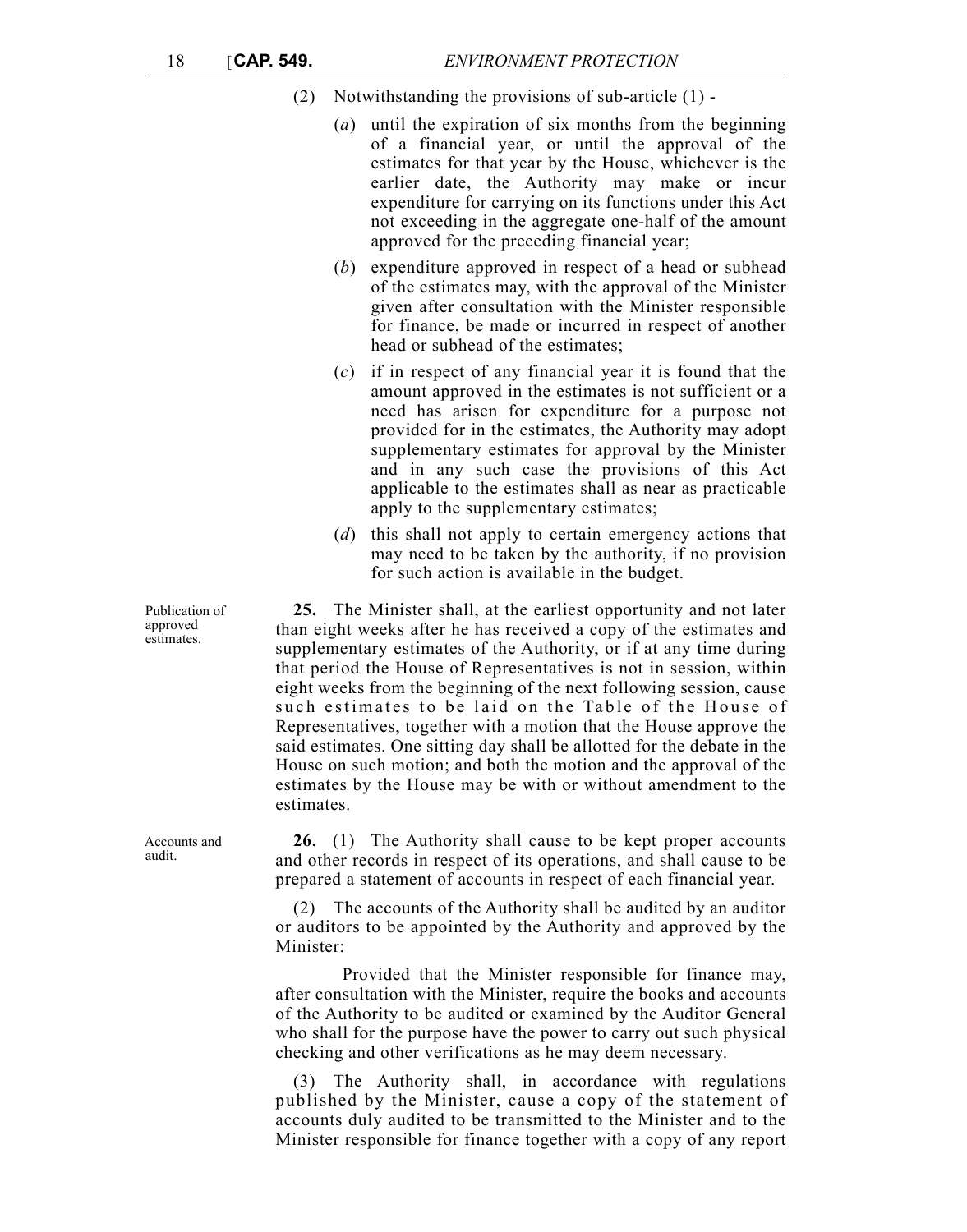made by the auditors on that statement or on the accounts of the Authority.

(4) The Minister shall cause a copy of every such statement and report to be laid before the House as soon as practicable.

**27.** (1) All monies accruing to the Authority shall be paid into a bank or banks appointed as bankers of the Authority by a resolution of the Authority. Such monies shall, as far as practicable, be paid into any such bank from day to day, except such sum as the Authority may authorise to be retained to meet petty disbursements and immediate cash payments.

(2) All payments out of the funds of the Authority, other than petty disbursements not exceeding a sum fixed by the Authority, shall be made by such officer or officers of the Authority as the Authority shall appoint or designate for that purpose.

(3) Cheques against and withdrawals from any bank account of the Authority shall be signed by such officer of the Authority as may be appointed or designated by the Authority for that purpose and shall be countersigned by the Chairperson or such other member or officer of the Authority as may be authorised by the Authority for that purpose.

- (4) The Authority shall also make provision with respect to
	- (*a*) the manner in which, and the officer or officers by whom, payments are to be authorised or approved;
	- (*b*) the title of any account held with the bank or banks into which the monies of the Authority are to be paid, and the transfer of funds from one account to the other;
	- (*c*) the method to be adopted in making payments out of funds of the Authority, and generally with respect to any matter which is relevant to the proper keeping and control of the accounts and books, and the control of the finance, of the Authority.

**28.** The Authority shall not award or enter into any contract for the supply of goods or materials or for the execution of works, or for the rendering of services, to or for the benefit of the Authority, except in accordance with regulations in force regulating the procurement of all goods and services in the public sector.

**29.** The Authority shall, in accordance with regulations made Annual Report. by the Minister, make and transmit to the Minister and to the Minister responsible for finance a report dealing generally with the activities of the Authority during that financial year and containing such information relating to the proceedings and policy of the Authority as either of the said Ministers may from time to time require. The Minister shall cause a copy of every such report to be laid on the Table of the House as part of the estimates prepared in accordance with the provisions of article 25.

**30.** The Authority shall be exempt from any liability for the payment of any tax on income or duty on documents for the time

payments by the Authority.

Deposit of revenues and

Contracts of supply or works.

Exemption from tax.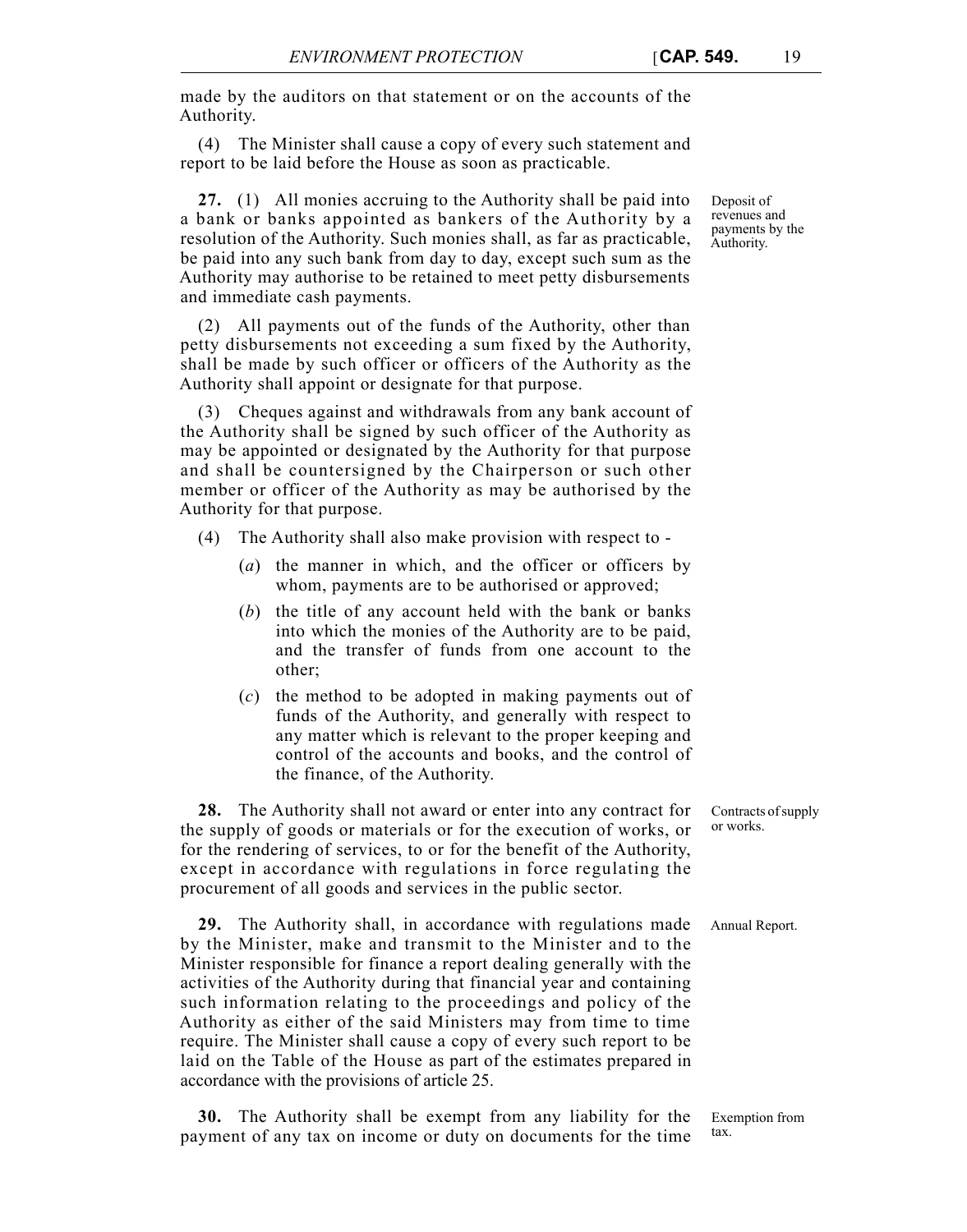Standing Committee on the Environment and Development Planning.

being in force in Malta.

to as the Environment Fund.

Authority may prescribe:

Authority.

Authority:

Environment Fund.

2. Committees, Boards and Funds

**31.** The Minister shall refer the following to the Standing Committee on the Environment and Development Planning:

- (*a*) any plan referred to the House of Representatives in terms of this Act; the Standing Committee on the Environment and Development Planning shall also recommend to the House whether the plan should be approved, with or without amendments, or rejected;
- (*b*) the National Strategy for the Environment and the State of the Environment Report;
- (*c*) any other report, plan or policy as the Minister may deem necessary:

Provided that where the said Standing Committee fails to report to the House within the stipulated period in the Development Planning Act, the Minister for the Environment shall make a formal request to the House to discuss the strategy, plan or policy.

**32.** (1) The Authority shall set up a fund, hereinafter referred

(2) The Environment Fund shall be administered by the

(3) The Environment Fund shall be used to finance projects, programs and schemes related to, and costs intended to achieve and manage, the aims and objectives of this Act, studies, as well as works which may be needed for that purpose or to remedy any harm caused to the environment, as the Minister in consultation with the

Provided that, without prejudice to the aforesaid, the Environment Fund shall not be used to finance other costs of the

Provided further that the Authority may charge the Environment Fund for any services rendered by it to the

> (*a*) any sums appropriated by Parliament for the purpose; (*b*) any donations or grants made to the Environment Fund

> (*c*) sums received by the Authority for the purpose of

(*d*) such other sums or monies as may from time to time be provided by or under this or any other law or

Provided that the Authority shall implement all relevant safeguards to ensure that the implementation of this sub-article does not result in any actual or perceived conflict of interests in the performance of its regulatory functions, and does not otherwise

(4) There shall be paid into the Environment Fund:

by individuals or institutions;

regulations:

being placed in the Environment Fund;

The Environment Fund and other funds.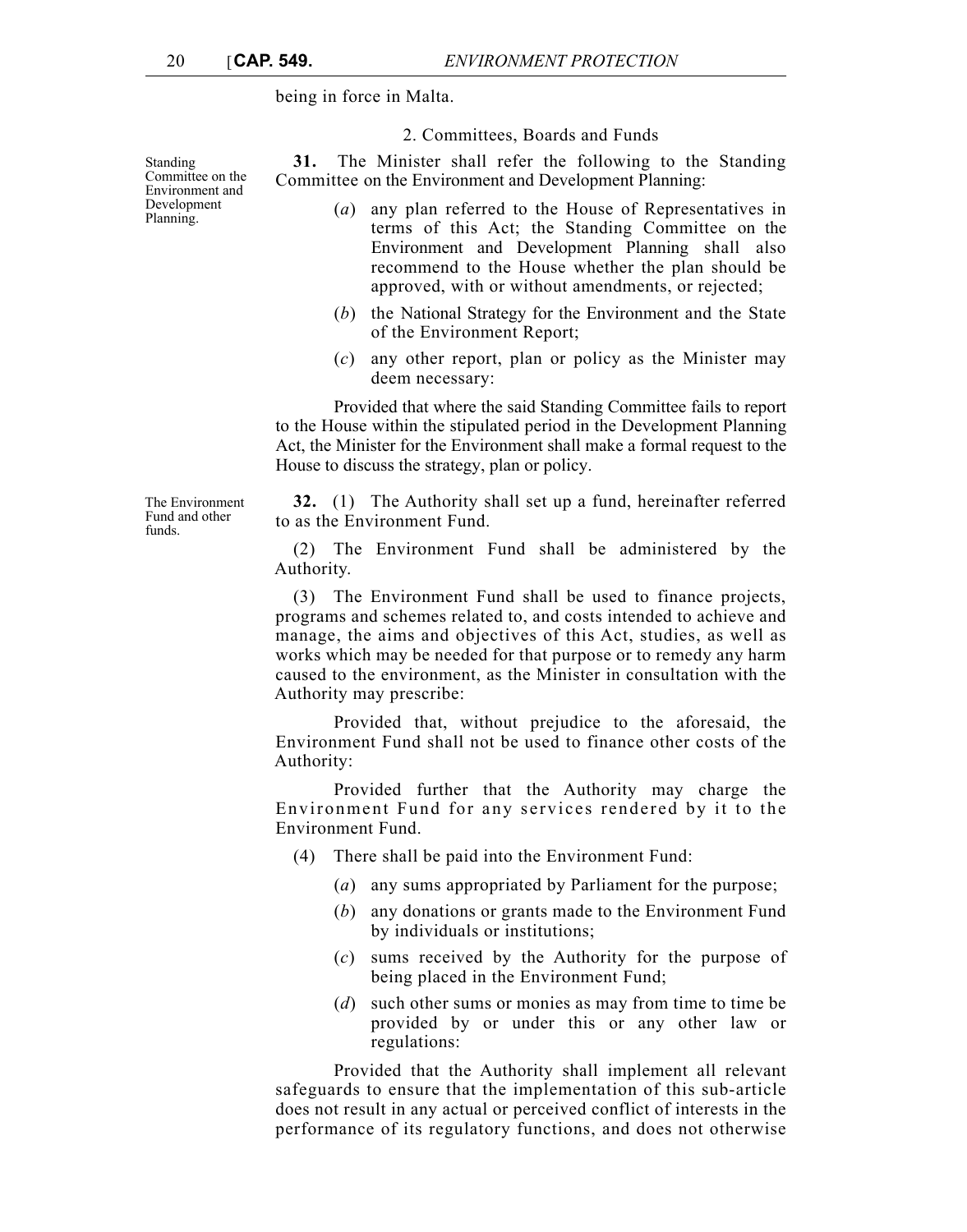tarnish its reputation or public trust. Such safeguards shall include, *inter alia* and as deemed most relevant:

- (*a*) appropriate functional and operational separation;
- (*b*) internal administrative firewalling; and
- (*c*) rejection of donations or grants offered to it, financially or in kind, which may introduce a likely or foreseeable conflict of interests.

(5) The Environment Fund shall keep a proper account of its revenue and expenditure and the Authority shall, without prejudice to the powers of the Auditor General and of the Minister responsible for finance under any law, each year cause the accounts of the Environment Fund to be audited by suitably qualified public auditors and accountants appointed by it with the concurrence of the Minister.

(6) The Environment Fund shall every financial year deliver to the Minister, through the Authority, a copy of its duly audited balance sheet together with a report of its activities during the previous financial year. The Minister shall lay a copy of the balance sheet and of the report on the Table of the House within a month of the receipt of the same from the Authority.

(7) The revenue of the Environment Fund shall not be subject to tax under the Income Tax Act and the Environment Fund shall not be liable to tax under the Duty on Documents and Transfers Act.

(8) The Minister after consulting the Authority may make regulations prescribing the procedure to be followed by the Authority and otherwise regulating the Environment Fund.

(9) The Authority may set up other funds and prescribe what shall be paid into such funds and how the said funds shall be administered and used. The provisions of sub-articles (4), (5), (6), (7) and (8) shall apply *mutatis mutandis* to such other funds.

**33.**\* (1) There shall be a Registration Board whose function shall be to evaluate applications for registration in the Register of Consultants eligible to carry out environmental assessments, audits, monitoring and studies as required by the Authority.

(2) The Board shall be composed of a minimum of three members and a maximum of five members, appointed by the Minister one of whom shall be appointed to chair the board.

(3) The members of the Board shall be independent members who are not involved in any way in the preparation of environmental or other assessments falling within the jurisdiction of the Board.

(4) The Board shall seek the opinion of the Authority, which shall make appropriate reference to applicable standards and regulations regarding the quality of assessments audits, monitoring, studies and associated environmental information required by the Authority to fulfil its function, following which it will assess

Cap. 123. Cap. 364.

The Registration Board.

<sup>\*</sup>not yet in force.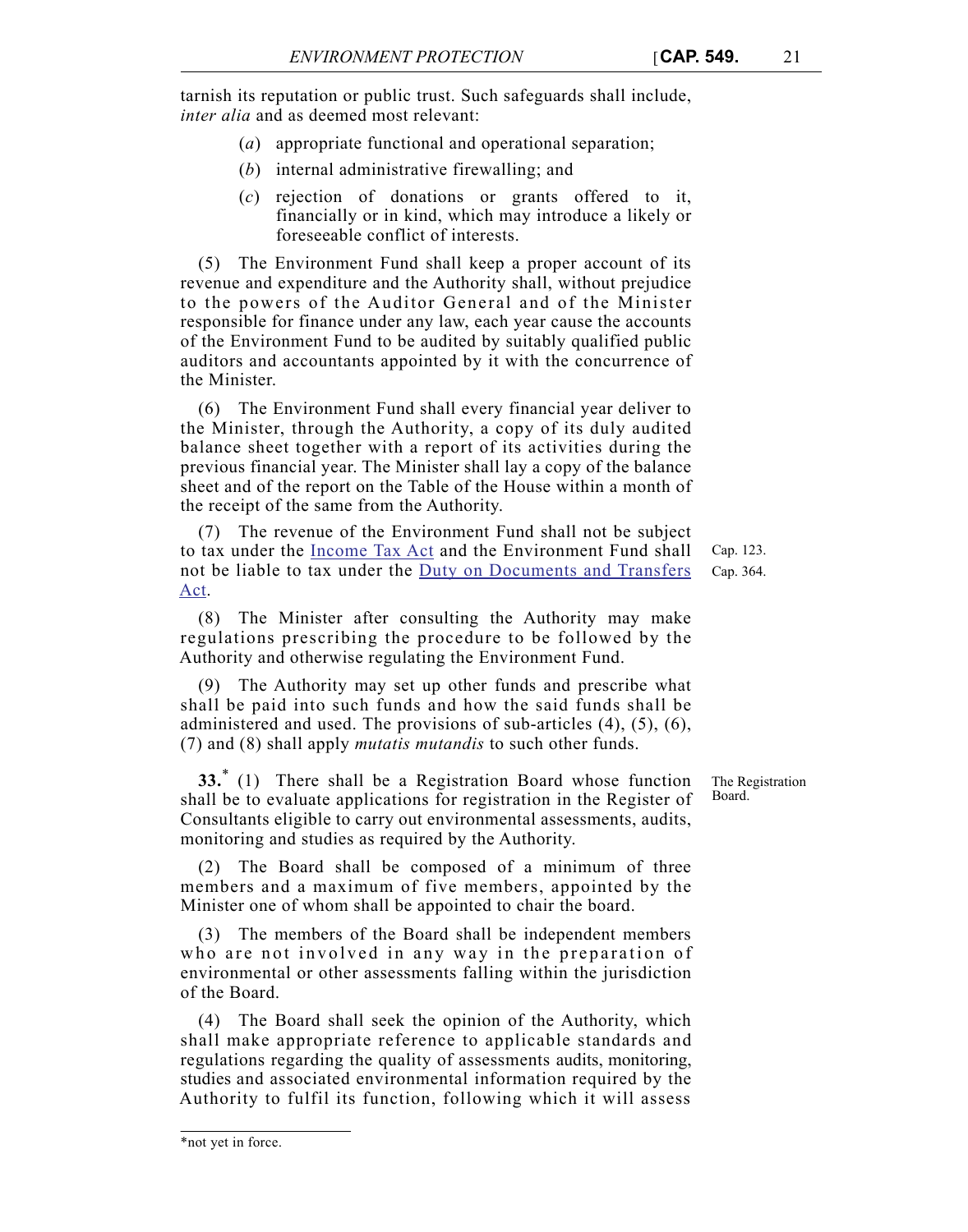applications for such registrations and approve those that meet the requirements for registration. The Board shall give reasons for its decisions.

(5) The decision of the Board to grant or to refuse an application for registration in the Register kept by the Authority shall be notified in writing to the applicant without delay.

(6) The Board may direct the Authority to update the Register at such regular intervals as it may deem fit by the inclusion of other disciplines in the Register, which disciplines might have in the meantime evolved.

(7) The decisions of the Board shall be final. An appeal shall lie to the Tribunal only on the grounds that the Board has, in its decision, wrongly applied the provisions of this Act or any regulations issued thereunder, or the decision of the Board constitutes an abuse of discretion or is manifestly unfair, and without prejudice to the aforesaid, the discretion of the Board may not, so long as it has been exercised properly, be queried by the Tribunal. An appeal from a partial decision of the Board may only be filed together with an appeal from the final decision of the Board.

(8) The decision of the Board shall be binding if it is supported by the opinion of a majority of its members, and the dissenting member or members, if any, may express his opinion separately; and all decisions of the Board shall be delivered in public and shall be published as soon as practicable after the sitting at which they are given.

(9) The Minister may, after consultation with the Board, make regulations to give better effect to the provisions of this article and, without prejudice to the generality of the foregoing, he may:

- (*a*) establish criteria that applicants are expected to meet in order to qualify for registration;
- (*b*) establish the procedure to be followed by the Board;
- (*c*) prescribe a tariff of fees for registration with the Board.

**34.**\* (1) The Registration Board may, out of its own motion, or at the request of the Authority, cancel any certificate granted under the provisions of article 33 or refuse any application for a renewal of the registration, when the holder of that certificate:

- (*a*) is found guilty by a court of criminal jurisdiction of a crime committed through fraud, corruption, false declaration, imprudence, carelessness, unskillfulness in an art or profession, or non-observance of regulations; or
- (*b*) is found guilty by a court of criminal jurisdiction of any offence under the provisions of this Act or of any regulations made thereunder; or
- (*c*) has, in the opinion of the Authority and the Board,

Powers of the Registration Board.

<sup>\*</sup>not yet in force.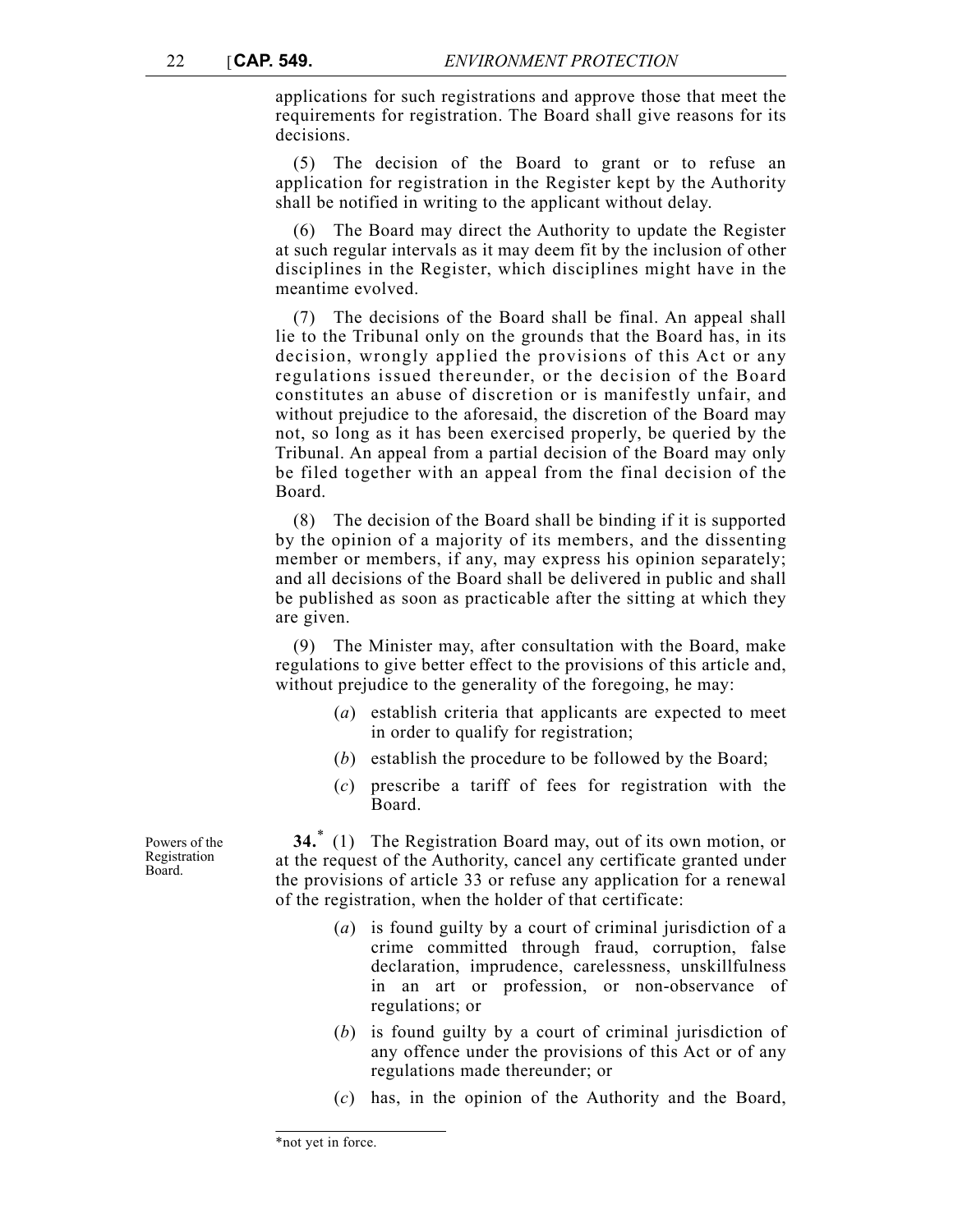submitted sub-standard or deliberately misleading work in an environmental assessment or other studies; or

- (*d*) has participated in the preparation of an environmental assessment in a consultant role when he was not registered in the Register; or
- (*e*) was the recipient of a certificate issued under the provisions of article 33 based on information which is false or misleading; or
- (*f*) fails to pay the yearly renewal fee.

(2) Notwithstanding the provisions of sub-article (1), the Board may opt for a suspension, rather than cancellation of the certificate, in the circumstances specified in sub-article (1)(*d*) and (*f*).

(3) Notwithstanding the provisions of sub-article (1), if a person participates in a consultant role in the preparation of an environmental assessment without being registered in the Register, he shall subsequently be barred from registering or participating in any assessments in Malta for a period to be decided by the Board which period shall in no case be less than three years.

## 3. Common Provisions

**35.** (1) For the purposes of the Criminal Code and of any provision of a penal nature in any other law, the members of the Authority and of any committee, board, or other body or office established by this Act, and every officer thereof, shall be deemed to be and be treated as a public officer.

(2) The members and officers of the Authority in the performance of their functions under this Act or under any other law administered by the Authority, shall not be liable for any loss or damage suffered by any person by reason of anything done or omitted to be done in good faith in the course of the administration of this Act or of any other law.

**36.** The Authority, or any committee or Board, may consult Consultations. with any officer of the Authority or any other person or entity whose advice is considered relevant to any matter under its consideration. Such consultations shall be duly recorded.

**37.** (1) Every member of the Authority Board, the Chief Executive Officer and each Director of the Authority or any other member of the Authority as prescribed by the Minister, shall submit a declaration of assets in accordance with the procedures established for this purpose by the Minister.

(2) The Minister shall, in consultation with the Authority, issue, publish and review a code about the conduct expected of the members of the Authority and any other committee, board or other body established by this Act, and of officers of the Authority, in connection with the performance of the Authority's functions.

(3) The provisions of the code of conduct shall be taken into account in deciding whether any such member or officer is unfit to perform the duties assigned to him under this Act or whether his Members of the Authority, etc., to be deemed public officers for certain purposes. Cap. 9.

Declaration of assets, code of conduct and publication of names.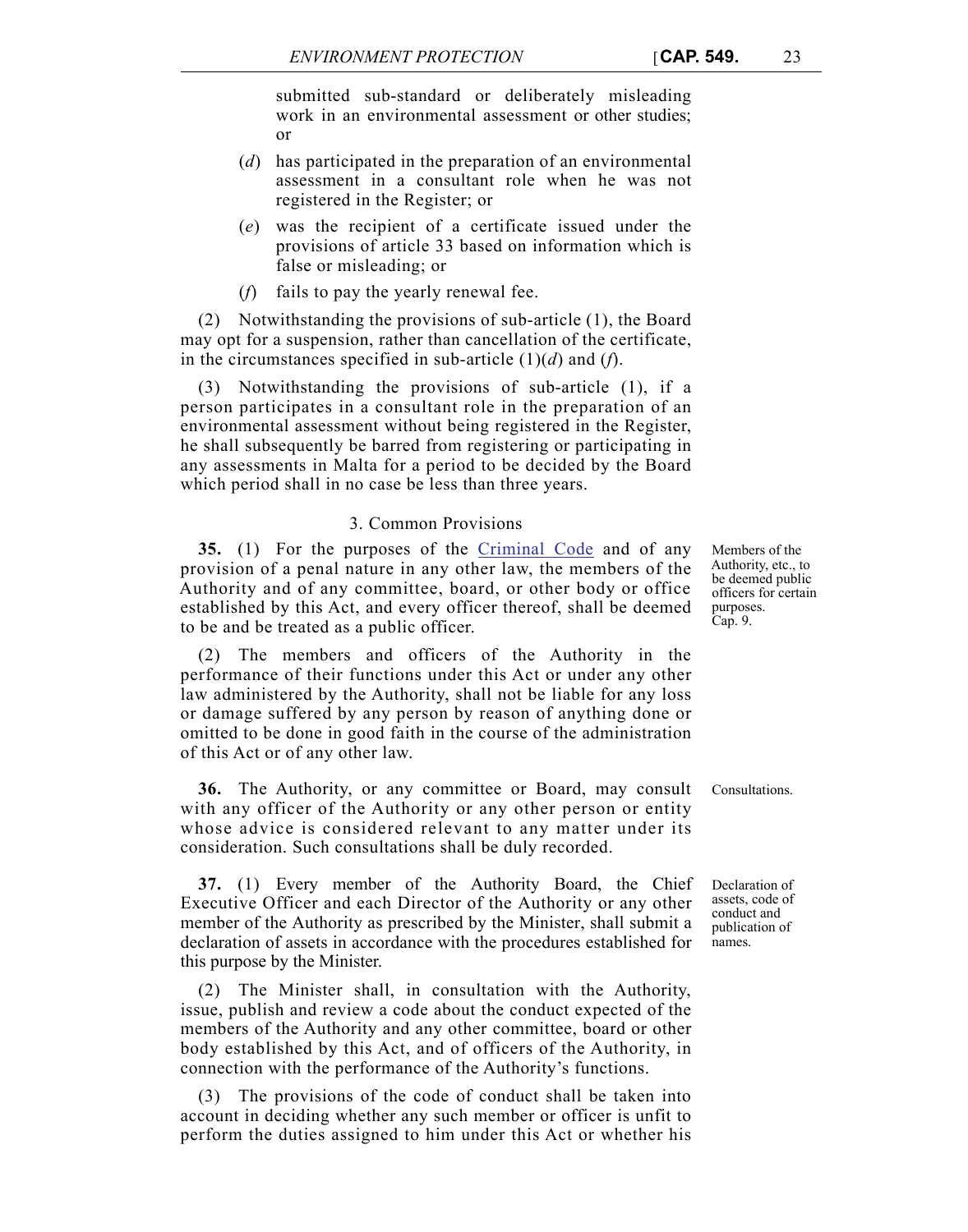term of office is to be renewed.

(4) The names of all the members of the Authority, and of any committee, board or other body established by this Act, and any other change in such membership shall be published in the Gazette.

#### PART IV

## Transfer of Officers and Assets to the Authority

**38.** (1) The officers, property and undertakings owned by the Malta Environment and Planning Authority and which are to be transferred to or vested in the Authority shall be transferred to and vested in the Authority in accordance with regulations prescribed by the Minister.

(2) The transfer and vesting in the Authority as aforesaid shall extend to the whole of such property and undertakings and, without prejudice to the generality of the aforesaid, shall include all plant, equipment, apparatus, instruments, vehicles, buildings, structures, installations, land, works, stocks and other property, movable and immovable assets, powers, rights and privileges and all things necessary or ancillary thereto which are held or enjoyed in connection therewith or appertaining thereto, as well as all obligations affecting or relating to any of the aforesaid property or undertakings or other thing included therein as aforesaid.

**39.** Subject to other provisions of this Act, all laws, rules, regulations, orders, judgments, decrees, awards, deeds, bonds, contracts, agreements, instruments, documents, warrants and other arrangements, subsisting immediately before the date of the coming into force of this Part of this Act affecting or relating to any of the properties or undertakings transferred to the Authority by or under this Act and in which the Government or a government authority is a party thereto or is named therein shall have full force and effect against or in favour of the Authority, and shall be enforceable freely and effectively, in such manner as if instead of the Government or governmental authority the Authority has been named therein or had been a party thereto in substitution of the Government or governmental authority in question.

**40.** (1) Anything relating to any of the properties or undertakings or any right or liability transferred to the Authority by or under this Act which has been commenced by or under the authority of the Government or the Malta Environment and Planning Authority before the date of the coming into force of this Part of this Act may continue to be carried on and completed by or as authorised by the Authority on or after such date.

(2) The Minister may by order make such incidental, consequential and supplemental provisions as he may deem necessary or expedient for the purpose of determining, as appropriate, the assets transferred to the Authority by this Act and securing and giving full effect to the transfer of any property or undertaking or any right or liability to the Authority by this Act and make such orders as may be necessary to make any powers and duties exercisable by the Government or the Malta Environment

Transfer of officers and assets to the Authority.

Construction of laws, etc.

Transitory provisions.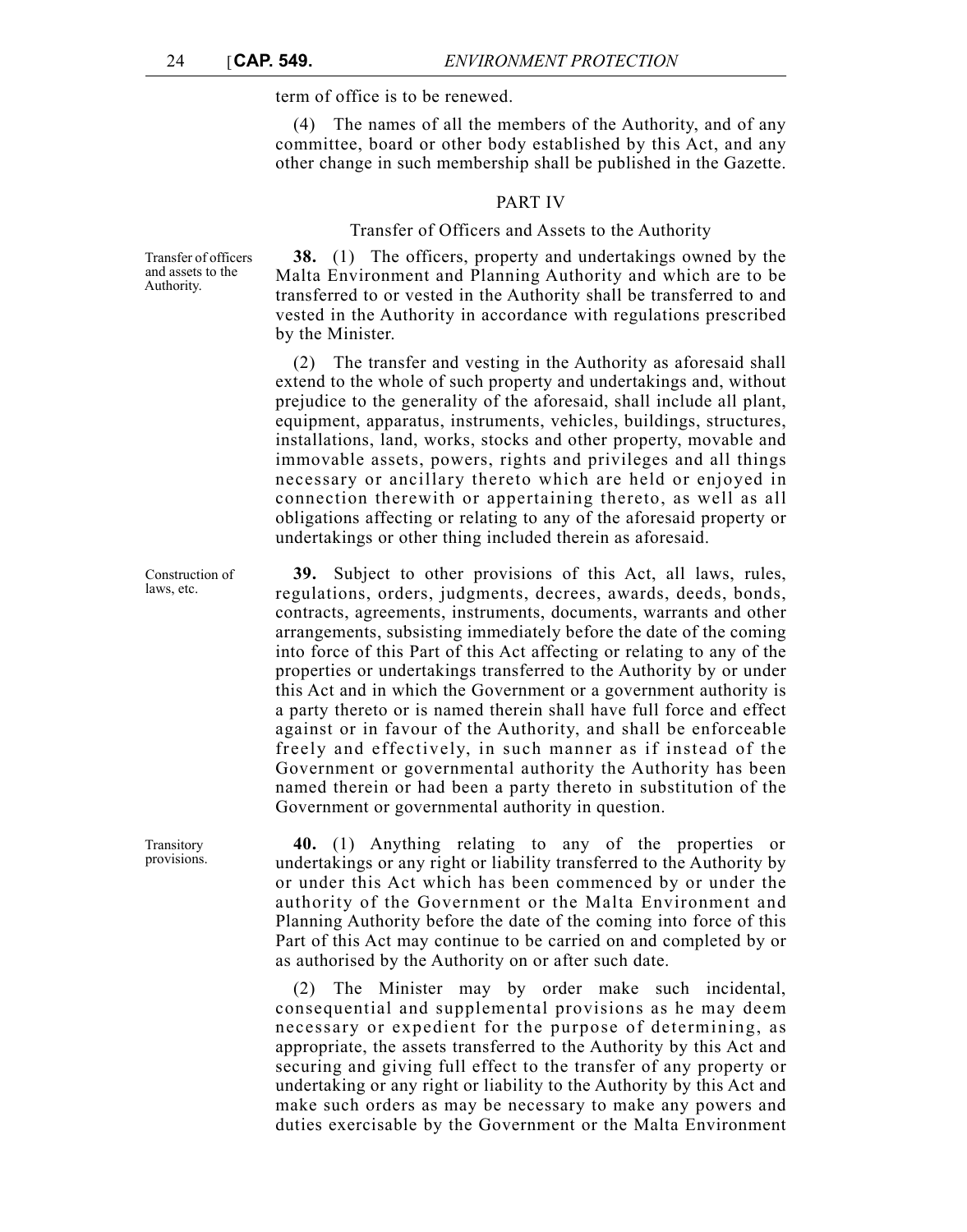and Planning Authority in relation to any of the transferred property or undertakings exercisable by or on behalf of the Authority.

#### PART V

#### Environment Protection

## 1. Plans and Policies

**41.** Without prejudice to the provisions of this Act, the protection and effective management of the environment shall be regulated by plans, policies and regulations, which are prepared and amended from time to time in accordance with the provisions of this Act.

**42.** (1) The Authority shall, either out of its own motion but after consultation with the Minister, or if so requested by the Minister, make a plan or a policy on any matter relating to the environment.

(2) The Authority may also, either out of its own motion but after consultation with the Minister, or if so requested by the Minister, review a plan or a policy which is already in force.

(3) The Minister shall, upon making such a request in writing, send to the Authority the reasons for making such a request together with a statement of goals and objectives to be attained by the plan or policy or a revision of such plan or policy.

(4) The preparation and review of the National Strategy for the Environment shall be regulated by the provisions of articles 45 to 47 whereas the preparation or review of any other plan or policy shall be regulated by the provisions of article 51:

Provided that the Minister may, without prejudice to the provisions of articles 45 to 47 and article 51, set out any additional procedure that the Authority ought to follow, including the carrying out of assessments, and may also carry out any assessments and, or consultations, including public consultations, he may deem necessary.

(5) If the Authority, upon a request by the Minister in terms of sub-article (1), informs the Minister, within thirty days of receipt of such a request, that it is unable, for whatever reason, to prepare such a plan or policy, the Minister shall instruct the Authority to delegate such function in terms of article 9 with regard to that particular plan or policy and in so doing it shall ensure that the provisions of this Part are complied with.

**43.** (1) Where the Authority is unable to prepare a plan or policy or fails to delegate such function as is envisaged in article 42(5), the Minister shall request any person, including any government entity other than the Authority, to prepare on his behalf a plan or policy or a revision of such a plan or such policy.

(2) The Minister shall consult the Authority on the terms of reference which are to form the basis of the preparation of a plan or a policy or a revision of such plan or policy by the said person. The

Minister may request the preparation by any person of a plan, policy or revision thereof.

Request by the Minister to the Authority to prepare a plan or

policy.

Plans, policies and

regulations.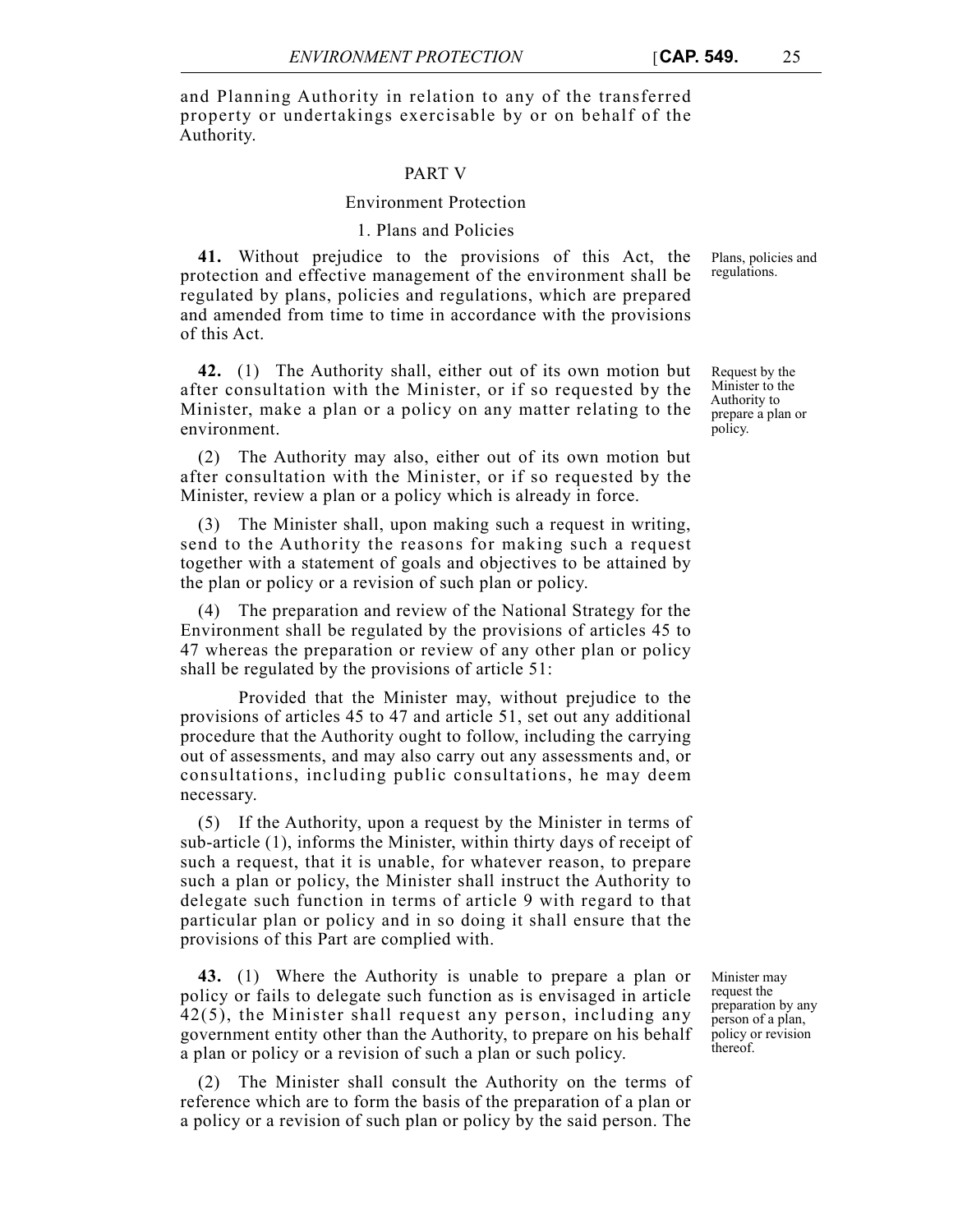Minister shall then furnish the said person with the relative terms of reference and shall also indicate to the said person the documentation which shall be presented to the Minister when the plan, policy or a revision of such plan or policy is drawn up. On receipt of such documentation, the Minister shall forward a copy of such documentation to the Authority.

(3) The Minister shall also request the said person to comply with the provisions of article 51. For the purposes of the said paragraphs, the expression "the Authority" shall be construed as a reference to the said person and such person shall revise, if necessary, the plan, policy or a revision thereof after taking into consideration the representations he may have received.

(4) If the Authority agrees with such a plan, policy or revision thereof, it shall adopt it for submission to the Minister for his approval; and the provisions of article 51 shall, *mutatis mutandis*, apply.

(5) If the Authority does not agree with the said plan, policy or revision of such plan or such policy, it shall draw up a position statement indicating the changes to be made to the said plan, policy or revision thereof and shall refer both the said plan, policy or revision of such plan or such policy and its position statement to the Minister; and the provisions of article 51 shall *mutatis mutandis* apply.

(6) The plan, policy or the revision of such plan or policy shall only be prepared by or under the direction of an expert in the environment having such qualifications as the Minister may prescribe in consultation with the Authority.

**44.** Without prejudice to his powers under the provisions of this Act, the Minister may direct that the Authority or any department, entity, corporation or authority established by law to subject any plan, policy or strategy adopted or planned to be adopted by it to a Strategic Environment Assessment or any other assessment, and may by regulations prescribe and regulate the procedures and methods to be adopted in such assessments.

2. The National Strategy for the Environment

**45.**\* (1) The Authority shall prepare the National Strategy for the Environment. In preparing such document the Authority shall consult with all the entities set up under this Act and those other entities, whether public or otherwise including ministries, as the Authority may deem proper.

(2) The Minister shall review the said strategy as often as may be necessary, and in any case not less than once every four years:

Provided that if the Authority is unable, for whatever reason, to prepare the National Strategy or its review, shall inform the Minister as soon as practicable and the Minister shall instruct the Authority to delegate such function in terms of article 9 in so doing it shall ensure that the provisions of this Part are complied

Strategic Environment Assessment and other assessments.

The National Environment Strategy and its preparation and review.

<sup>\*</sup>not yet in force.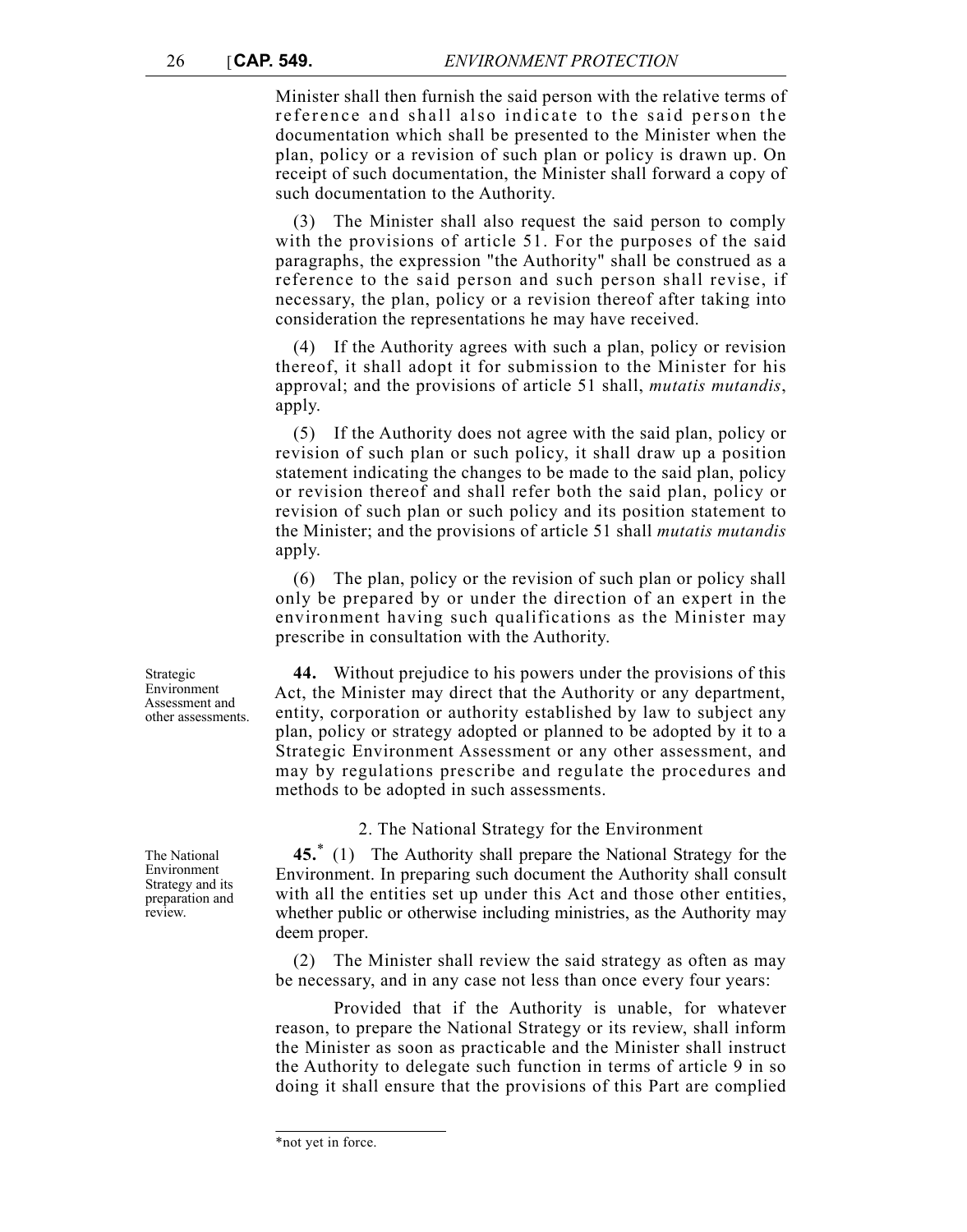with.

Provided further that the first Strategy Document shall be drawn up within twenty four months from the coming into force of this Act.

(3) The National Strategy for the Environment is a strategic governance document which sets the policy framework for the preparation of plans, policies and programs issued under this Act or under any other Act for the protection and sustainable management of the environment, including land and sea resources.

(4) In preparing or reviewing the National Strategy for the Environment, the Minister shall have regard to:

- (*a*) the environmental policies and the State of the Environment Report;
- (*b*) the current economic and financial policies;
- (*c*) the current social policies;
- (*d*) the policies of the Government;
- (*e*) the environmental issues and concerns of material relevance to the strategy;
- (*f*) the resources likely to be available in all relevant government entities for the implementation of the strategy; and
- (*g*) the European Union Environment Acquis and other international environmental convention obligations to which Malta is a party.

(5) During the preparation or review of the National Strategy for the Environment the Minister shall make known to the public the matters intended for consideration and shall provide adequate opportunities for individuals and organisations to make representations.

**46.**\* (1) When the National Strategy for the Environment or a review thereof has been completed, the Minister shall publish the strategy together with a statement of the representations received and the responses made to those representations.

(2) Representations on the strategy are to be submitted to it within a specified period of not less than six weeks.

**47.**\* (1) At the conclusion of the procedures set out in the foregoing provisions, the National Strategy for the Environment shall be considered by the Cabinet of Ministers together with the Minister's position statement and the representations made with respect to the strategy or its review.

(2) The Minister shall then cause the National Strategy for the Environment, or a review thereof as originally prepared, or as revised, together with the Minister's position statement, to be laid before the House together with a motion for a resolution that the National Strategy for the Environment be approved by the House,

Publication of the National Strategy for the Environment or its reviews.

Final consideration and approval of strategy or review.

<sup>\*</sup>not yet in force.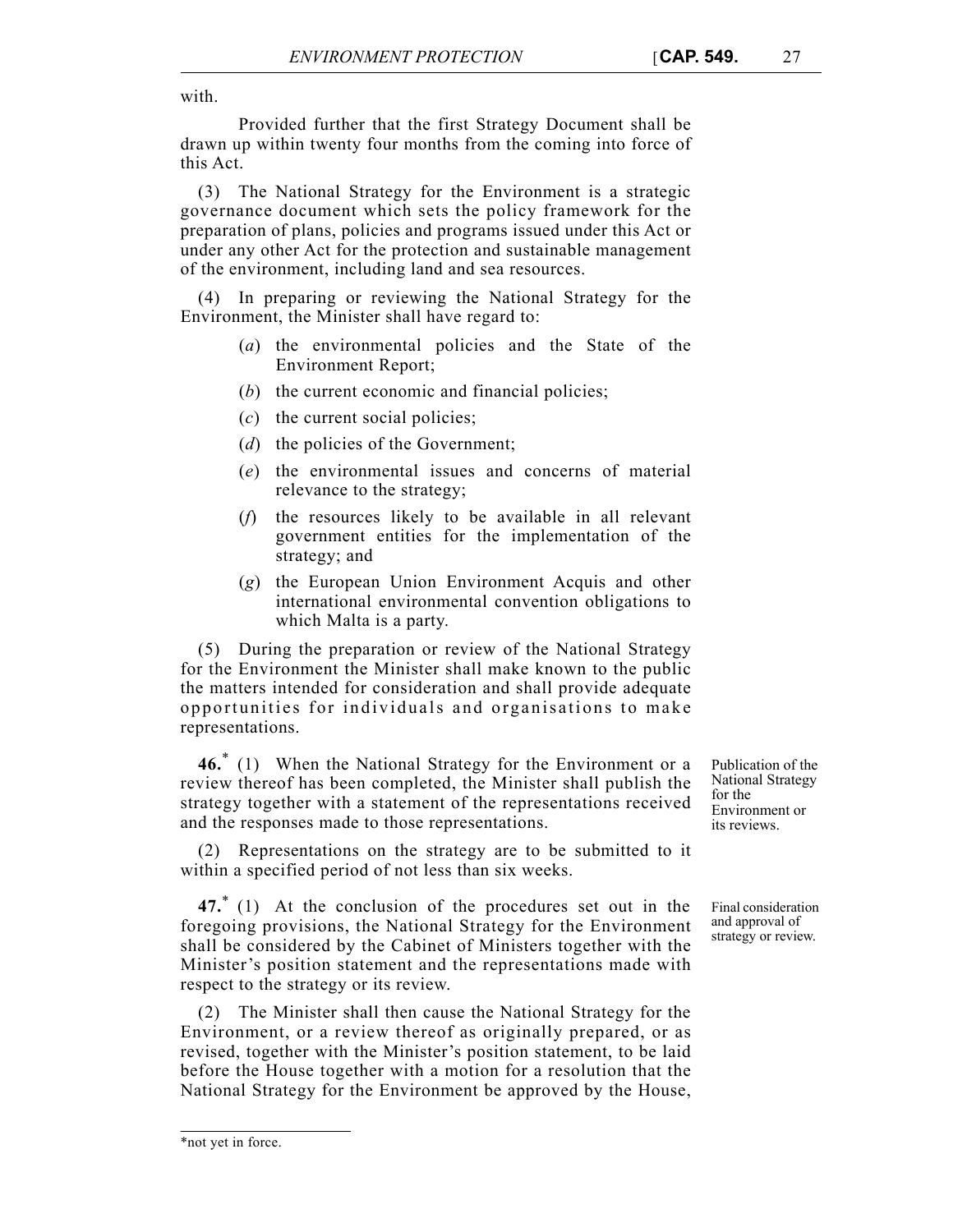with such amendments, if any, as may be specified in the resolution.

(3) The National Strategy for the Environment, and any review thereof as approved by the House shall have effect as from such date as may be specified for that purpose by the Minister by order in the Gazette; and for the purposes of this Act, other than those provisions relative to the preparation, consideration and presentation of the National Strategy for the Environment or its review, the expression "National Strategy for the Environment" and any reference to a review thereof means the National Strategy for the Environment, and any review thereof, as approved by the House of Representatives.

#### 3. Subsidiary Plans and Policies

Subsidiary plans. **48.** (1) A subsidiary plan is a plan that deals with a specific environmental policy or matter setting out detailed specifications for its implementation.

> (2) A subsidiary plan shall consist of a written statement supported by such documents, maps and diagrams as may be considered necessary.

> (3) Except as otherwise stated in the plan, a subsidiary plan shall apply to all relevant areas of the environment and of the National Strategy for the Environment, whether or not such areas are also covered by another plan or policy.

> **49.** (1) A subsidiary plan is made by the Authority for any matter or subject or any area that falls under the remit of the Authority and where the Authority considers that it has to pay particular attention in order to better manage it or where special factors have to be taken into account which otherwise cannot be taken.

> (2) Such a plan may include details on the implementation tools and measures that are required to reach the objectives of the plan, and may also include provisions intended for the enforcement of such tools, in which case, such provisions shall be construed as enforceable in the same manner as any provision of any regulation issued under the Act.

> **50.** (1) Where the Authority considers that for the proper and effective management and protection of the environment or for the proper protection of land and sea it is necessary to prepare more detailed policies, plans or guidance other than those already contained in a plan or policy, the Authority may prepare and adopt such policies, plans or guidance as it considers appropriate subject to the provisions of this article.

> (2) Such policies or plans shall be in a form which the Authority considers appropriate to the subject matter, and may be supported by such documents, environmental or other assessments, maps, diagrams, drawings and illustrations as may be considered necessary by the Authority.

(3) When the Authority adopts a policy or plan (be it a new

Effect of subsidiary plans.

Other policies or plans.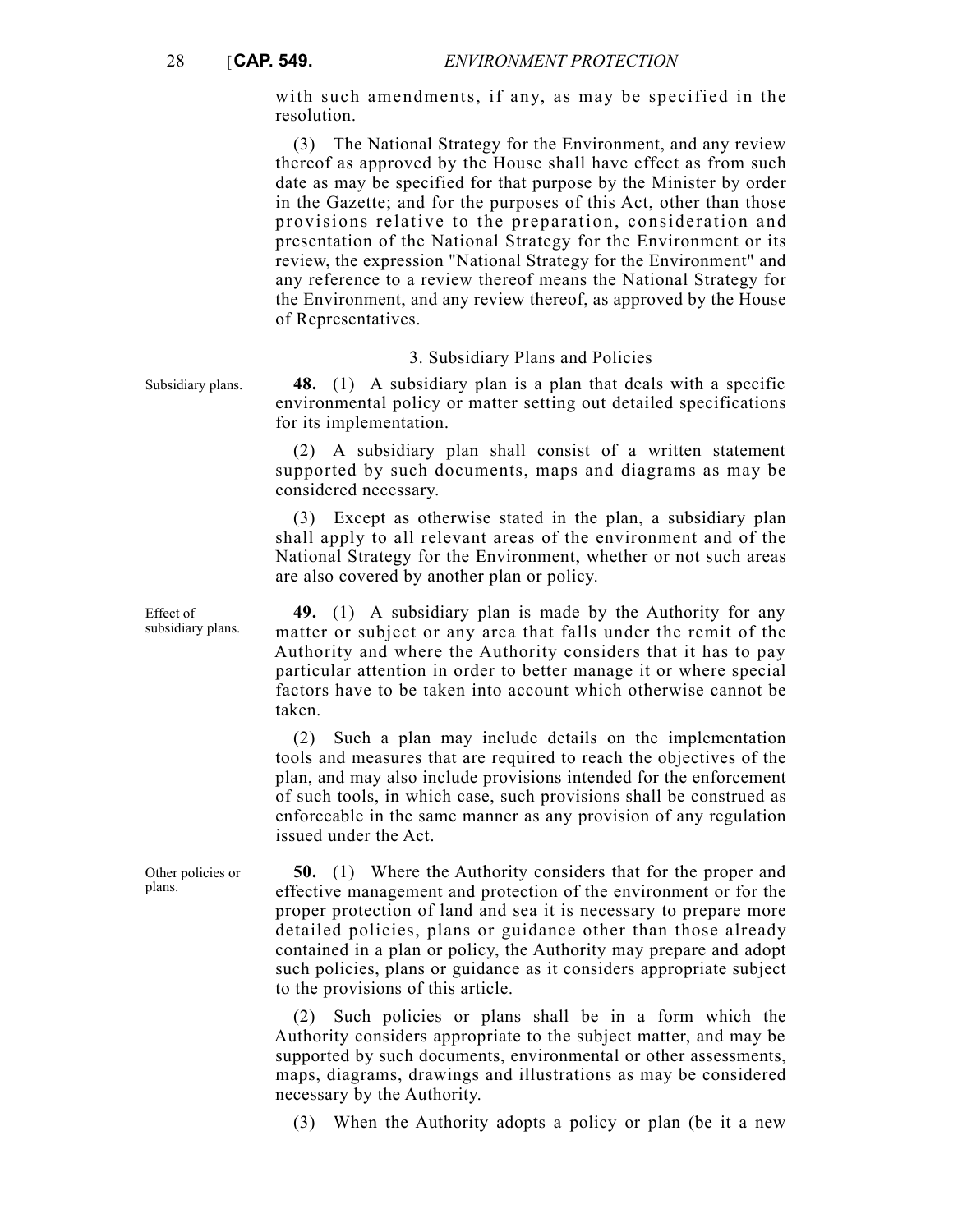policy or plan or a revision of an existing policy or plan), it shall refer it to the Minister for his approval and the procedure mentioned in article 51 shall *mutatis mutandis* apply.

**51.** In the preparation or review of a subsidiary plan or policy, the following procedure shall be followed:

Where the Authority prepares a subsidiary plan or policy or review thereof as aforesaid, it shall seek the Minister's approval in terms of the following procedure:

- (*a*) during the preparation or review of a subsidiary plan or policy, the Authority shall make known to the public the matters it intends to take into consideration and shall provide adequate opportunities for individuals and organisations to make representations to the Authority;
- (*b*) when the subsidiary plan or policy or a revision thereof has been prepared, the Authority shall publish the plan or policy together with a statement of the representations it has received and the responses it has made to those representations. The Authority shall invite representations on the plan or policy to be submitted to it within a specified period of not less than six weeks
- (*c*) the Authority shall adopt the subsidiary plan or policy after taking into consideration all the representations submitted to it as aforesaid;
- (*d*) the Authority shall refer the subsidiary plan or policy to the Minister. It shall also forward to the Minister:
	- (i) the statement of representations;
	- (ii) the responses and amendments it has made as a result of those representations;
	- (iii) a precise indication of all other amendments it has made to the plan or policy; and
	- (iv) all the documentation and studies relative to the preparation of the subsidiary plan;
- (*e*) the Authority shall also publish the plan or policy and invite representations on the matters indicated in paragraph (*d*)(iii) to be submitted within a specified period of not less than six weeks;
- (*f*) the Authority shall adopt the subsidiary plan or policy after taking into consideration all the representations submitted to it as aforesaid and shall refer the subsidiary plan or policy to the Minister for his approval. It shall also forward to the Minister:
	- (i) the statement of representations; and
	- (ii) the responses and amendments it has made as a result of those representations;
- (*g*) where the Minister agrees with the subsidiary plan he shall approve it as submitted by the Authority and the Authority shall upon such approval publish the same

Procedure for subsidiary plan and policies.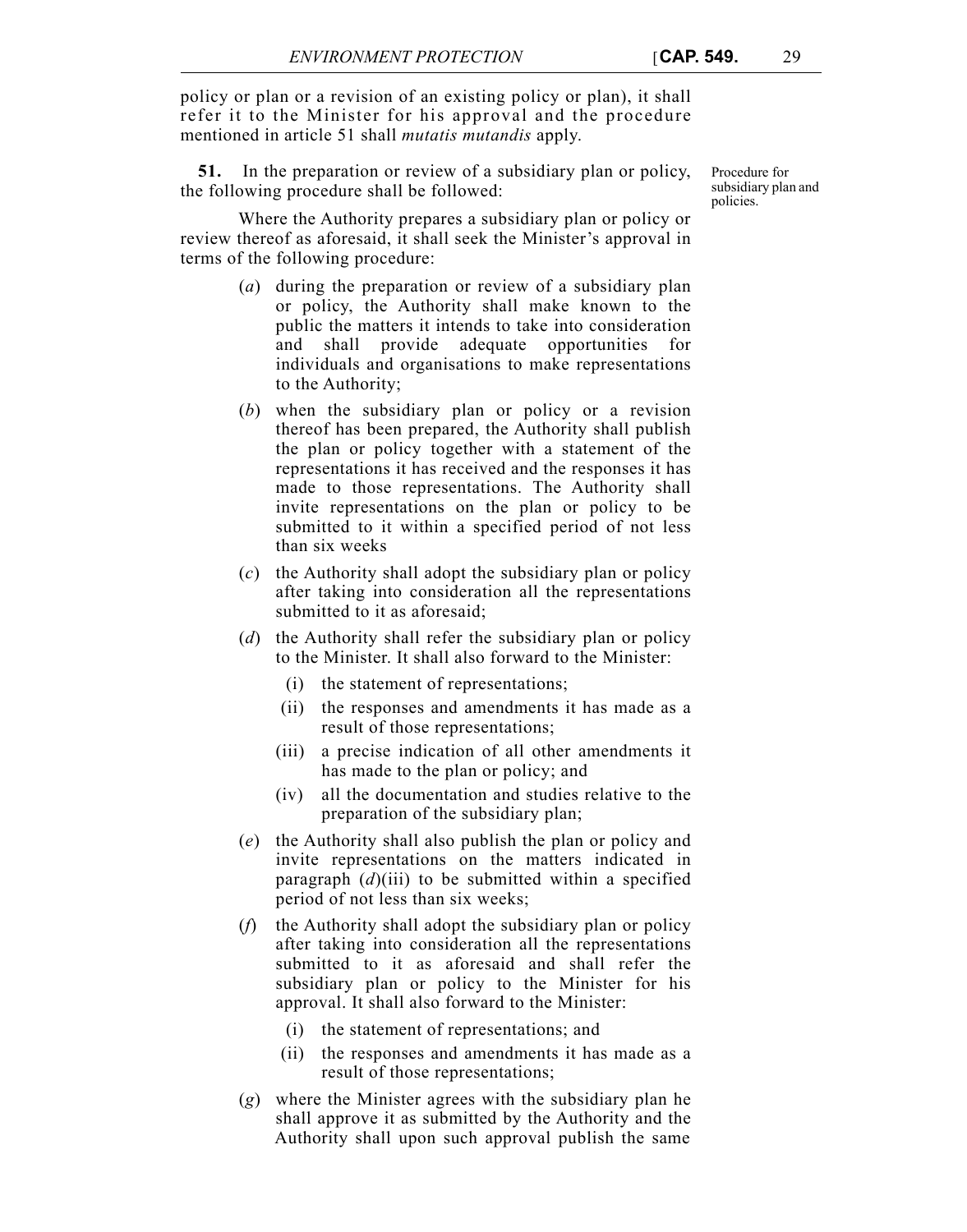together with the statements, responses, documentation and studies referred to in paragraphs (*d*) and (*f*);

- (*h*) where the Minister does not agree with the subsidiary plan as adopted by the Authority in accordance with paragraph (*f*), he shall prepare a position statement stating his proposed changes or his reactions to the Authority's subsidiary plan and shall refer back the subsidiary plan to the Authority together with his position statement;
- (*i*) where the Authority does not agree with the Minister following the referral back to it of the subsidiary plan by the Minister, it shall draw up a position statement and shall refer it back to the Minister;
- (*j*) the Minister shall then issue a final position statement. He shall forthwith communicate it to the Authority;
- (*k*) the Authority shall forthwith amend the subsidiary plan in accordance with the Minister's final position statement and submit the same for the Minister's final approval;
- (*l*) upon such approval by the Minister, the Authority shall publish the subsidiary plan together with its own position statements and those of the Minister and together with the statements, responses, documentation and studies referred to in the preceding paragraphs;
- (*m*) where the subsidiary plan or any part thereof extends the scope of or is in conflict with the National Strategy for the Environment, the Minister shall comply with the provisions of articles 45 to 47 with regard to such subsidiary plan or any part thereof, provided that those parts of the subsidiary plan that do not extend the scope of or are not in conflict with the National Strategy for the Environment shall come into force on the date of approval by the Minister.

**52.** (1) Every subsidiary plan or policy shall be reviewed as frequently as may be necessary or as may be made necessary by a review of the National Strategy for the Environment.

(2) Where as a result of such a review the Authority proposes to alter a plan or policy in any significant respect, or where it is proposed that a plan or policy be withdrawn, any such proposal shall be subject to the same procedures and shall be treated as a new plan or policy.

#### 4. Regulations and Orders

**53.** Without prejudice to the provisions of article 6 of the Interpretation Act, any power conferred by this Act to make regulations, rules, orders, lists, schedules and any other instrument of like nature, includes the power from time to time to revoke, replace, amend, alter or add to any such instrument as aforesaid.

Review of subsidiary plan or policies.

Power to make regulations, etc., to include power to revoke, etc. Cap. 249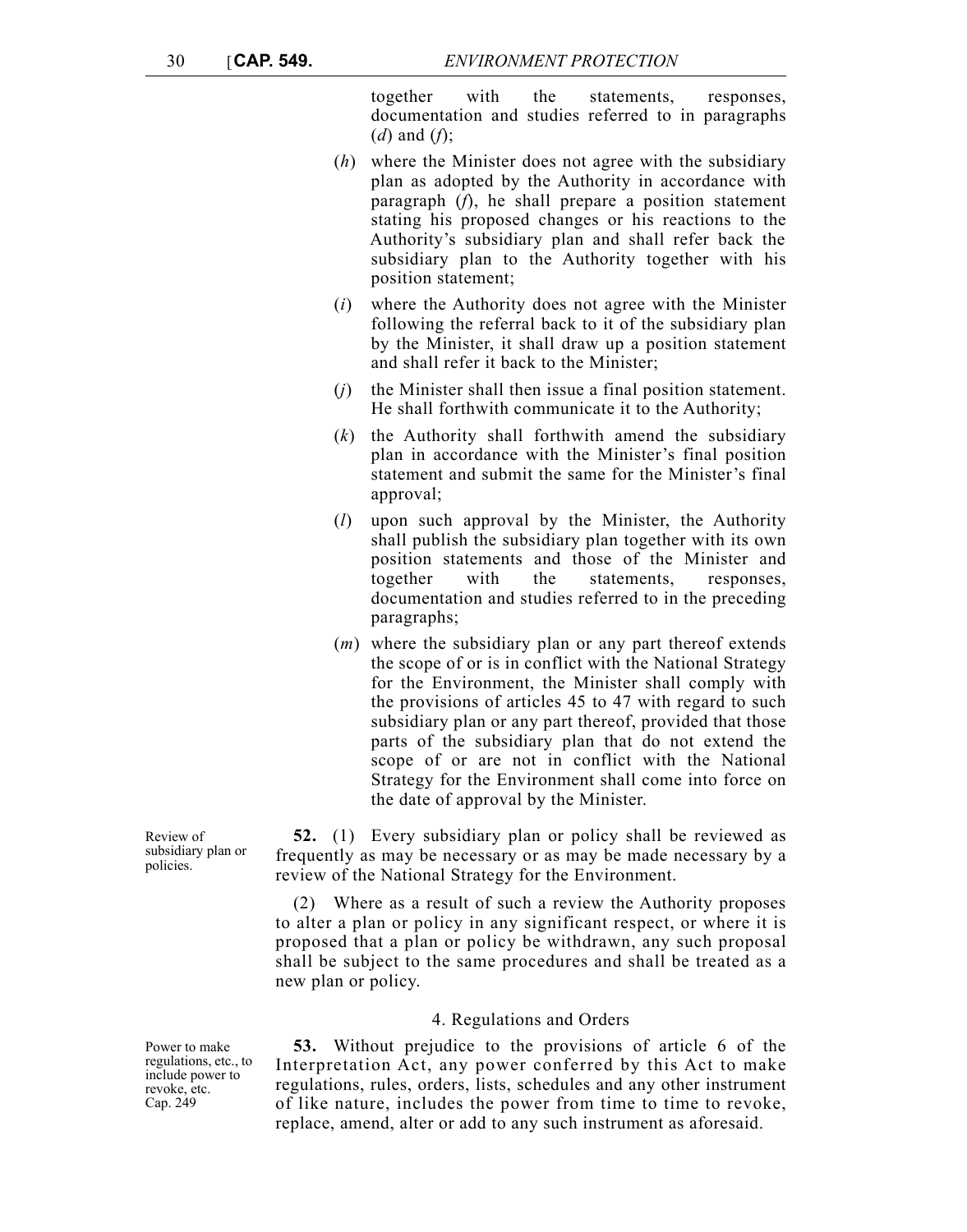**54.** (1) The Minister may, acting in accordance with the provisions of article 55, make regulations for the better carrying out of the provisions of this Act and may in particular by such regulations appoint the Authority or any person or body to be the designated authority for the purposes of any international obligation to which Malta may be a party.

(2) Without prejudice to the generality of the provisions of subarticle (1) such regulations may, in particular:

- (*a*) prescribe the charges and fees that may be levied by the Authority for services rendered by it under this Act, or in respect of any matter for which it is considered that a fee should be payable;
- (*b*) provide for the procedure to be followed by the Authority, the applicant and any other relevant parties before and after the submission of an application for authorisation under this Act, or otherwise involving any assessment under this Act; as well as the procedures for, *inter alia*, advertising, communication, vetting and screening of, and consultations, representations and decision-making on, the said application or assessment, and the general conditions under which the Authority may in relation to any activity which may require an authorisation or assessment under this Act require the giving of financial or other guarantees or the provision of assurance to:
	- (i) prevent, deter, mitigate or remedy any damage to the environment or deterioration of environmental quality;
	- (ii) make good for any damage that may be caused to the environment; and
	- (iii) secure adherence to any commitments made toward environmental improvement or environmental benefits;
- (*c*) provide for any aspect relating to the conditions that may be imposed in relation to any authorisation under this Act or otherwise involving any assessment under this Act including where applicable any grant, renewal, transfer, suspension, cancellation and duration, the manner in which submissions and applications are to be made, the content and form of such applications and submissions and how they may be granted, rejected, renewed or transferred, the fees payable, and the manner in which renewals or transfers thereof are to be indicated;
- (*d*) prescribe what type of information held by the Authority or otherwise falling within the scope of this Act shall be accessible to the public as well as to establish the procedure concerning access thereto and the relative fees to be paid to obtain copies of such information;

Power to make regulations.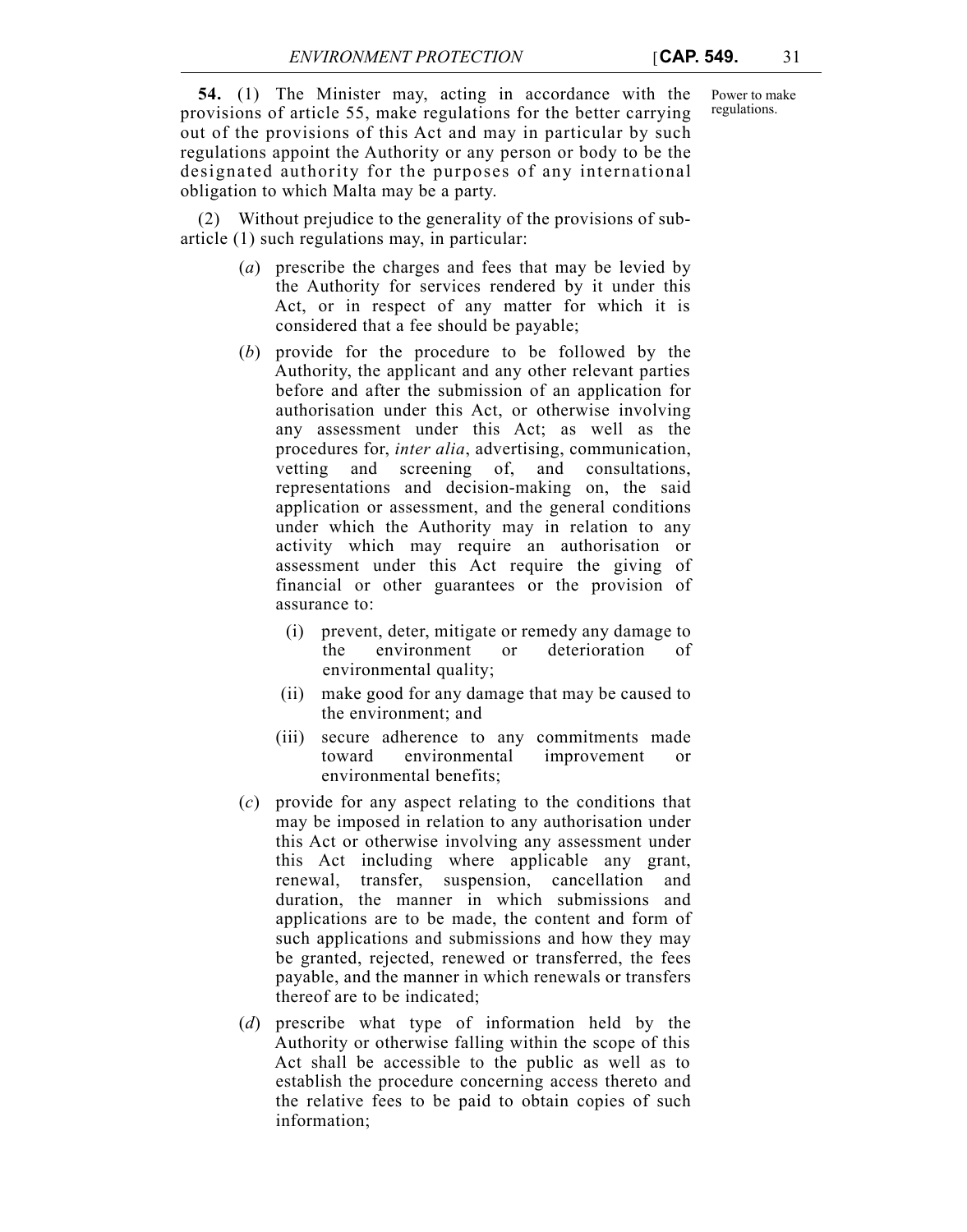- (*e*) give effect to any international treaty or instrument, including directives, regulations and decisions, relating to any matter governed by this Act to which Malta may from time to time be a party or subject and to set up structures and make other provisions for the implementation thereof;
- (*f*) establish, co-ordinate and enforce environment quality control systems and make provisions for the carrying out of assessments of environmental impacts and risks of both new and existing establishments as well as to provide for the effective prevention and remedying of environmental damage;
- (*g*) provide for the collection, processing, comparison, management and interpretation of data related to the environment and to provide that such persons carrying out such activities that may affect the environment as may be prescribed give such information and data to the Authority in a regular or other basis as may be prescribed in order to enable the Authority to monitor and safeguard the quality of the environment;
- (*h*) prescribe the techniques or the parameters in the monitoring of the environment;
- (*i*) prescribe, in collaboration with the Civil Protection Department, or any other relevant public entity, the circumstances in which an environmental emergency may be declared, and the effect that such a declaration may have on any activity requiring an authorisation under this Act;
- (*j*) set objectives, issue directives and establish codes of practice, all in relation to the environment, to the reduction, reuse, recovery, treatment, storage and disposal of materials as may be prescribed, to all human activity which affects the environment, and such regulations may in particular:
	- (i) formulate objectives laying down in quantitative and qualitative terms, the goals to be achieved in the effort to control the environment;
	- (ii) give directives with regard to such uses of the environment as may be prescribed;
	- (iii) establish the maximum quantities or concentrations of discharge or emission, or use of such substances as may be prescribed during works, undertakings or activities of any nature and ensure the enforcement and monitoring of these standards; and
	- (iv) establish codes of practice determining procedures, methods, limits of discharge and emission of substances applicable to works and activities as may be prescribed both with regard to the time when such works and activities are taking place as well as with regard to the time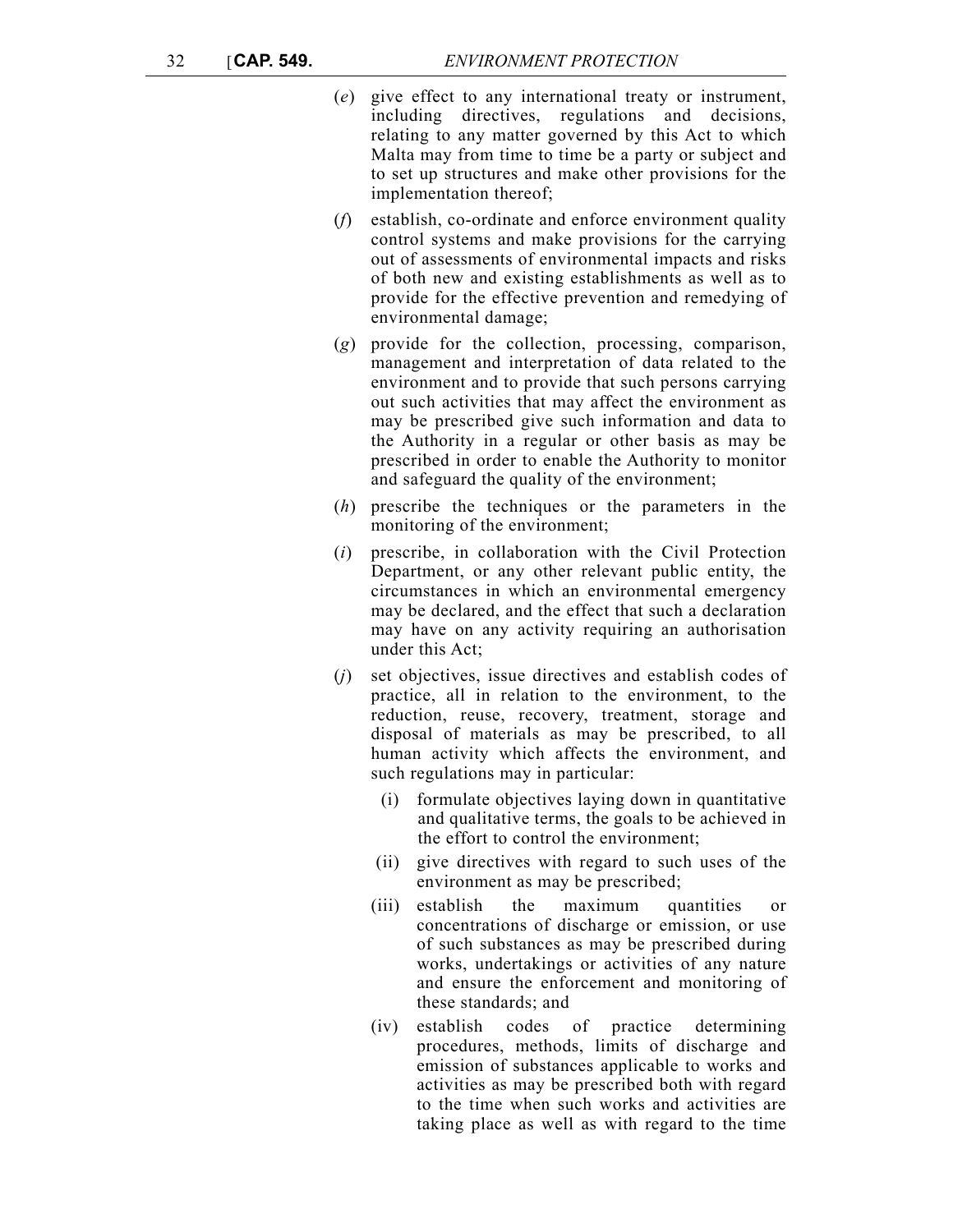when the works and activities have been completed;

- (*k*) in relation to pollution prevention, control and environmental quality:
	- (i) establish systems which ensure such prevention and control;
	- (ii) prescribe measures to control, prevent, manage, reduce or remedy pollution and degradation of the environment;
	- (iii) control the keeping, management, trading in or use of substances and other activities which may cause or facilitate pollution and degradation of the environment;
	- (iv) set standards including maximum permitted levels in quantitative or qualitative terms, of discharge and emissions into the environment of materials, substances and disturbances and with regard to the use of any technology, equipment, matter, substance, method or procedure in relation thereto;
	- (v) establish methodologies to be used in the monitoring of discharges and emissions into the environment and to regulate the use of information gathered during such monitoring;
	- (vi) prevent, control, reduce, mitigate, remedy or otherwise manage situations which may lead to environmental emergencies and to prevent, control, reduce, mitigate, remedy or otherwise manage any adverse effects on the environment resulting therefrom;
- (*l*) in relation to waste management:
	- (i) classify waste and prescribing rules in relation thereto in accordance with the type and category thereof;
	- (ii) regulate the management, recycling and disposal;
	- (iii) establish quotas, in quantitative and qualitative terms, of permitted generation of waste, as well as otherwise provide for the prevention and reduction of waste;
	- (iv) provide for the registration, control and, or, licensing of waste management operations;
- (*m*) in relation to the protection of biodiversity and other natural features:
	- (i) provide for the monitoring, assessment, management, conservation and protection thereof;
	- (ii) declare any species, ecosystem or feature to be protected and establish rules for its control, protection, management, reintroduction and or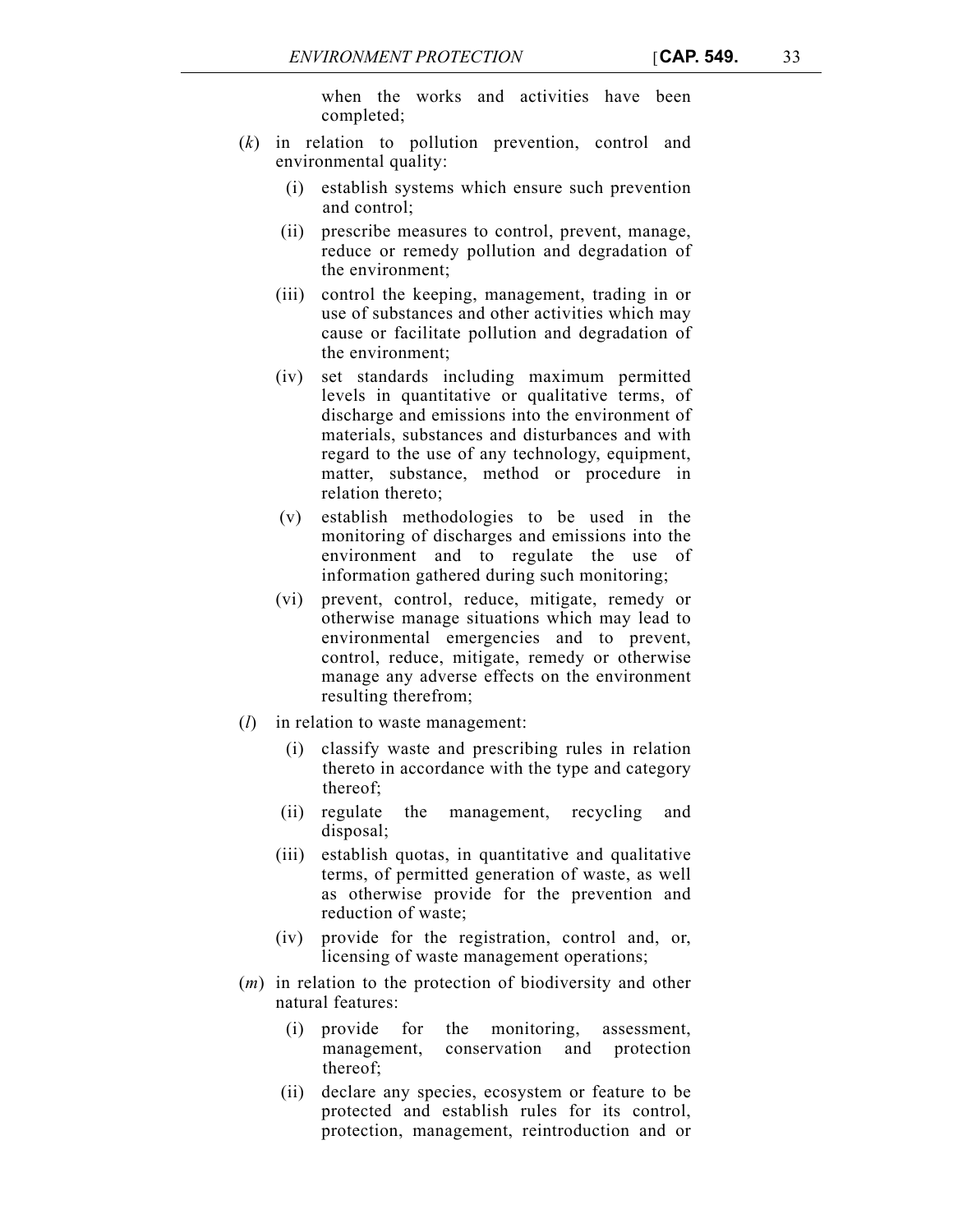its return into the natural environment;

- (iii) declare any species to be an invasive species and establish rules for its assessment, monitoring, control and, or, eradication, and other prevention and management mechanisms to control the introduction and spread of such species;
- (iv) regulate the taking, exploitation and other use of specimens of fauna, flora and, or natural features; and in particular prohibit and, or, control possession, collection, exhibition, transport, trade, propagation or captive breeding of such specimens as may be prescribed;
- (v) provide for the conservation, protection and management of protected sites and particular habitats or categories thereof and other natural features in order to safeguard biological diversity;
- (vi) declare any areas or sites on land or in the internal or territorial waters, or beyond such waters where Malta may have jurisdiction for the purpose of the protection and control of the environment, to be protected areas and to provide for their protection and to regulate their management;
- (vii) control and regulate any activity that may interfere with the conservation status of biological diversity;
- (viii) regulate trade in and the transit, import or export of specimens of flora, fauna and other natural features as may be prescribed;
- (ix) declare prohibited means of capture, exploitation and killing of species or specimens and provide rules for their monitoring and control;
- (x) regulate access to genetic resources and their benefit-sharing;
- (xi) provide measures for the conservation, protection, management and regulation of geological, geomorphological, hydrological, edaphic and other features and areas containing them;
- (xii) provide measures for the protection, management and conservation of landscapes, landscape features and landscape diversity;
- (xiii) provide measures for the prevention, management and control of desertification, land degradation and damage to or deterioration of natural features;
- (*n*) control, manage and regulate the transport, introduction of, use (including contained use), release or placing on the market or in the environment of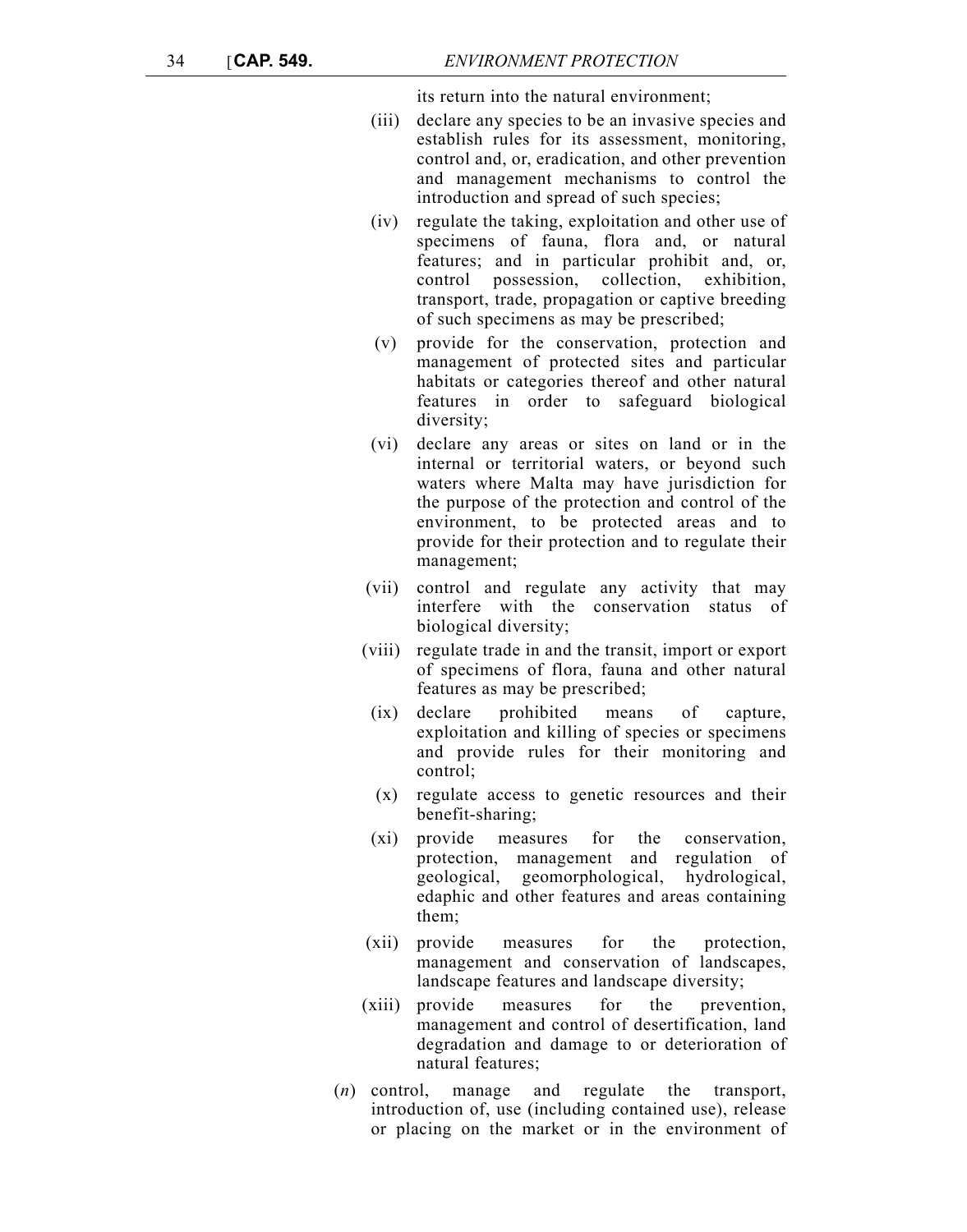genetically modified organisms;

- (*o*) in relation to environmental assessments, audits and monitoring:
	- (i) provide for the carrying out of environmental assessments, screenings, audits and monitoring, for the review of ancillary submissions, reports and documentation, and for the screening and evaluation of any activities or development that may affect the environment;
	- (ii) regulate the procedures to be followed, and require any person to undertake or commission and to submit to the Authority any studies, technical investigations, assessments, audits, monitoring, reports or documentation as may be deemed appropriate; and
	- (iii) provide for the formulation of plans and measures to prevent, deter, reduce, mitigate, offset or remedy any adverse environmental effects and risks;
- (*p*) in relation to the Authority's functions, including monitoring, compliance and enforcement:
	- (i) after consultation with the Authority, make regulations to give better effect to the provisions of article 75(1)(*a*);
	- (ii) authorise and regulate clamping, towing, removal, impounding, confiscation, seizure and storage by the Authority of any object used for or in connection with anything contrary to the provisions of this Act or any regulation made thereunder;
	- (iii) exclude the Authority from any liability, other than liability for gross negligence, incurred in connection with the execution of its duties under the said regulations;
	- (iv) provide for the disposal of objects without liability, when the said objects are not claimed by their owners within such time as may be prescribed;
	- (v) establish fees payable to the Authority for the removal of clamps, for towing, for the storage of objects and for the auction or other form of disposal of such objects;
	- (vi) establish the circumstances where objects can be confiscated and establish the relative procedure for their confiscation and disposal;
	- (vii) order remediation of site or situation to original state;
	- (viii) establish offences and the relative punishments in relation to matters referred to in subparagraphs (i) to (vii), which punishments shall not exceed a maximum fine (*multa*) of two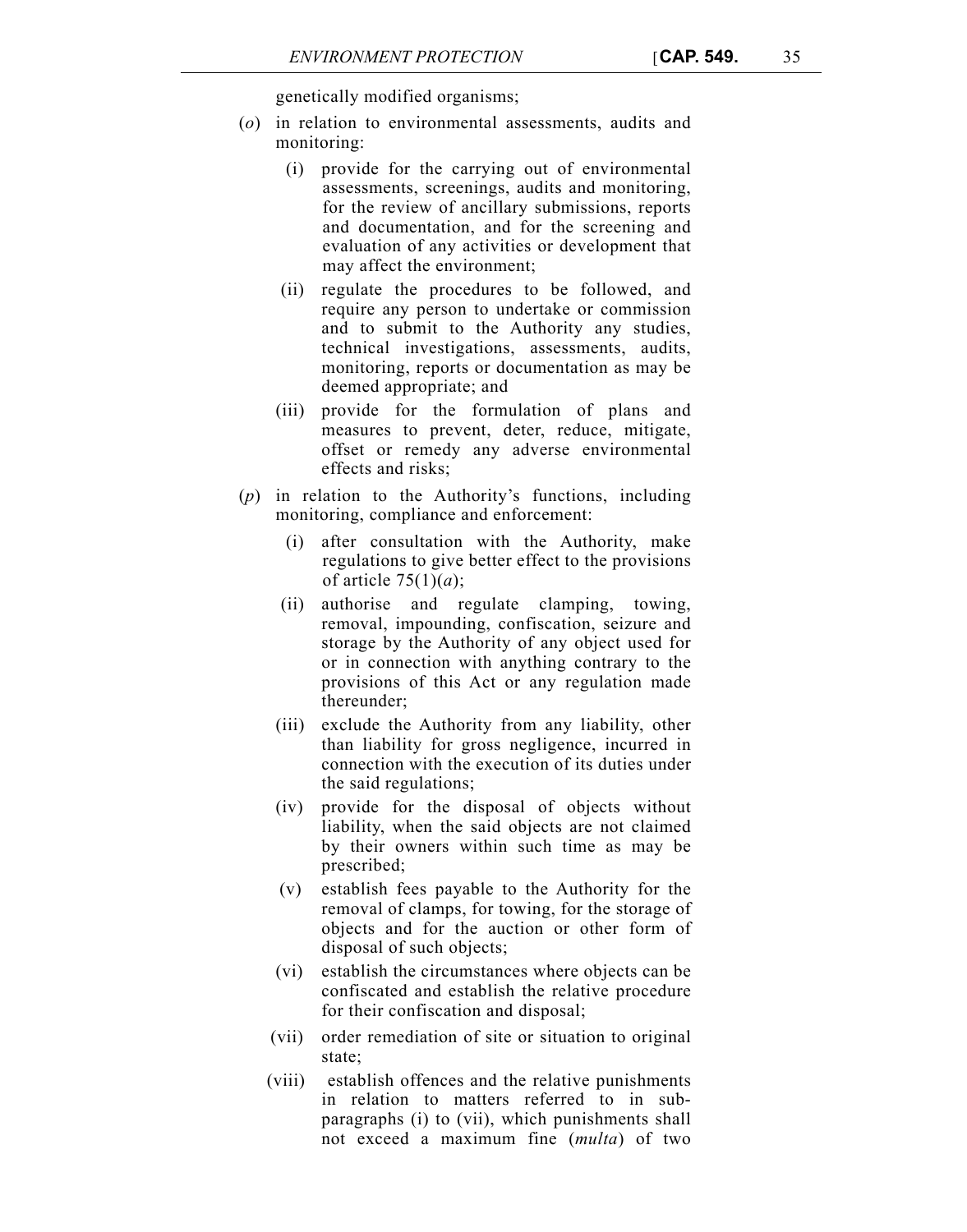hundred and fifty thousand euro  $(\text{\textsterling}250,\!000)$ :

Provided that article 21 of the Criminal Code and the provisions of the Probation Act shall not apply to any offence established under this subparagraph;

- (*q*) amend, substitute, add to or otherwise alter anything contained in the Schedule;
- (*r*) provide for any other purpose for which regulations are authorized or required to be made otherwise than by the Authority;
- (*s*) prescribe the form of any notice, order or other document authorised or required by this Act to be made, submitted, served or given;
- (*t*) regulate how any notice or communication to or from the Authority which in terms of this Act shall be in writing may be made or submitted in electronic form;
- (*u*) provide that any person who acts in contravention of any regulation under this Act shall be guilty of an offence against this article, and establishing such penalty, being a penalty not greater than a fine (*multa*) of two hundred and fifty thousand euro ( $\epsilon$ 250,000) or to imprisonment for a term not exceeding two years, or both such fine and imprisonment, to which any person so guilty may be liable:

Provided that such regulations may provide that a person, who having been sentenced for an offence against the same regulation by a judgement which has become absolute, commits a further offence in contravention of the same regulation within such time as may be prescribed, shall be liable to pay a higher fine (*multa*), not exceeding double the fine (*multa*) which would otherwise have been inflicted, and for the purpose of this proviso the maximum fine that may be established by such regulations shall be five hundred thousand euro ( $€500,000$ ):

Provided further that such fine shall in all cases be due to the Authority as a civil debt, and that where the person guilty of the offence is a director, secretary or manager of a body corporate for the economic benefit of whom the offence was committed, such body corporate shall be liable *in solidum* with the offender for the payment of the said civil debt;

- (*v*) introduce measures relative to the liability to be incurred by any individual who shall, in any manner be deemed responsible for any action that may cause environmental damage. Such regulations may also include measures relating to the prevention and remedying of such environmental damage;
- (*w*) provide for the making of any deposit or the giving of any guarantee to ensure the performance of any obligation by any person as imposed as a condition of

Cap. 9. Cap. 446.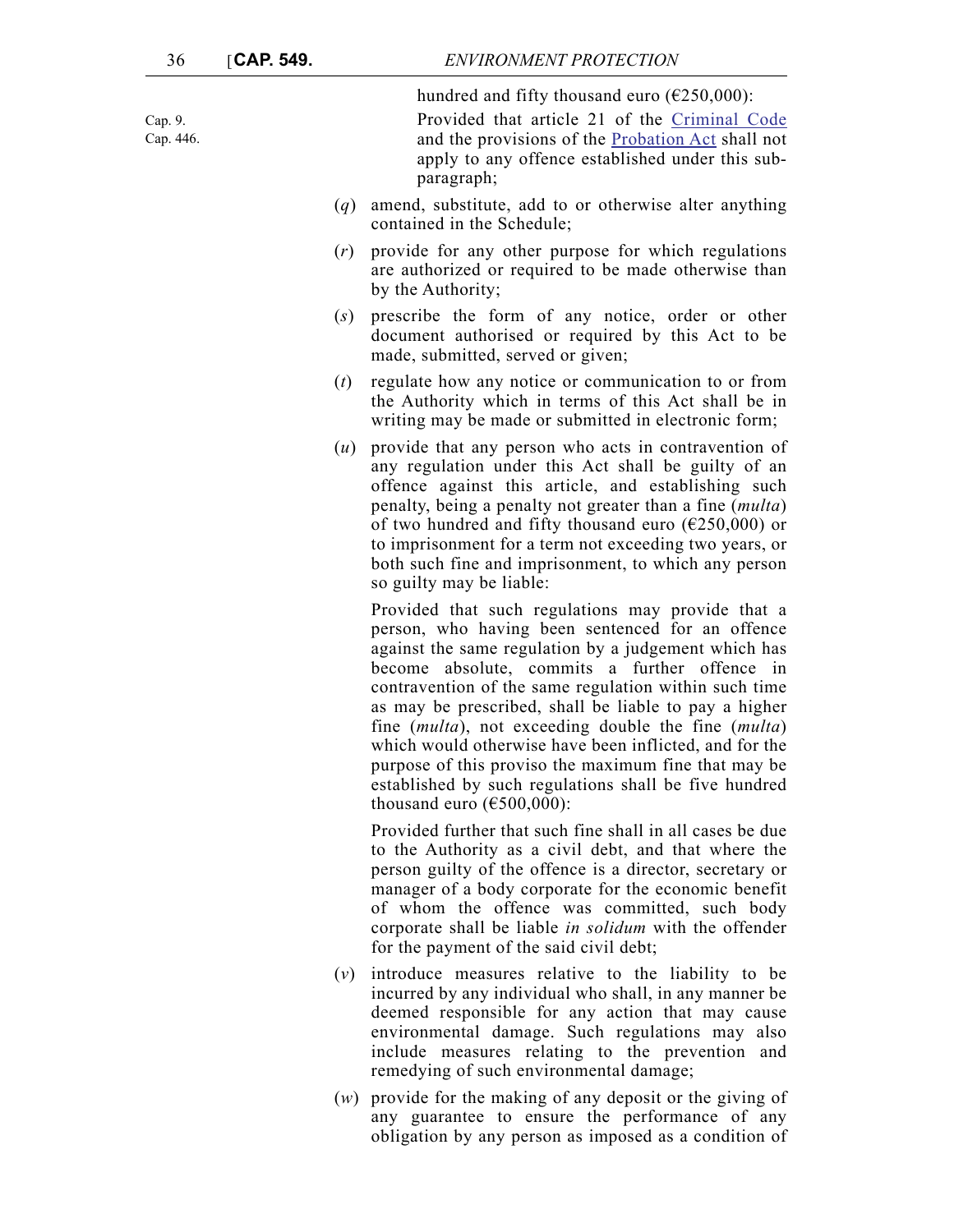any permit, authorisation or licence under this Act;

- (*x*) prescribe the practices to be adopted in regard to safety, and the protection of the environment in relation to any matter regulated by this Act, including any norms in relation to the liability of any person who causes damage to the environment as a result of any activities regulated by or under this Act undertaken by that person;
- (*y*) make provisions regarding a contingency plan in the event of any crisis relating to any matter regulated by this Act;
- (*z*) provide for administrative infringements and fines, including out of court settlement arrangements;
- (*aa*) provide for economic instruments and schemes to promote positive environmental behaviour;
- (*bb*) make provisions regarding cooperation with other authorities and the relationship between the Authority and other public authorities including consultations, provision of information and any other matter of mutual interest;
- (*cc*) provide for prescribing anything which may be or is required to be prescribed by this Act.

(3) Notwithstanding the other provisions of this Act or of any other law, the Authority reserves the right to publish certain Schedules annexed to regulations made under this Act in the Maltese language only, the English language only or both.

> Procedure for making of regulations.

**55.** (1) Regulations under this Act shall be made by the Minister after consultation with the Authority and, except for regulations under article  $54(2)(a)$ , (*b*) and (*u*) and in the cases referred to in sub-article (2) hereof, shall not be made unless a draft of the said regulations has been issued for public consultation thereby allowing any person a period of at least four weeks to make representations to the Minister or to the Authority or to both stating how in his opinion the proposed regulations could be improved to reach their ultimate aim.

(2) The provisions of sub-article (1) with regard to the publication of a draft of the regulations for public consultation shall not apply in respect to any regulations, which the Minister declares to be urgent, or when a form of public consultation was carried out before the date of coming into force of this Act.

(3) Any person may, in the circumstances referred to in subarticle (1) in respect of draft regulations, not later than one month after the promulgation of any regulations made in accordance with sub-article (2) make submissions to the Minister and, or to the Authority stating why and how the regulations should be revoked or amended.

(4) The Authority shall consider any representations made to it under sub-articles (1) and (3) and shall report thereon, after hearing such persons or taking such expert advice as it considers expedient,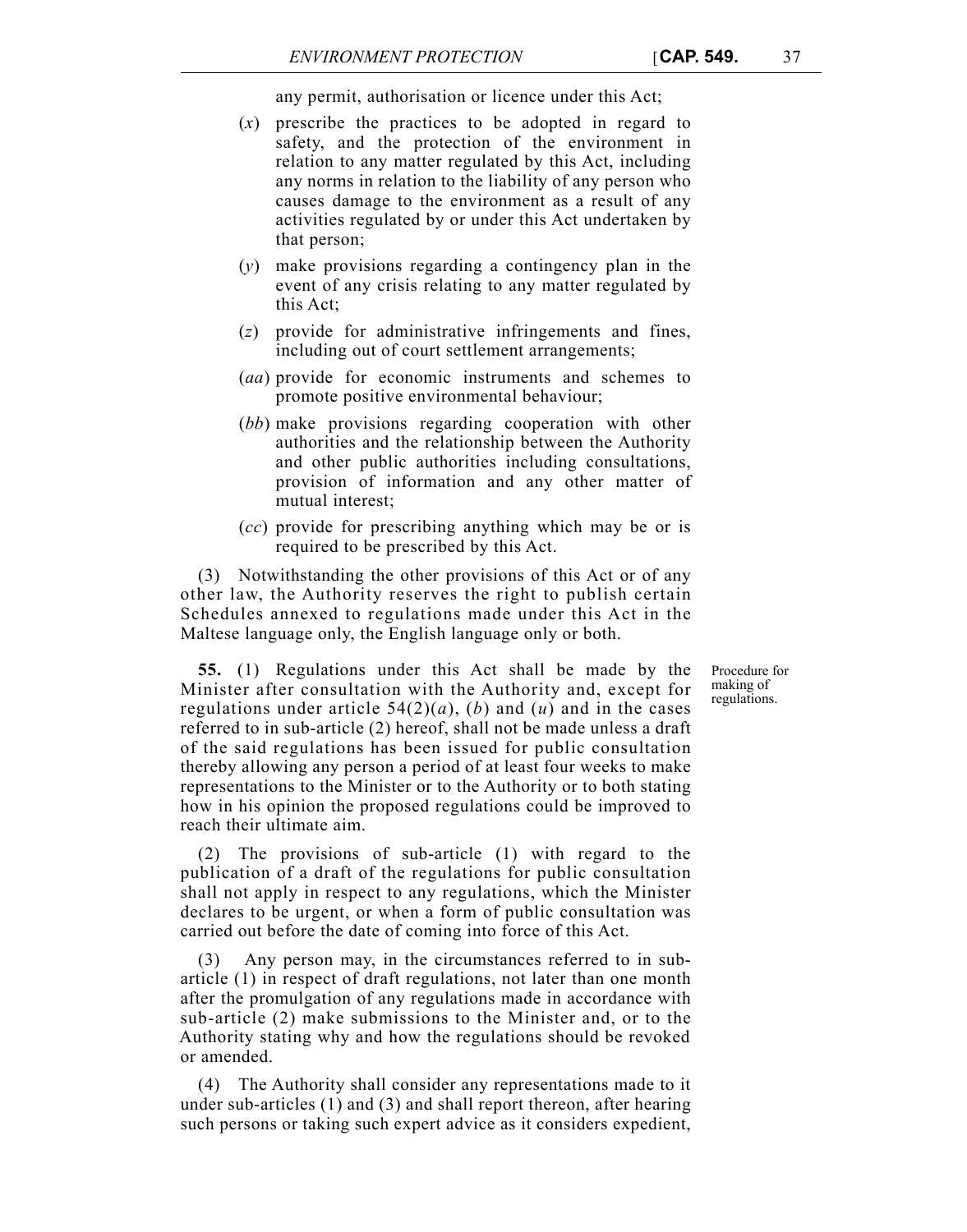to the Minister together with any other views it may have on the draft published under sub-article (1) or the regulations made under sub-article (2), and the Minister may, upon receipt of the report by the Authority and any representations received by him, proceed to revise the draft regulations and to promulgate such regulations in accordance with such revision, or to amend any regulations already promulgated; provided that where the Authority has not after the lapse of four weeks after the end of the period for representation referred to in sub-article (1) has elapsed, not made the report or has not given its views to the Minister, the Minister may proceed to promulgate the regulations contained in the draft with or without changes as he may deem expedient, without prejudice to the possibility of making any changes upon the receipt of such report and views when made.

(5) When the Minister makes regulations concerning the procedure before the Authority or any board or other body established under this Act, he shall also consult the Authority or such board or body:

Provided that regulations concerning the procedure before the Court of Appeal and appeals before it under this Act shall be made by the Minister responsible for Justice in concurrence with the Minister:

Provided further that regulations concerning the establishment or variation of any fee shall be made by the Minister with the concurrence of the Minister responsible for finance.

Orders. **56.** (1) Without prejudice to any other provisions of this Act, the Authority may make orders regulating activities which may otherwise require the submission of an application prior to their carrying out, including any notification thereof, or any aspect thereof, in such circumstances and under such conditions as may be specified in the order, being activities within the scope of, and not in conflict with any plan or policy approved under this Act.

> (2) An order shall be published in the Gazette and shall have effect from the date specified or indicated therein. The activity or any aspect thereof regulated by such an order shall be called "exempt activity" and an order regulating activity shall be called "activity order".

> (3) The order may enable the Authority to prohibit the commencement of an activity, or require the discontinuance of an activity that has been carried out in breach of the provisions of this Act and in contravention of any order or provision aforesaid, and for applying any of the provisions of this Act with respect to enforcement, subject to such adaptations and modifications as may be specified in the order, or otherwise provide for the enforcement of the order and of any notices issued thereunder.

(4) The Authority shall periodically review the orders.

- (5) An order may regulate:
	- (*a*) an activity described as permitted in an order which does not require that written notification of such activity be given to the Authority;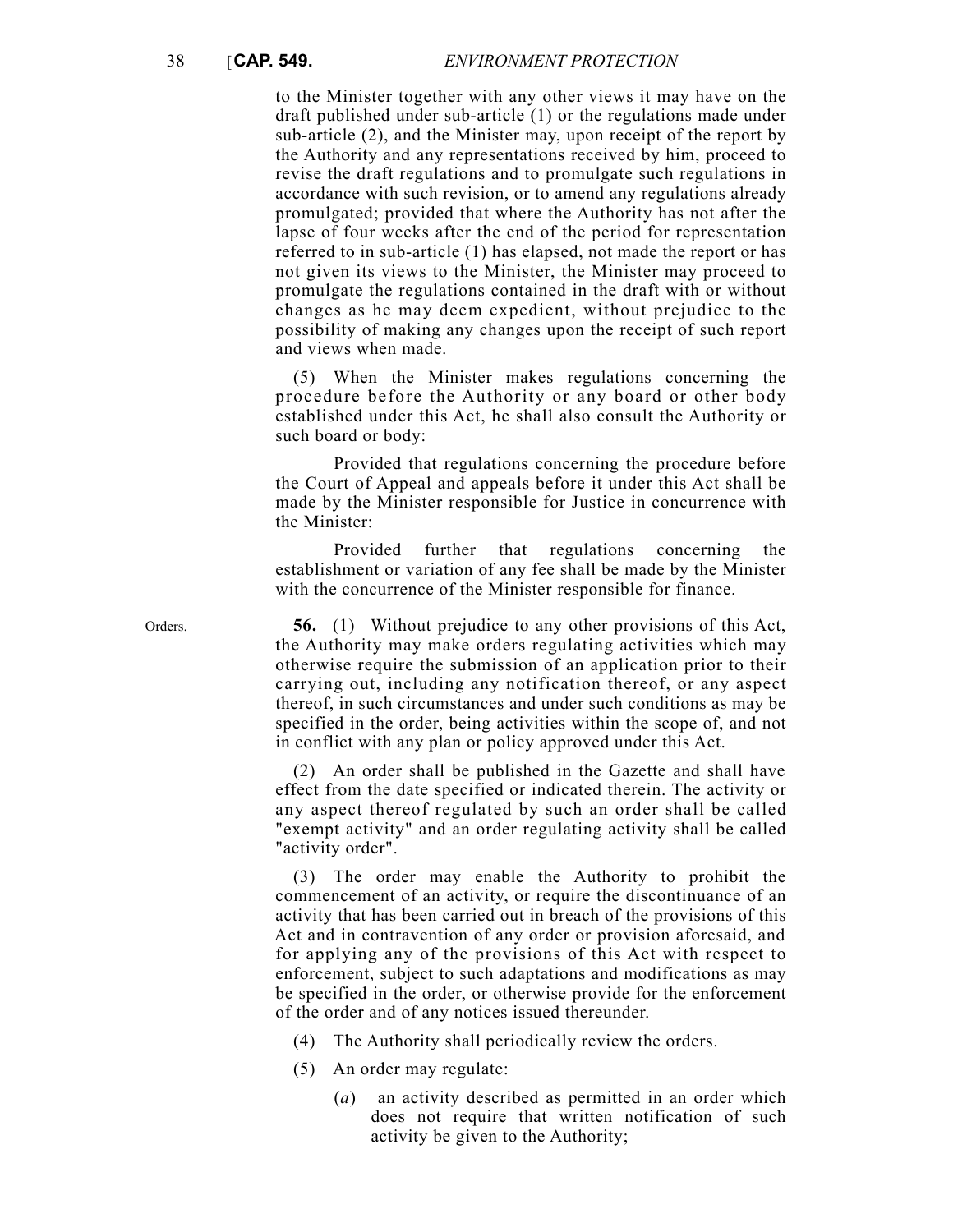- (*b*) an activity described as permitted in an order provided that written notification of such activity is to be given to the Authority;
- (*c*) an activity described as permitted in an order provided that written notification of such activity is to be given to the Authority and the Authority has endorsed such activity as being permitted:

Provided that the Authority shall have the right to:

- (i) reject any such notification given under paragraphs (*b*) and (*c*), *inter alia* on grounds of non-compliance with any provisions of the order or of this Act, or in the event of any incorrect, incomplete or misleading content, or other broadly similar material consideration relating to the wider case context; and
- (ii) where its endorsement is required, to refuse, partially endorse or conditionally endorse the activity, as appropriate.

(6) No activity in terms of an order may be carried out on a site if on the said site an activity has been carried out in breach of the provisions of this Act, unless that activity is one which the Authority may prescribe and which is covered by an order as mentioned in sub-article (5).

> Access to information.

**57.** (1) The Minister shall, in consultation with the Authority, by regulations under this article provide that the Authority, members of the public or such categories of persons as may be prescribed shall be entitled to request from such Government departments, authorities, public corporations or other persons as may be prescribed such information and registers, in their entirety or in part that they may have in their possession and relating to the environment and, or required to ensure the Authority's effective implementation of its functions relating to environmental protection. Without prejudice to the generality of the foregoing, such regulations may prescribe:

- (*a*) the nature of the information that may be requested;
- (*b*) the circumstances in which such information may be requested;
- (*c*) the circumstances in which such information may be withheld by the requested entity and the publication of the reasons for which such information is withheld;
- (*d*) the fees that may be charged in respect of any such information; and
- (*e*) the time within which such information is to be supplied.

(2) Without prejudice to the generality of sub-article (1), the Authority shall keep and make available for public inspection at such reasonable times as it may determine, a register or registers:

> (*a*) of all applications for an authorisation received by it containing the name of the applicant and details of the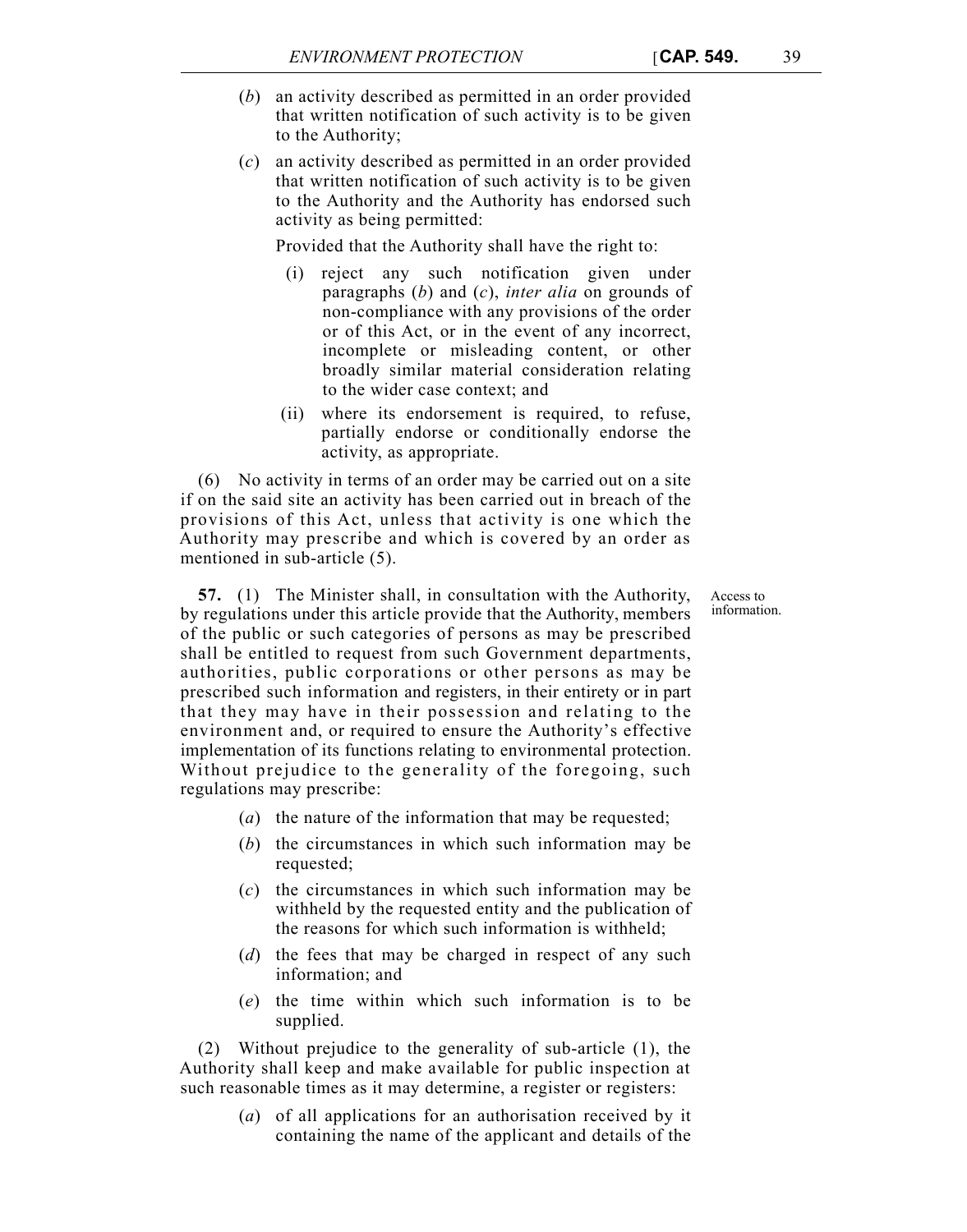proposal including documents and detailed plans;

- (*b*) of all decisions, including documents and detailed plans, made on such applications; and
- (*c*) of all reports and assessments compiled in accordance with the provisions of this Act, including any Environmental Impact Assessment reports.

(3) The State of the Environment Report shall be prepared by the Authority and shall be passed on to the Commissioner for Environment and Planning within the Office of the Ombusdman. The Commissioner for Environment and Planning within the Office of the Ombudsman shall have the right to ask the Environment and Resources Authority and other authorities and entities to furnish his office with any information that he requires in order to analyse the report and to compile his opinion on such a report. The Commissioner shall deliver the report together with his opinion to the Speaker of the House within eight weeks from when the said report was passed on to him and within a month from the tabling of the report there shall be a dedicated sitting during which the report is discussed.

## PART VI

#### 1. Requirement of Authorisations

Authorisations. **58.** (1) Save as may otherwise be prescribed, no person shall carry out any activity or operation, or be engaged in such activity or operation, relating to or affecting the environment, unless such person is in possession of an authorisation from the Authority under this Act.

> The activities and operations referred to in sub-article (1) include, amongst others, the activities and operations listed in the Schedule.

> (3) An authorisation granted to a person under this Act shall not relieve such a person from the requirement at law to apply for any other authorisation however so described, or from any other obligation arising under any other law, or any obligation arising from a condition emanating from an authorisation.

> **59.** (1) Any person, including a department of government or a body corporate established by law, wishing to carry out any activity referred to in article 58, not being an activity for which an authorisation is given in an order and to be carried out in accordance with the provisions thereof, shall apply to the Authority for such authorisation, in such manner, on such form and giving such information including environmental assessments and studies, as the Authority may prescribe.

> (2) Any person may also submit a written request to the Authority for a determination as to whether a proposal requires an authorisation, environmental assessment or other relevant submission.

Determination of authorisations.

**60.** (1) Any application or authorisation shall not be processed or granted unless the applicant or his predecessor in title would

Application for authorisation.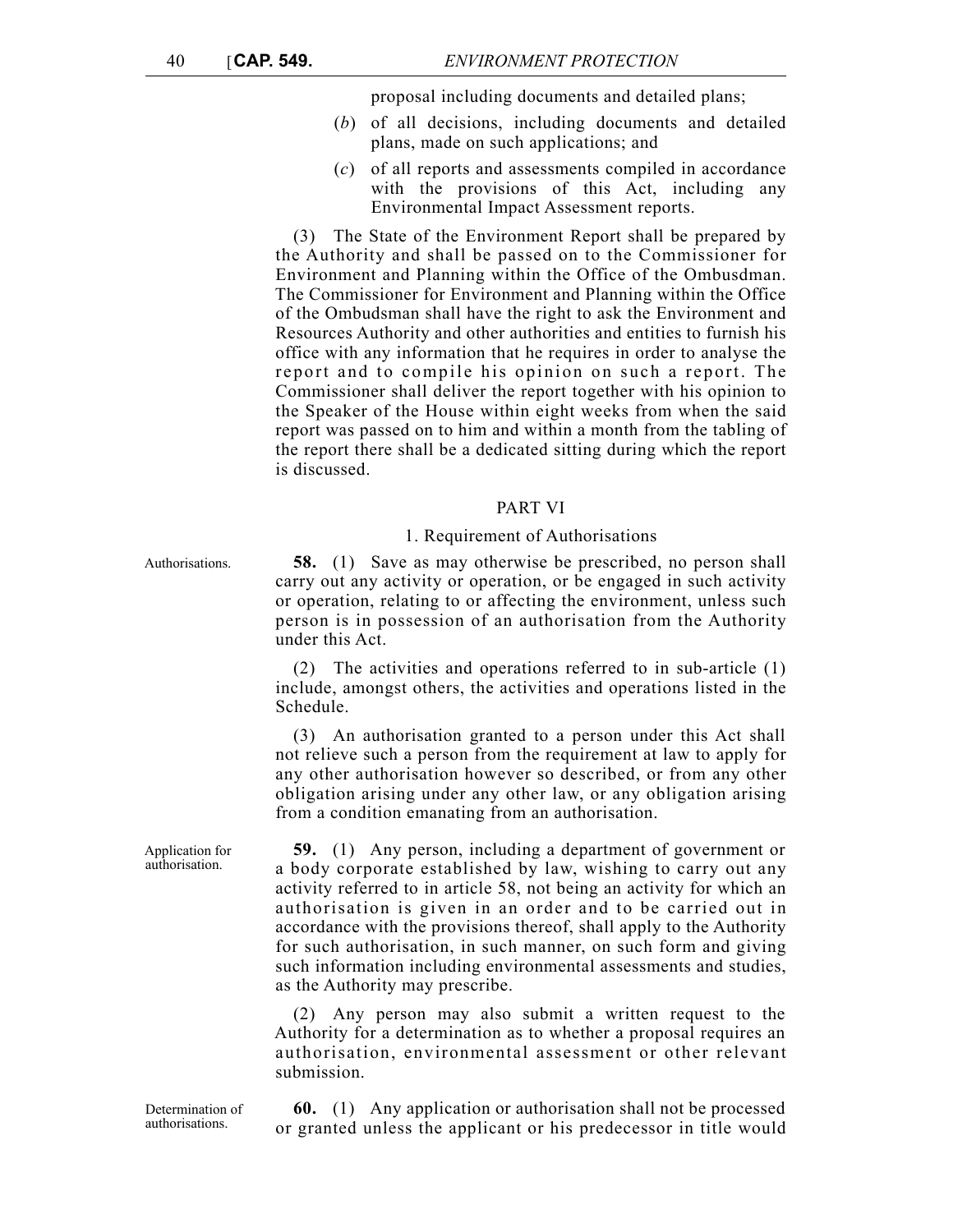have paid such fines, or civil debts to the Authority, or made such other payments as may be due on the site or operation subject to the application.

(2) In its determination upon an application the Authority shall apply such plans, policies and regulations issued under this Act as it may deem relevant and appropriate.

(3) In its determination upon an application the Authority shall also have regard to any other material consideration which the Authority may deem relevant.

(4) The Authority shall have power to grant, partially grant, or to refuse an authorisation, and in granting or partially granting such an authorisation the Authority shall be entitled to impose such terms, conditions, limitations and approved specifications which it may deem appropriate:

Provided that upon a refusal, the Authority shall give specific reasons for such refusal.

(5) The Authority shall have the power to carry out inspections, in connection with the permit application process or any ancillary assessment or monitoring, for all authorisation types, including inspections preceding submission, during the processing of applications and after the decision-taking.

(6) An authorisation shall be granted for a limited period provided that the Authority may, on the application of the person holding the authorisation, extend the said authorisation to such further period or periods as it may consider reasonable.

(7) In granting or partially granting an authorisation, the Authority may require the activity to be completed within a specified period of time as it may establish provided that the Authority shall state the reasons justifying such requirement.

**61.** (1) Decisions on applications shall be taken without delay.

(2) The Minister may, after consultation with the Authority, make regulations to give better effect to the provisions of this article and, without prejudice to the generality of the foregoing, he may:

- (*a*) establish the procedures to be used by the Authority and the applicant in the submission, processing and determination of applications;
- (*b*) establish the procedures to be used by an applicant prior to the submission of an application;
- (*c*) establish minimum or maximum time limits or both within which submissions, consultations and representations have to be made and decisions have to be taken and communicated as relevant.

**62.** Any person holding an existing authorisation has the right Reconsideration. to request a modification to such authorisation to include further operations, or changes in operational parameters as may be required. Such requests shall be considered and processed as a new application, not in any way conditioned by previous authorisations

Decisions to be taken without delay.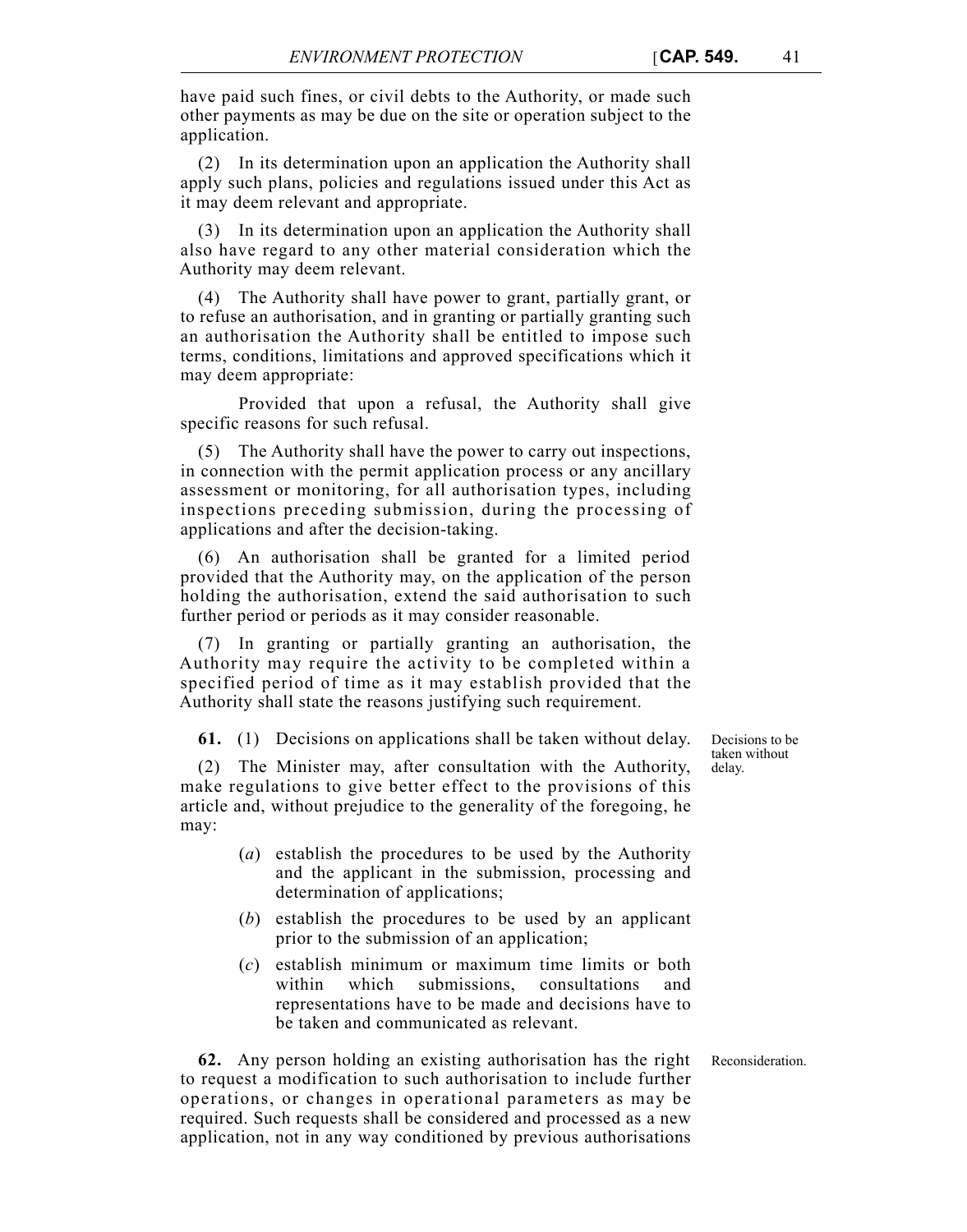issued by the Authority.

Appeals. **63.** Any aggrieved party may appeal from any decision of the Authority to the Tribunal in accordance with the provisions of the Environment and Planning Review Tribunal Act and any regulations made thereunder.

Obligations. **64.** (1) An environment obligation may be entered into in those cases where the Authority, in connection with a grant of an authorisation, seeks to impose on the applicant an obligation:

- (*a*) to carry out an activity benefiting the environment in line with the objectives of this Act; or
- (*b*) to make some payment, financial or in kind, toward an environmental purpose, or confer some extraneous right or benefit to the environment, as the Authority considers it to be more appropriate in the public interest and in line with the objectives of this Act. The Authority shall seek to obtain these benefits or gains by means of conditions attached to a grant of the authorisation or by means of an environment obligation entered into by a public deed made by the applicant for the authorisation with the Authority.

(2) Any person may, by agreement with the Authority, enter into an environment obligation, which may include:

- (*a*) mutually agreed terms in relation to the access of genetic resources and benefit-sharing;
- (*b*) restricting the use of that land or operation in any specified way;
- (*c*) requiring specified operations or activities to be carried out, in, on, under or over that land or area;
- (*d*) requiring that land or area to be used in any specified way; or
- (*e*) requiring a sum or sums to be paid to the Authority on a specified date or dates or periodically.

(3) The Minister may, in consultation with the Authority, make regulations for giving better effect to the provisions of this article and may, without prejudice to the generality of the foregoing:

- (*a*) prescribe the procedure how an environmental obligation may be entered into, enforced, modified and discharged; and
- (*b*) establish any restrictions, conditions or the payment of any sums of money which may be imposed in such environment obligations.

(4) The imposition of, or agreement to enter into, an environmental obligation shall:

> (*a*) not constitute an entitlement to an authorisation, licence or permit which would otherwise, considering the merits of the case, not be granted or would only be partly granted; and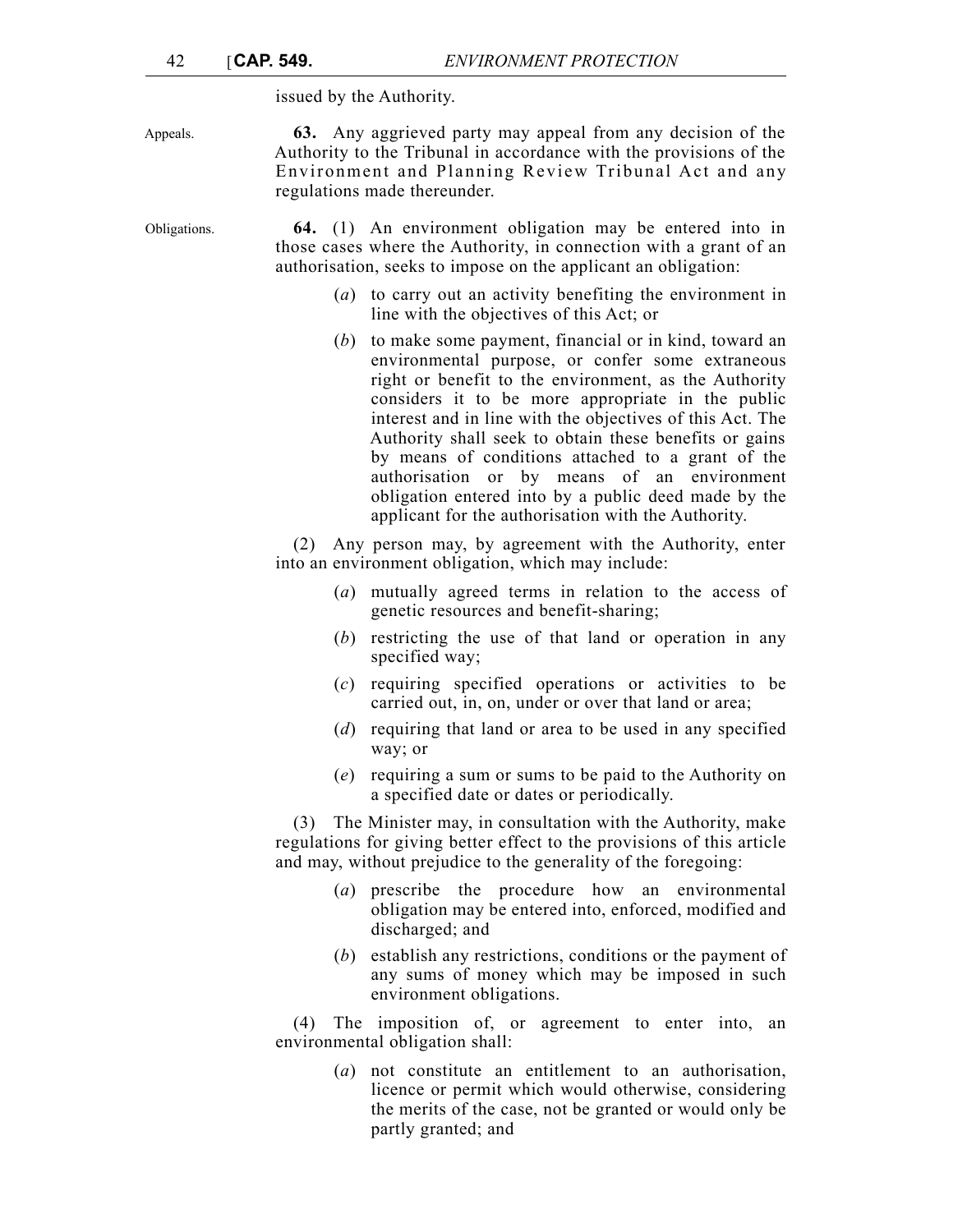- (*b*) in the case of the granting of an authorisation, licence or permit, be additional and without prejudice to the imposition of any relevant conditions, limitations and approved specifications.
	- 2. Revocation or modification of authorisations and Discontinuance or removal orders
- **65.** (1) The Authority may
	- (*a*) in the cases of fraud; or
	- (*b*) where public safety or significant environmental damage or risk is concerned; or
	- (*c*) where there is an error on the face of the record; or
	- (*d*) where there is a breach of a material condition contained in an authorisation,

by a decision revoke or modify any authorisation granted under this Act, including any clearance issued by the Authority under an Order, stating in such decision its reasons for so doing; and, prior to deciding to revoke or modify an authorisation in terms of this subarticle, the Authority shall inform the person who will be affected by its decision of the date and time of its meeting where the Authority shall also hear the said person's submissions if the latter opts to attend, and any other person's submissions.

(2) For the purposes of sub-article (1):

"fraud" means the submission to the Authority of any information or declaration on the basis of which the Authority has approved an authorisation, where such information or declaration is false, misleading or incorrect, irrespective of whether such deceit is the result of a wilful or negligent act:

Provided that the Authority shall not revoke or modify an authorisation on the basis of fraud as long as:

- (*a*) the fraudulent information did not have a material bearing on the issuing of the authorisation; and
- (*b*) the Authority's authorisation does not confer any undue or fraudulent benefit to the applicant under any other law or regulation, or potentially implicate the Authority in any breach of such law or regulation;

"error on the face of the record" means an error on the face of a record which offends against the law; and

"material condition" means any condition which is of specific relevance to the activity covered by the authorisation.

(3) The applicant shall, if the decision is taken by the Authority, have a right to appeal the Authority's decision within thirty days from the date of service of a revocation decision or a modification decision.

(4) No compensation shall be payable by the Authority when it acts under the provisions of sub-article (1) where the reason for the revocation or a modification of an authorisation is based on fraud, or error of law on the face of the record, or breach of a material

Revocation and modification.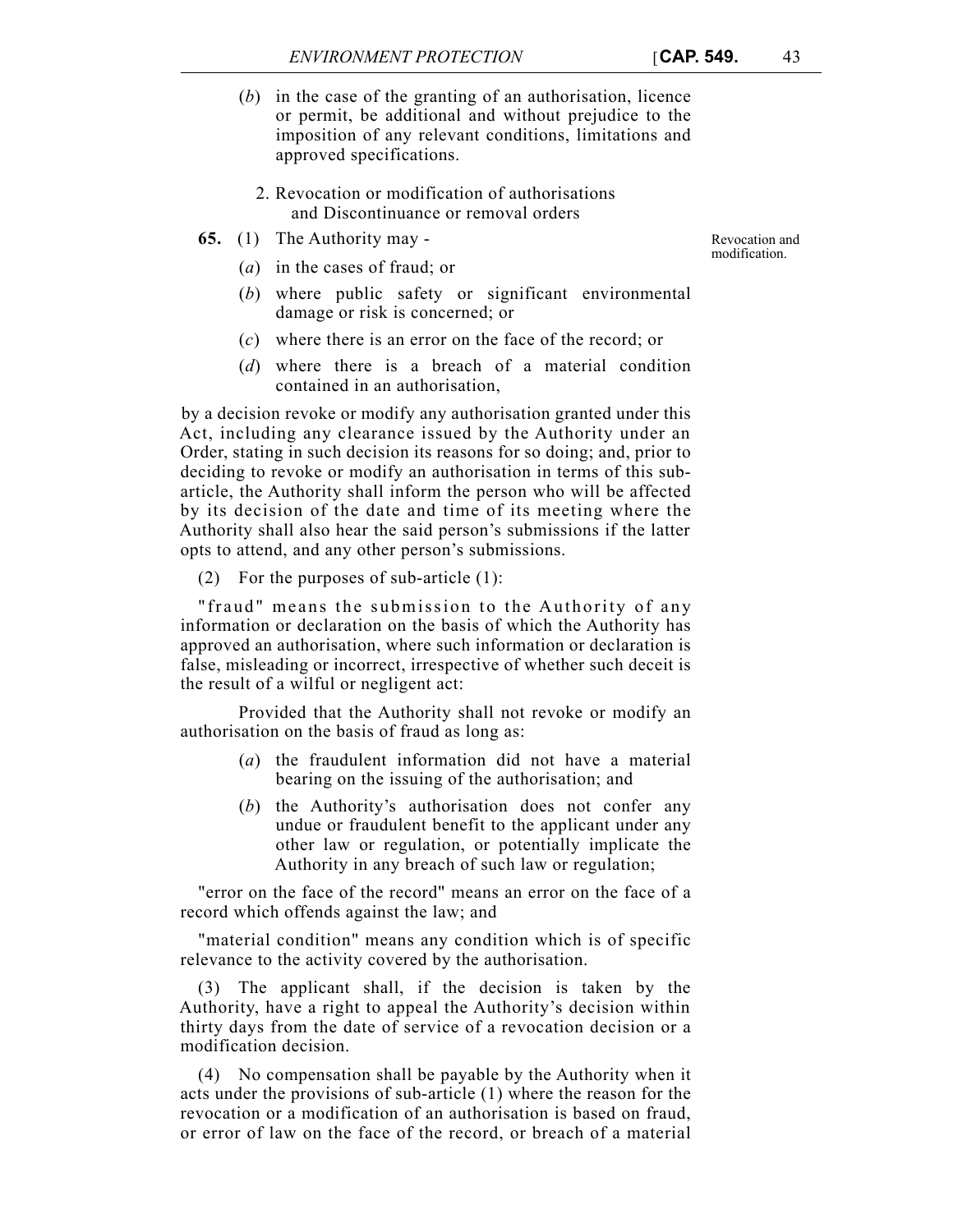condition contained in an authorisation.

Reasons for revocation.

**66.** (1) Where the sole reason for revocation or modification of an authorisation is public safety and, or significant environmental damage, the following rules shall apply:

- (*a*) any activity that may be necessary for compliance with the order shall be carried out by, or at the expense of, the Authority;
- (*b*) if on a claim made to the Authority within twelve months of the date of the revocation decision or the modification decision, it is shown that any such interested person has incurred expenditure that is rendered useless by the revocation or modification, or has otherwise sustained loss or damage that is directly attributable to the revocation or modification, the Authority shall, subject to paragraph (*c*), pay to that person compensation in respect of that expenditure, loss or damage;
- (*c*) no compensation shall be payable under this article:
	- (i) in respect of loss or damage consisting of the depreciation in value by virtue of the revocation or modification; or
	- (ii) in respect of any work carried out before the grant of the authorisation that is revoked or modified, or in respect of any other loss or damage arising out of anything done or omitted to be done before the grant of that authorisation, or in respect of any works that are not in accordance with the authorised specifications or in breach of the terms, conditions and limitations attached to the authorisation;
- (*d*) where compensation is payable under this article in respect of expenditure incurred in carrying out any work on land, if the competent authority under the Land Acquisition (Public Purposes) Ordinance acquires any interest in that land, any compensation payable in respect of the acquisition of that interest shall be reduced by an amount equal to the value of the works in respect of which compensation is payable under this article.

## 3. Charges and contributions

**67.** (1) The Authority shall have power to levy a charge in respect of any authorisation to carry out an activity, or environmental assessments, environmental auditing or environmental monitoring, to be known as the processing fee, including any application therefor, in accordance with a schedule of charges established by it with the concurrence of the Minister and of the Minister responsible for finance, taking account of the nature of the activity, the timing of the activity, of the conditions attaching to the authorisation and of any other relevant consideration.

(2) The Authority shall have power to levy a charge in respect

Cap. 88.

Charges and contributions.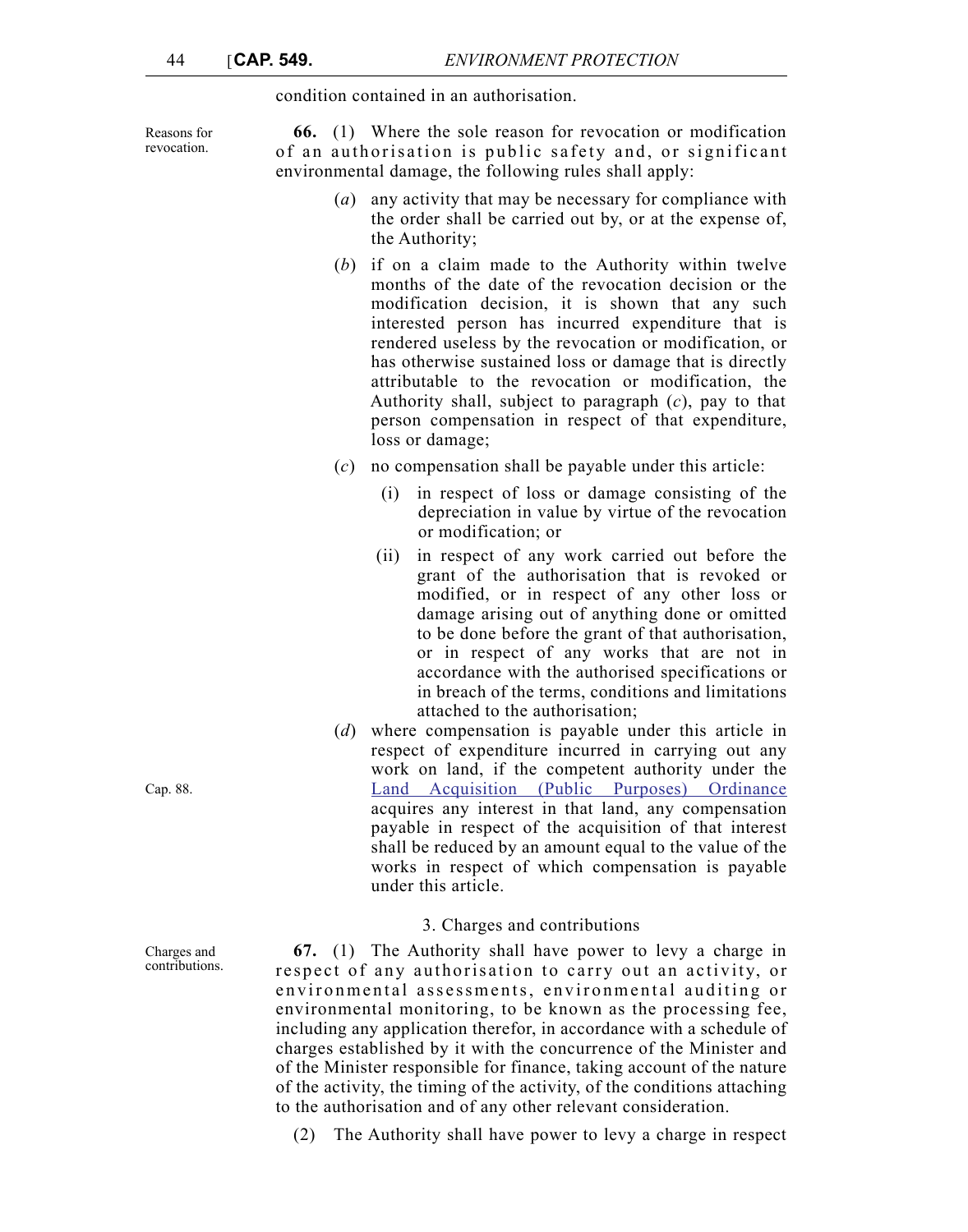of any other application for an authorisation made to it.

(3) The schedule of charges and the rates of contributions established under this article, as from time to time in force, shall be published as regulations and shall have effect as so published.

**68.** No authorisation shall be granted, and no activity authorised by an order shall be carried out, unless and until any fee or contribution payable under article 67 has been paid to and received by the Authority; and any activity carried out without such payment having been made and received shall be deemed to be an activity carried out without the permission of the Authority.

## 4. Protection and Conservation

**69.** (1) The Authority shall prepare, and from time to time review, a list of protected areas, habitats and species which are to be protected for conservation and may in respect of all or any one or more of the protected areas, habitats or species make protection and conservation orders to regulate their protection, conservation and management. Such orders shall be published in the Gazette and on the Authority's website.

(2) Any additions or amendments to such orders thereto, shall be published by the Authority in the Government Gazette and on the Authority's website. The Authority shall set up a mechanism to notify any one of the owners of any property subject of a conservation order of the fact of its inclusion in the list and of any conservation order made with respect to it.

(3) The carrying out of any activity and/or works in any protected area may be prohibited or restricted as provided in relevant regulations or in a conservation order.

(4) Subject to the provisions of this article, further detailed procedures regulating the application of this article shall be established in regulations issued under this Act.

(5) In respect of any site in a protected area, the Authority shall also have power to require the owner, by notice in writing, to undertake such works or actions generally, or as may be specified in the notice, as may be necessary to ensure that no further deterioration occurs. In default, the Authority may give a further notice to the owner to carry out and complete the works or actions within a specified time, and if the owner is still in default it may itself carry out, or cause to be carried out, the necessary works or actions and recover the cost thereof from the owner.

(6) An owner of a site in a protected area has a right to request the reconsideration of any protection of his land. Such request shall be entered in writing with the Authority within thirty days of notification or publication in the Gazette, whichever is the later, of the protection and the Authority shall decide within three months of receipt by it of the request for reconsideration.

(7) The Minister's endorsement shall be sought when the Authority decides to remove or downgrades the protection afforded to a protected area, and no such removal of protection or downgrading shall be valid before it is endorsed by the Minister.

Payment of fees and contributions.

Conservation orders.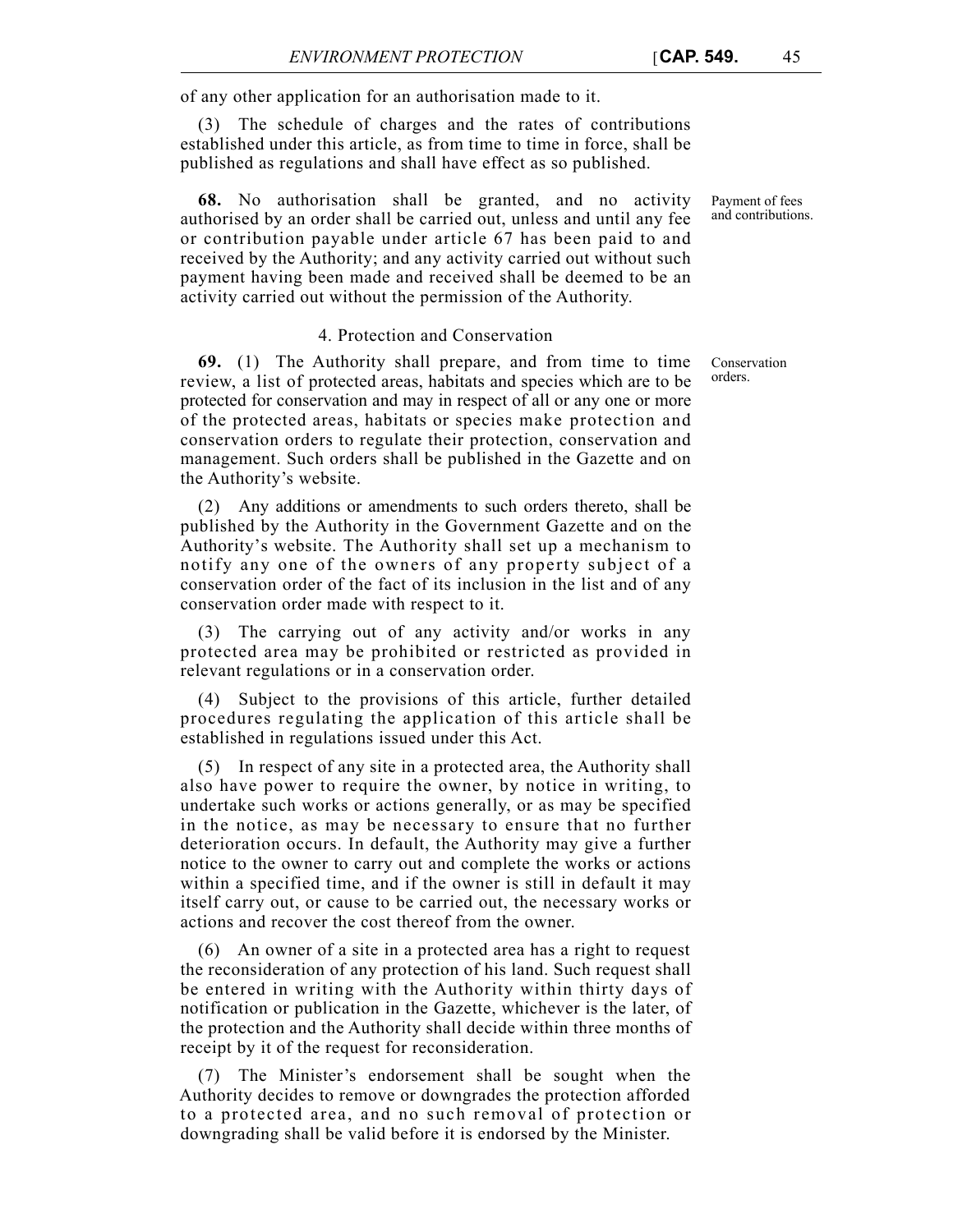(8) Any person who feels aggrieved by a decision of the Authority under this article may appeal to the Tribunal for a revocation or modification of such a decision in accordance with the procedure established under article 63.

(9) An appeal to the Tribunal from the protection of an area or the issue of a protection or conservation order shall not stay the execution of such an order.

(10) If a site or area which is not protected under the provisions of this Act or any regulations made thereunder, but which the Authority believes could have an importance or value sufficient to have it protected, is at risk of being damaged or destroyed, the Authority may make an emergency conservation order and take such further steps for the protection of such site or area as it may deem necessary:

Provided that in case of urgency the Chairperson of the Authority may make an emergency conservation order without the need of consulting the other members of the Authority.

(11) An emergency conservation order shall be published in the Gazette and shall have effect immediately on its publication.

(12) An emergency conservation order shall, for a period of six months from its publication in the Gazette, have the same effect as the inclusion of the area to which it refers in the list of protected areas. It shall cease to have any effect on the expiration of the period aforesaid, provided that the Authority shall within such period undertake any further studies or investigations as it deems necessary and thereupon decide to revoke or amend the order or replace it with a more definitive protection or conservation order in line with sub-article (1). Where such studies or investigations and decision-making cannot be satisfactorily completed within the aforesaid six-month period, the Authority may renew the emergency conservation order for further periods as it deems reasonable or indispensable, justifying its decision.

(13) An appeal to the Tribunal from an emergency conservation order, or from an extension of time in line with sub-article (12), shall not stay the execution of such order.

**70.** The Minister may, from time to time, by means of regulations introduce measures relative to the liability to be incurred by any individual who is, in any manner deemed responsible for any action that may cause environmental damage, whether in relation to a protected area, or in general. Such regulations may also include measures relating to the prevention and remedying of such environmental damage.

#### 5. Guardianship

**70A**. (1) The Minister may, with the prior approval in writing of the Minister responsible for lands, enter by public deed, into a guardianship contract with a local council or with a non-governmental organisation whereby the custody and administration of immovable property is passed over to the local council or non-governmental

Liability for environmental damage.

Guardianship and guardianship deed. *Added by: XXIII.2018.3*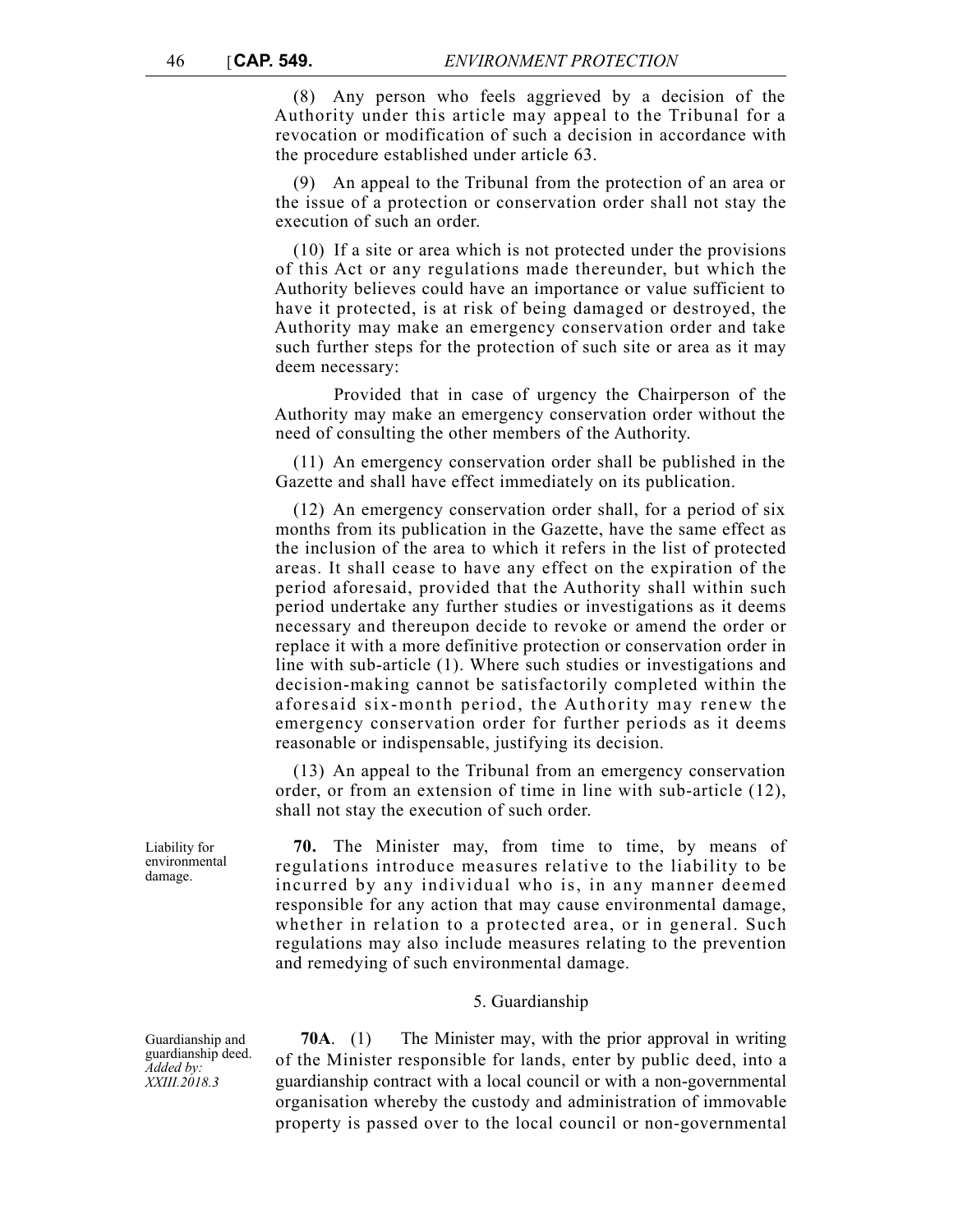organisation, as the case may be, so that it may be used to secure an environmental objective such as those set in article 4, and in accordance with the provisions of this Act and of such regulations as may be prescribed and with such conditions not inconsistent therewith as may be included in the deed. The guardianship deed shall state the term for which it is entered following careful consideration of the feasibility and scale of undertaking of each proposal.

(2) The Minister shall, however, within four weeks after its publication or if the House is not then in session, within four weeks of the date when the House next meets, lay a copy of the guardianship deed on the Table of the House, and the guardianship deed shall be subject to the condition that if on a motion tabled not later than twenty eight days after the laying on the Table of the House of the copy of the guardianship deed, the House resolves that the guardianship deed shall be rescinded, the deed shall be automatically rescinded upon the passage of the resolution.

(3) Before entering a guardianship deed, the Minister shall seek the views of the Authority as to the conditions to be included in the guardianship deed; such conditions shall in particular address the following matters:

(a) the measures that are to be taken to attain the environmental objective for which the guardianship agreement is intended;

(b) the organisational, operational and financial arrangements in connection therewith, and the organisational, operational and financial resources to be dedicated therefor.

(4) A guardianship deed shall not prejudice any powers of any public authority under this Act with regard to the immovable property subject to the guardianship deed.

(5) The property subject to the guardianship deed shall remain the property of the Government.

(6) The Minister after consulting the Authority may at any time by Order in the Gazette rescind a guardianship deed if any conditions stipulated therein or the provisions of this Act or of any regulations made thereunder are not observed by the other party.

Not later than six weeks after each anniversary of a guardianship deed the party in whose custody the immovable property is placed shall transmit to the Minister and the Authority a report of its activities in relation to the immovable property and on the way it has executed the guardianship deed during the previous year. A copy of such report shall be laid on the Table of the House by the Minister.

(8) The Minister may make regulations generally prescribing rules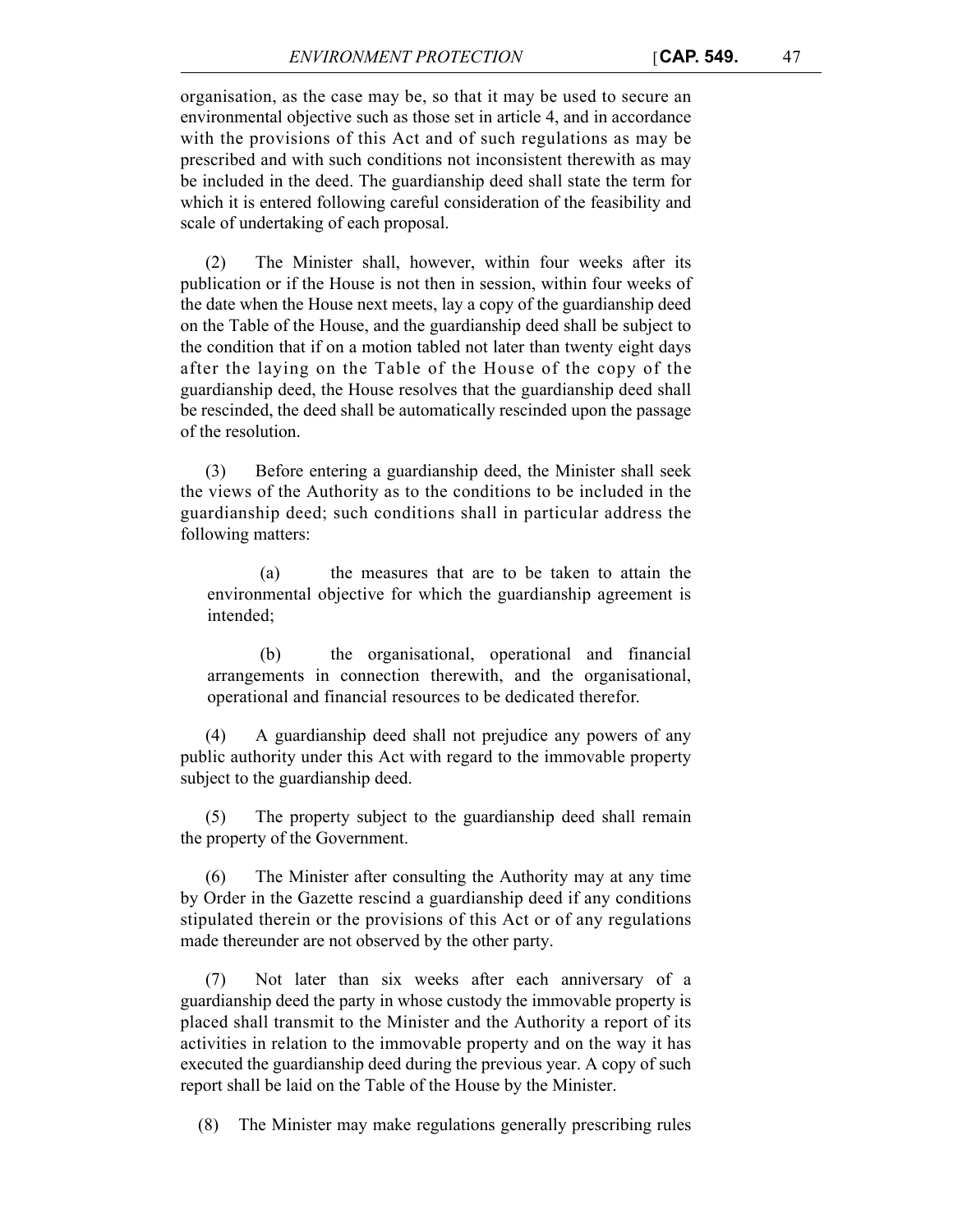in relation to guardianship.

## PART VII

## Powers of the Authority, Monitoring, Compliance Action and Enforcement of Control

## 1. Right of Entry, Inspections and Monitoring

Right of entry. **71.** (1) Notwithstanding the provisions of any other law, for the purposes of carrying out their functions under this Act, the Board of the Authority, and such officer or committee or any other person as may be authorised by the Authority for this purpose, and if so required by the Authority with the assistance of the Police Force, may enter any premises, public or private, vehicle, vessel or any other place, for the purposes of:

- (*a*) the making of investigations, inspections, surveys, tests or measurements, or lifting of samples;
- (*b*) ascertaining that nothing contrary to the provisions of this Act, to the regulations made thereunder or to any term, condition, limitation or specification attached to any authorisation issued under this Act is taking or has taken place, and taking any action accordingly;
- (*c*) ascertaining or reproducing such data or information as the Authority may require;
- (*d*) making plans of any premises, vehicle or vessel and taking photographs of the same after entry or boarding in accordance with this article; or
- (*e*) doing anything that is ancillary or consequential thereto.

(2) In the case of a dwelling house, such right of entry, inspection and monitoring as provided for in this article, will be subject to giving previous notice of at least forty-eight hours and shall not apply before half past seven in the morning or after seven o'clock in the evening.

(3) Any person who obstructs, threatens, attacks or impedes any officer of the Authority in the exercise of his duties under this Act shall be guilty of an offence and shall, on conviction, be liable to imprisonment not exceeding three years or to a fine (*multa*) of not more than one hundred thousand euro ( $\epsilon$ 100,000) or to both such fine and imprisonment.

**72.** (1) The Authority shall have the power to carry out inspections and investigations on any occasion and for any purpose related to the responsibilities pertaining to the Authority under this Act and subsidiary legislation made thereunder.

(2) In exercising the duties in sub-article (1), the Authority shall be granted the right of entry as defined in article 71.

(3) In the event that non-compliance is proven, further action under this Act and subsidiary legislation made thereunder shall be undertaken by the Authority as considered necessary.

Compliance monitoring.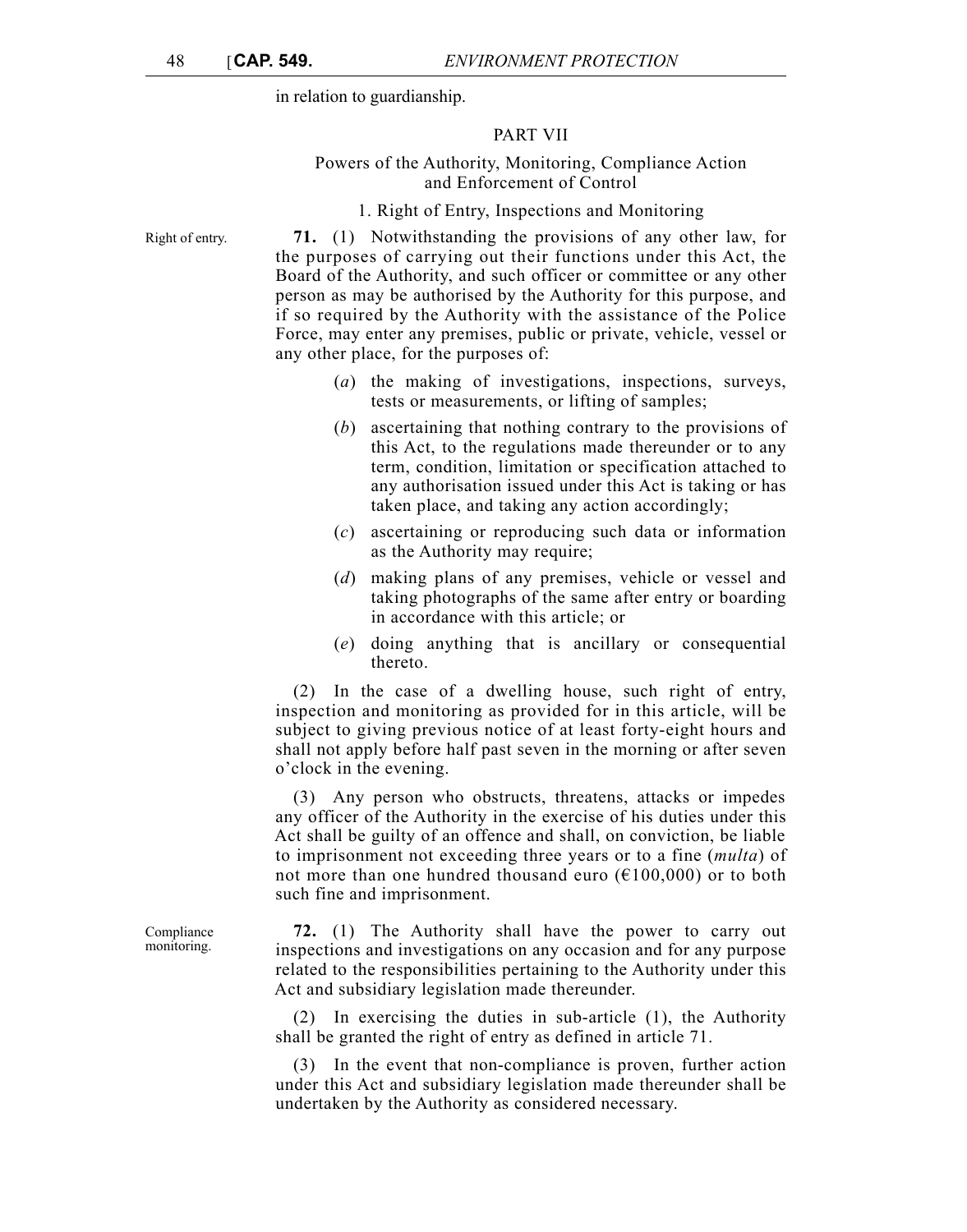2. Monitoring, Compliance Action and Enforcement of Control

**73.** (1) The Authority shall monitor any aspect and, or activity Monitoring. falling within the scope of this Act, particularly for the purposes of environmental surveys, audits and assessments and of ensuring compliance with the requirements of this Act and with the decisions lawfully taken under this Act.

(2) For this purpose, the Authority may appoint officers to, amongst other matters, collect data, survey, surveil and, or monitor any activity, aspect or authorisation for the purposes of environmental surveys and audits and of compliance with legislation and authorisations.

**74.** The Authority may also undertake a review of any such activities carried out before the coming into force of this Act, or any other Act preceding this Act, not in compliance with rules, regulations, plans, policies or authorisations in force at the time the activity took place; and in respect of any such an activity the Authority shall have such powers as it has in respect of an activity carried out after the coming into force of this Act in order to ensure that the rules, regulations, plans and policies aforesaid are complied with or to regularise any such an activity to the extent the Authority deems adequate in the circumstances, or, if this is not reasonably possible, to enforce said compliance.

**75.** (1) The Authority may appoint officers for the purposes of Officers. this Act, and such officers may upon production of proof of their identity, in order to ensure compliance with this Act or any regulations made thereunder:

- (*a*) enquire from any person information in connection with any activity, ownership or other matter regulated by this Act;
- (*b*) order moving vehicles or vessels to stop and open any cargo or goods area and displace goods as instructed to enable the officers to carry out immediate, on the spot inspections, investigations and monitoring;
- (*c*) take compliance action including the issuing of stop or compliance orders to any person in accordance with the provisions of article 76 and the issuing of fines;
- (*d*) in line with the precautionary principle, issue temporary stop orders, for a maximum of ten days every calendar year, for investigations as to the legality of any activity or for any necessary monitoring.

(2) The provisions of sub-article (1) shall be without prejudice to the powers of the Police, Community Officers, the Comptroller of Customs or of any other authority under the Criminal Code, the Customs Ordinance or any other law.

(3) Officers appointed under this article shall, notwithstanding any other law, have the right to assist the police in the conduct of prosecution for offences under this Act and to plead the case on behalf of the prosecution.

Cap. 9. Cap. 37.

Review of activities.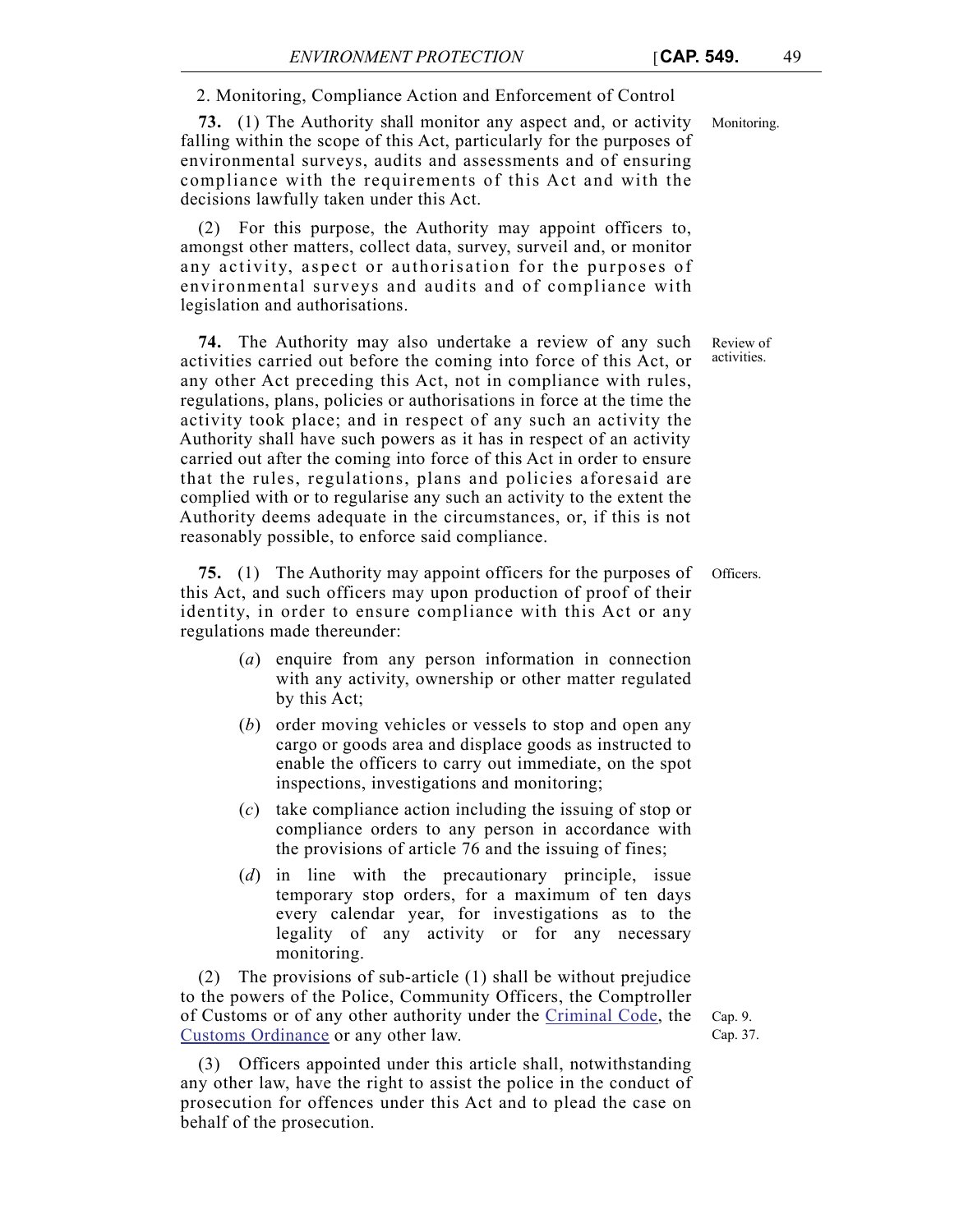(4) The Authority may request the assistance of the Police Force, of the Armed Forces of Malta, of Transport Malta and any other competent government entity, and in acceding to such requests, each of these shall for such purpose exercise such powers as are vested in them at law.

**76.** (1) If it appears to the Authority that an activity is being carried out without the grant of an authorisation required under this Act or that any conditions subject to which such authorisation was granted in respect of any such activity are not being complied with or such activity is in contravention to this Act or regulations made under this Act, or if an activity is causing environmental damage or is contrary to subsidiary environmental legislation, the Authority may issue stop orders to any such person carrying out such an activity, or on the owner of the land or on the occupier of the land, or on all, as the Authority deems most expedient, requiring the activity to be stopped forthwith:

Provided that the Authority may issue a partial stop order requiring work or activity to be stopped forthwith only in relation to that part of the activity to which the order applies and not in relation to the whole activity:

Provided further that an official may verbally order activities to stop, and such verbal stoppage orders are to be considered as legally valid and effective for the successive three days following the issuing of the verbal stoppage order. Such stoppage orders would cease to be valid if the Authority does not either deliver a copy of a signed stop order at an address (postal or digital) that would have to be given to the compliance officer by the person responsible for the activity or affix the stop order at the site of the activities, by the end of the third day following the issuing of the verbal stoppage order:

Provided further that if it eventually transpires that the activity should not have been stopped, the Authority or any of its officers shall not be liable for any damages incurred, unless such stoppage was *prima facie* and manifestly unjustified:

Provided also that the Authority is not to await the passage of three days prior to informing the owner or occupier or person responsible, if the stoppage order can be lifted and the activity can continue.

(2) A copy of the order or notice mentioned in sub-article (1) which includes an activity relating to a site, may also be served on any representative on the site and the Authority may also affix such notice in a prominent position at a point of entry onto the site.

(3) If it appears to the Authority that any activity has been carried out after coming into force of this Act without the grant of authorisation required in that behalf under this Act, or that any conditions subject to which such authorisation was granted in respect of any activity have not been complied with, the Authority may, having regard to the provisions of legislation and any other material consideration, serve on the owner of the land or on the occupier of the land or on who was responsible for the unauthorised activity or on all as the Authority deems most expedient a

Compliance procedure.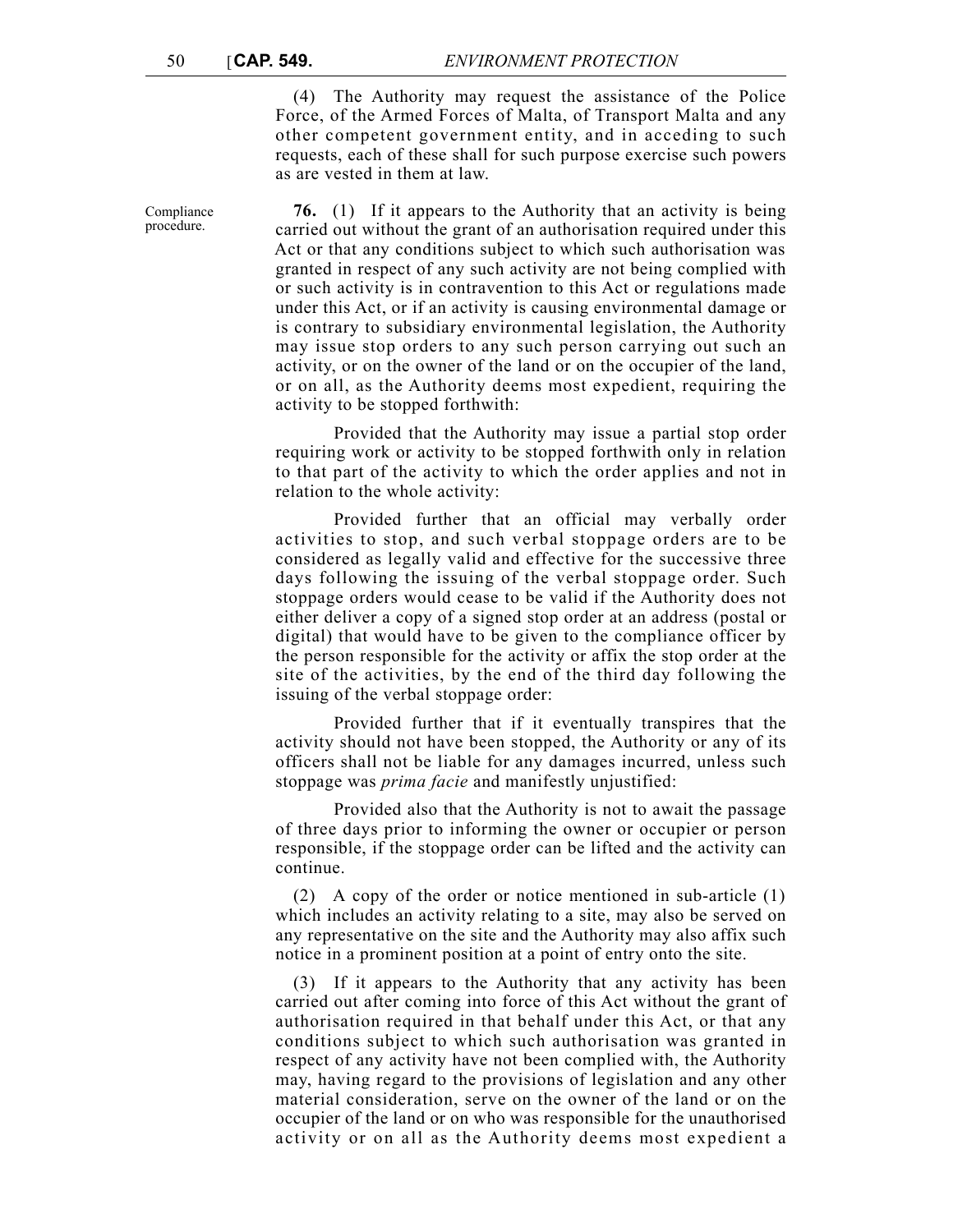compliance order, requiring such steps as may be specified in the compliance order to be taken within such time as may also be specified for remedial action to restore the situation and, or the land to its condition before the activity took place or for removing the resultant consequences of the activity or for securing compliance with the conditions aforesaid, as the case may be; and in particular, but without prejudice to the generality of the aforesaid any such notice may, for the purpose aforesaid, require the removal of objects and substances, the demolition or alteration of any works or buildings, the discontinuance of any operations or uses, and remedial action to counteract the effects of the unauthorised activities.

(4) The Authority shall register all stop orders and all compliance orders in terms of this Act and the provisions of the said article concerning indexing of conservation orders shall *mutatis mutandis* apply to stop and other compliance orders in terms of this Act.

(5) Any order made under this article shall contain a detailed description of the infringements and where deemed appropriate, a site plan indicating the land which is the subject of such an order shall be annexed thereto.

(6) An order given under any of the foregoing provisions of this article shall:

- (*a*) in respect of any requirement stopping or prohibiting further activity or requiring the cessation of a use, take effect immediately upon service of the notice in terms of sub-article (1) notwithstanding that an application for an authorisation for the activity referred to in the order has been submitted or an appeal has been lodged against the order; and
- (*b*) in respect of any other requirement, shall take effect at the expiration of such period (being not less than fifteen days and not more than thirty days after service thereof) as may be specified therein.

(7) Any application to regularise an activity may be dismissed forthwith if officers establish that a requirement in the order stopping or prohibiting further activity or requiring the cessation of a use, has not, both prior or during the pendency of the application, been complied with or in all cases where any penalty or other payment for which any person has become liable under this Act in respect of the relevant activity has not been paid.

(8) The Authority may exercise its powers under article 77(1) notwithstanding that a second or subsequent application intended to regularise the illegal activity may have been filed with the Authority concerning the same or part of the same activity, irrespective of whether the said application is filed by the same applicant or by another applicant.

(9) Any person who feels aggrieved by any order served on him may, within fifteen days from the service of the order, appeal before the Tribunal and on any such appeal the Tribunal: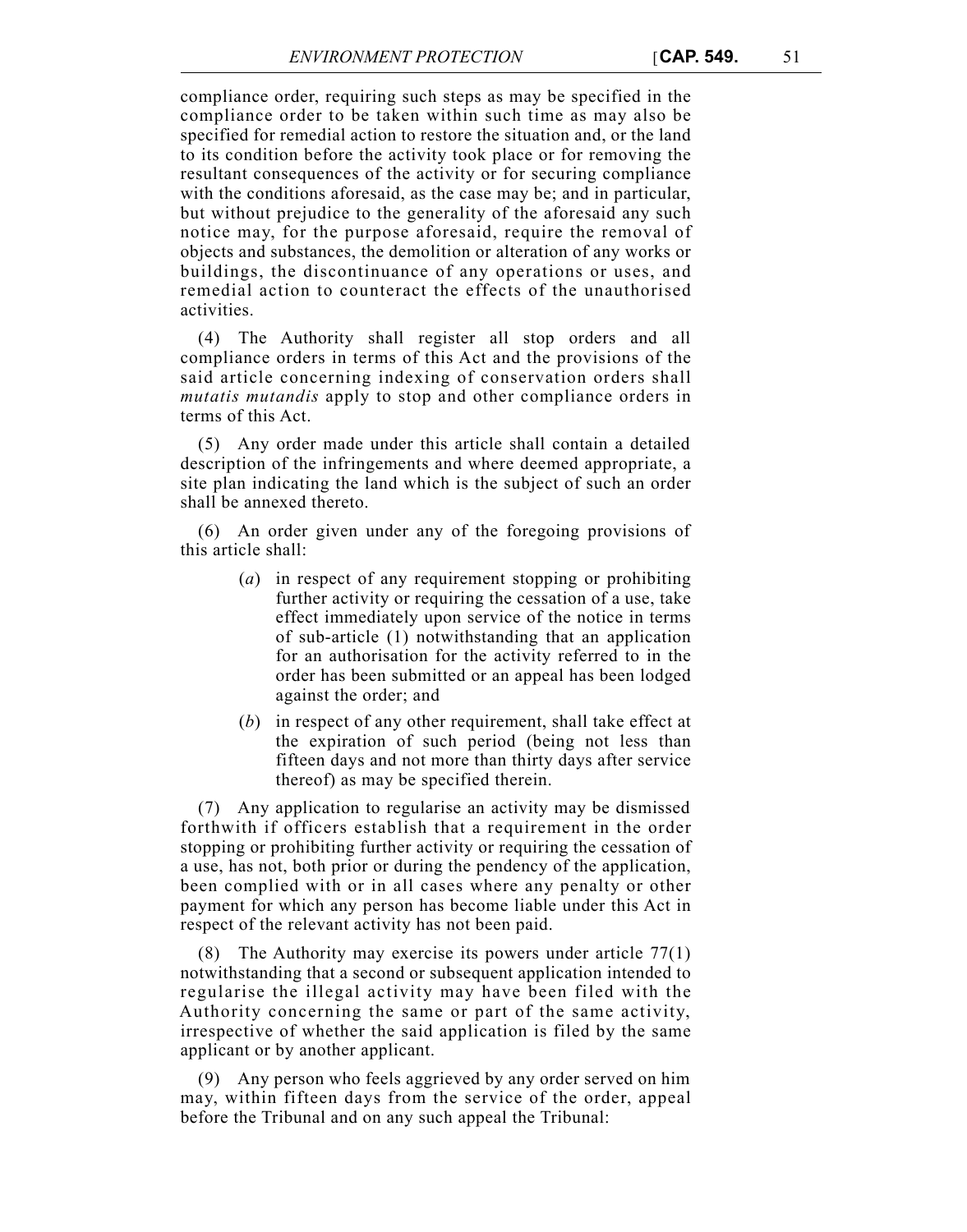- (*a*) if satisfied that an authorisation was granted under this Act, or under any other law which preceded this Act regulating the activity in question, for the activity to which the order relates, or that no such authorisation was required in respect thereof, as the case may be, and that the conditions subject to which such authorisation was granted have been complied with, shall quash the order to which the appeal relates or such part thereof in respect of which the Tribunal is satisfied as aforesaid;
- (*b*) in any other case, shall dismiss the appeal.

(10) The appellant shall submit to the Tribunal together with his appeal under sub-article (9) a copy of all relevant authorisations, other permits or other relevant information in terms of which an authorisation has been granted to carry out the activity mentioned in the order served on him which is the subject of the appeal proceedings; and if the Tribunal is satisfied that no such authorisation exists, in terms of which and in terms of the conditions of which the activity could have been carried out, or that any authorisation had expired, the Tribunal shall forthwith dismiss the appeal.

(11) If before an appeal under sub-article (9) is lodged or during the pendency of such appeal, the appellant submits to the Authority an application for an authorisation regarding the activity mentioned in the order, the Tribunal shall dismiss the appeal if it is satisfied that the said application is intended to regularise the activity mentioned in the order.

(12) Where an appeal under sub-article (9) is dismissed, the Tribunal may direct that, in respect of any requirement, other than a requirement stopping or prohibiting any further activity or requiring the cessation of a use, the order shall not come into force until such date, being a date not earlier than fifteen days after the determination of the appeal, as the Tribunal thinks fit.

(13) The Tribunal may correct any defect or error in the compliance order provided that the appellant shall be given sufficient time to prepare and put forward his case.

(14) Where the illegal activity is being carried out at sea the provisions of this article shall apply in such manner that any reference therein to the owner of the land or the occupier of the land shall be deemed to be a reference to the person carrying out the activity, and any reference to land shall be deemed to be a reference to the area at sea where the activity occurs.

**77.** (1) If any steps or other action, including any discontinuance, stoppage, removal or remediation or similar requirement, required to be taken by a stop order or a compliance order or other provisions of this Act or regulations made thereunder have not been taken within the time specified therein, the Authority will have the power to take enforcement action so as to enforce the relevant stop order or compliance order or other provision of this Act or regulations made thereunder and for this purpose enter on the land, or the area at sea and take such steps or other action as

Powers of enforcement.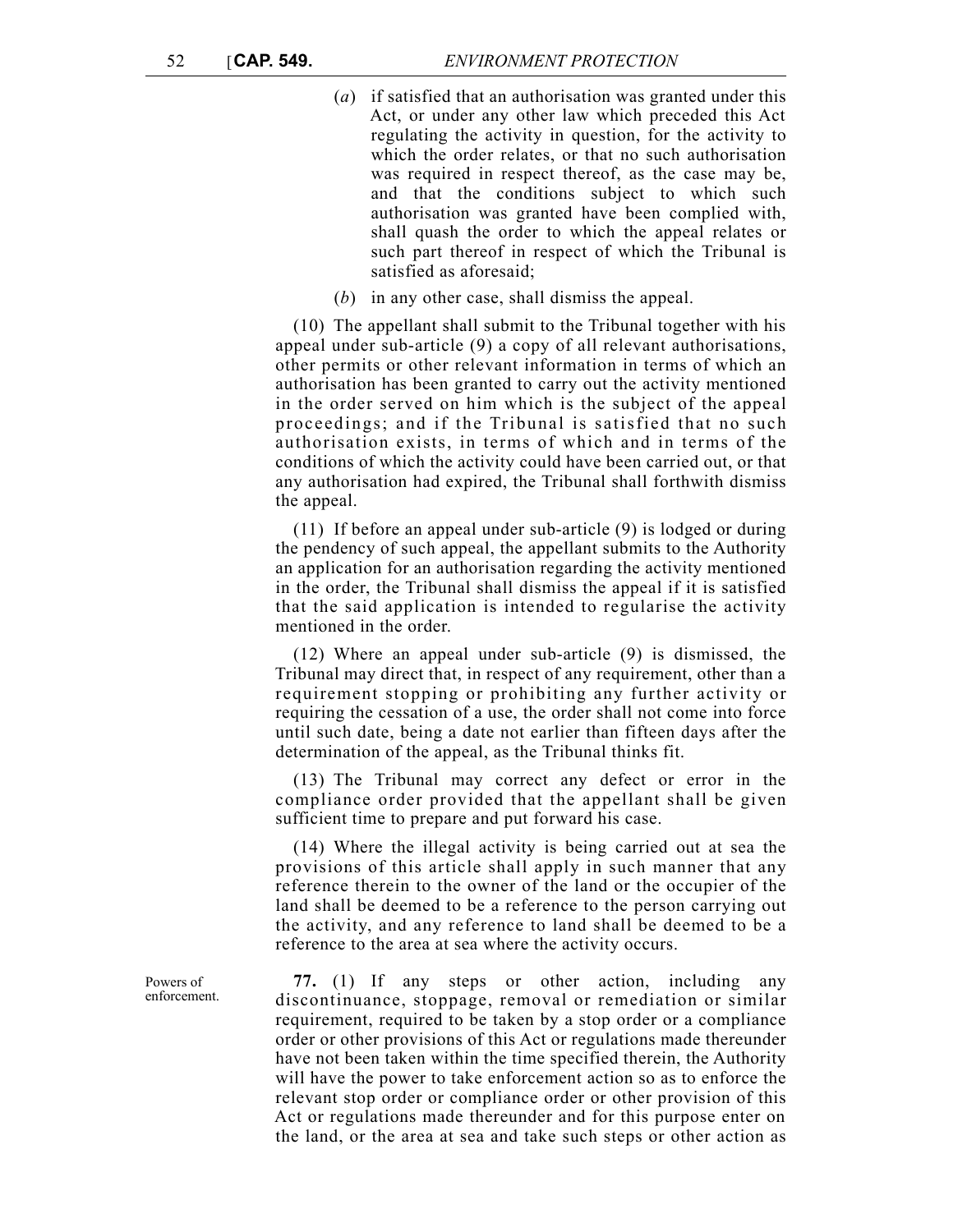aforesaid, including the disabling or removal of any equipment, machinery, tools, belongings, vehicles or other objects that may be on site and the carrying out of any works necessary to comply with what is requested in the compliance order, or the sealing, confiscation or impoundment of items whose possession is illegal according to provisions of this Act or regulations made thereunder, and may for such purpose request the assistance of the Police Force, the Armed Forces of Malta, the Department of Customs, any local council, any department of Government or any entity of Government.

(2) The Authority shall not be liable for any damages as a result of the exercise of its powers under this article unless it is proved that such damage resulted from gross negligence on the part of the Authority, its officers and agents.

(3) At its discretion, the Authority may not return to their owners any objects whatsoever which are the cause of the activity subject to the compliance order, and which are confiscated, impounded, seized or in any way removed by the Authority. The Authority may also dispose of such objects, where applicable at the contravenor's expense, in line with regulations that the Minister may make.

(4) Where the enforcement by the Authority of the stop order or the compliance order involves by necessity the passage also over third party property, and, or the removal of a development or the cessation or disruption of an activity that is not itself illegal, or any other impact on the said activity, the Authority may, under exceptional circumstances, proceed to pass over such property and, or to remove such development or to force the cessation of or to disrupt or to otherwise impact also such other activity.

(5) Notwithstanding the provisions of any other law and saving the provisions of article 46 of the Constitution and article 4 of the European Convention Act, no precautionary act or other restraining act may be issued against the Authority hindering it from the proper exercise of the powers conferred to it by this article.

The Authority may issue orders for action to remedy environmental damage without the need to apply for authorisation from the Authority.

(7) Subject to the provisions of sub-article (3), any items legitimately confiscated, impounded, seized or in any way removed during the exercise of the powers contained in this article, may only be released by the Authority following the payment of any dues from these debts resulting from the said action, and only when such payment happens within five calendar months from the date when the responsible parties were notified by the Authority of these dues, or according to payment terms as agreed by the Authority within ninety days from this date of notification of dues.

(8) If the payment of debts to the Authority resulting from actions as set out in this article does not take place within the time frame stipulated in sub-article (7), any objects whatsoever confiscated, impounded, seized or in any way removed during the said action will become the property of the Authority and may be Cap. 319.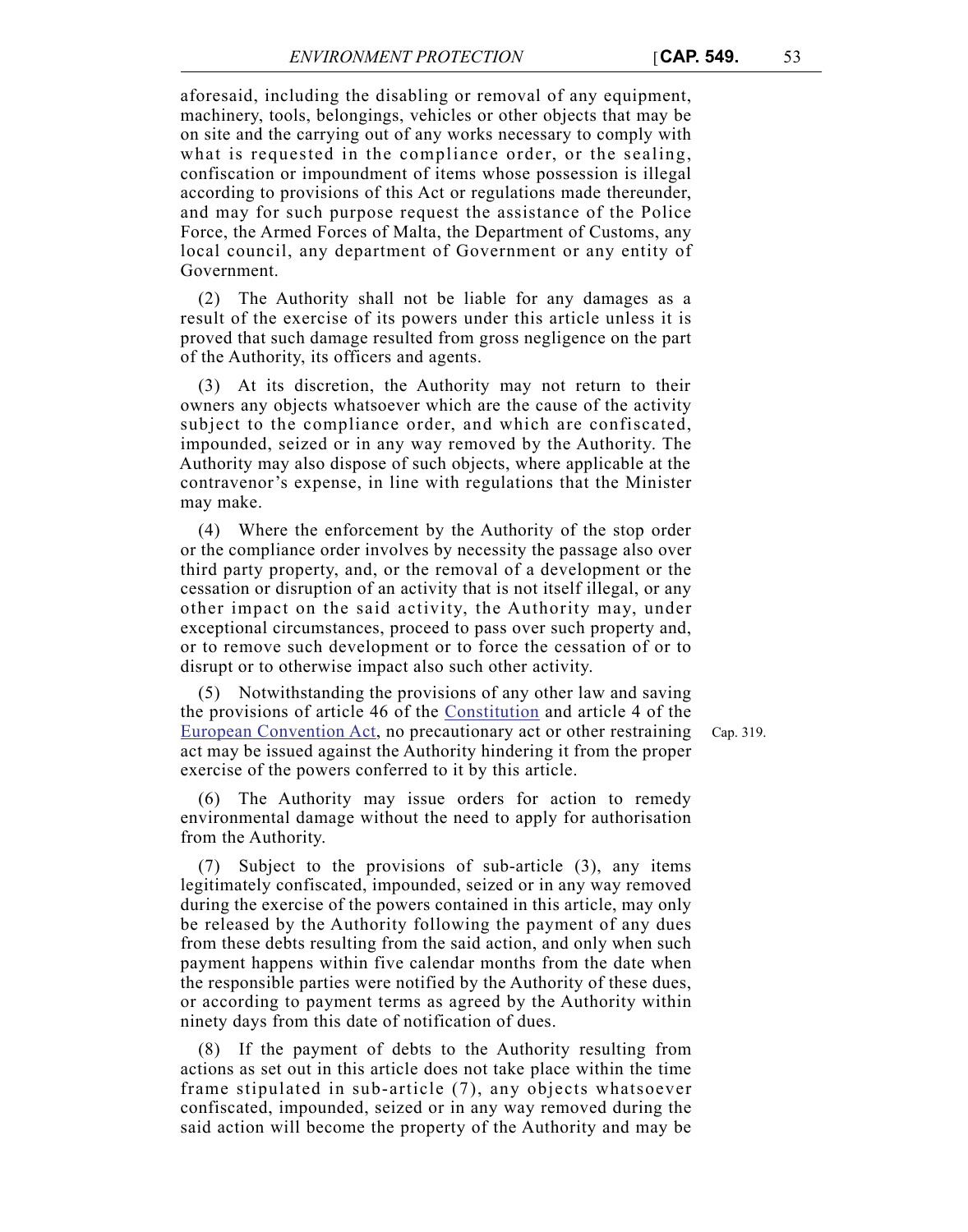disposed of, where applicable at the contravenor's expense, according to regulations that the Minister may make to this effect.

Imposition of daily fines.

**78.** Subject to the provisions of regulations made under this Act, and without prejudice to the Authority's powers set out in article 77, when an operation or a site is subject to a stop order or to a compliance order, and the provisions of the said stop order or compliance order are not abided with, the operation or site may be subject to a daily fine that starts accruing from the date of the first notification of the stop order or compliance order to any of the parties to whom the order is served according to the provisions of article 76. Any person subject to a stop order who fails to comply with the said order, or when a compliance order has not been appealed or where a compliance order has been appealed but has been confirmed, as the case may be, and the person concerned subject to a compliance order fails to comply with the said order within the period therein prescribed, such person shall be liable to a maximum penalty of not more than one hundred and fifty euro  $(6150)$  for every day the default continues after the expiration of the said period as the Authority may prescribe under the said regulations; and the Authority may recover such penalty from the said person as a civil debt owing to it.

**79.** (1) All expenses reasonably incurred by the Authority in the exercise of its powers under this article, or any other amount due to the Authority under any other provision of this Act or regulations made thereunder shall be recoverable as a civil debt by the Authority from the person against whom the order has been issued, or from any person responsible for the acts mentioned in the order, including an order for payment, or an applicant, subject to such right of recovery such person may have against any other person.

(2) Where the Authority desires to sue for the recovery of a debt due to the Authority under any law or regulation which it is entitled to enforce, the Chairperson or an officer of the Authority duly authorised by the Authority to act on its behalf may make a declaration on oath before the Court Registrar or before any other officer authorised to administer the oath in judicial matters, wherein he states the nature of the debt and the name of the debtor and confirm that it is due.

(3) The declaration referred to in sub-article (2) shall be served upon the debtor by means of a judicial act and it shall have the same effect as a final judgement of the competent court unless the debtor shall, within a period of twenty days from service upon him of the said declaration, oppose the claim by filing an application demanding that the court declare the claim unfounded.

(4) The application filed in terms of sub-article (3) shall be served upon the Authority, which shall be entitled to file a reply within a period of twenty days. The court shall appoint the application for hearing on a date after the lapse of that period.

(5) Any debts due to the Authority shall be prescribed by the lapse of the period of five years from the date on which the debt was due.

Recovery of amounts due to the Authority.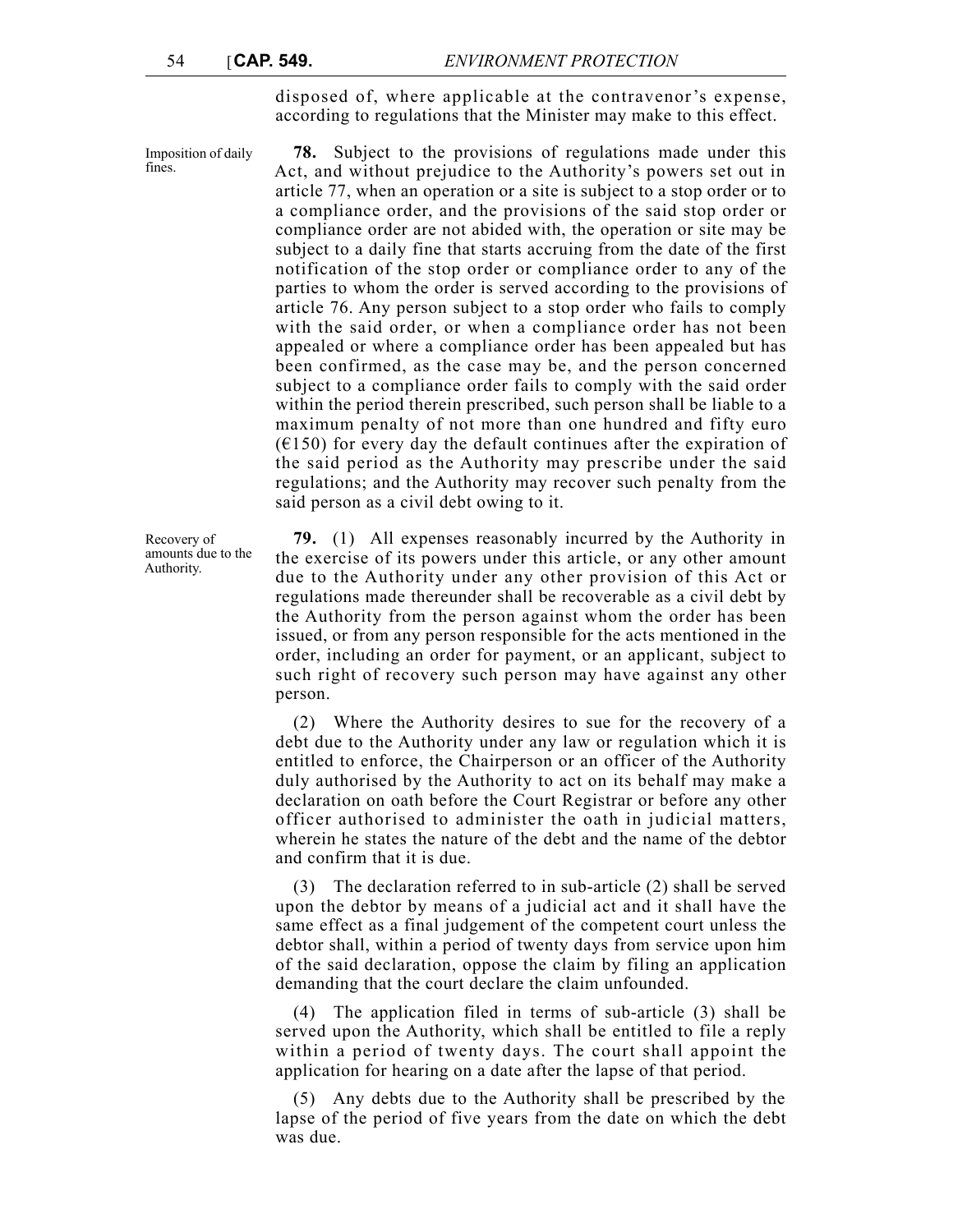**80.** (1) The Authority may impose an administrative fine upon Special procedure. any person:

- (*a*) who infringes any provision of this Act, regulations prescribed thereunder or of any other law with which the Authority is entitled to secure compliance and to enforce; or
- (*b*) who fails to comply with any directive or decision given by the Authority whether under this Act, regulations prescribed thereunder or under any other law with which the Authority is entitled to secure compliance and to enforce; or
- (*c*) who fails to abide by any stop order or compliance order and the provisions therein; or
- (*d*) who fails to comply with any condition of any authorisation granted under this Act, including with failure to provide data or information required in authorisation conditions in a timely and/or appropriate manner:

Provided that if the infringement is committed by a body corporate and is proved to have been committed with the consent, or involvement of, or to be attributable to, any gross negligence on the part of a person being a director, manager, secretary or other officer, however so described, of such body corporate or a person who was purporting to act in any such capacity then such person and such body corporate shall be responsible for the said infringement and shall be jointly and severally liable for the payment of any administrative penalty imposed by the Authority as a consequence thereof.

(2) An administrative fine imposed under sub-article (1) shall not exceed one hundred thousand euro ( $E100,000$ ) for each contravention or one thousand five hundred euro  $(61,500)$  for each day of non-compliance, from the date of the notice of the imposition of the administrative fine given by the Authority.

**81.** (1) The Authority, before imposing an administrative penalty upon any person who infringes or fails to comply with -

- (*a*) any provision of this Act;
- (*b*) regulations made thereunder;
- (*c*) any other law with which the Authority is entitled to secure compliance and to enforce;
- (*d*) any directive or decision given by the Authority whether under this Act, regulations made thereunder or under any other law with which the Authority is entitled to secure compliance and to enforce;
- (*e*) any provisions or time-frames included in any stop order or compliance order; or
- (*f*) any condition, limitation or approved specification of any authorisation granted under this Act,

shall by notice to the person concerned -

Proceedings when imposing administrative fines.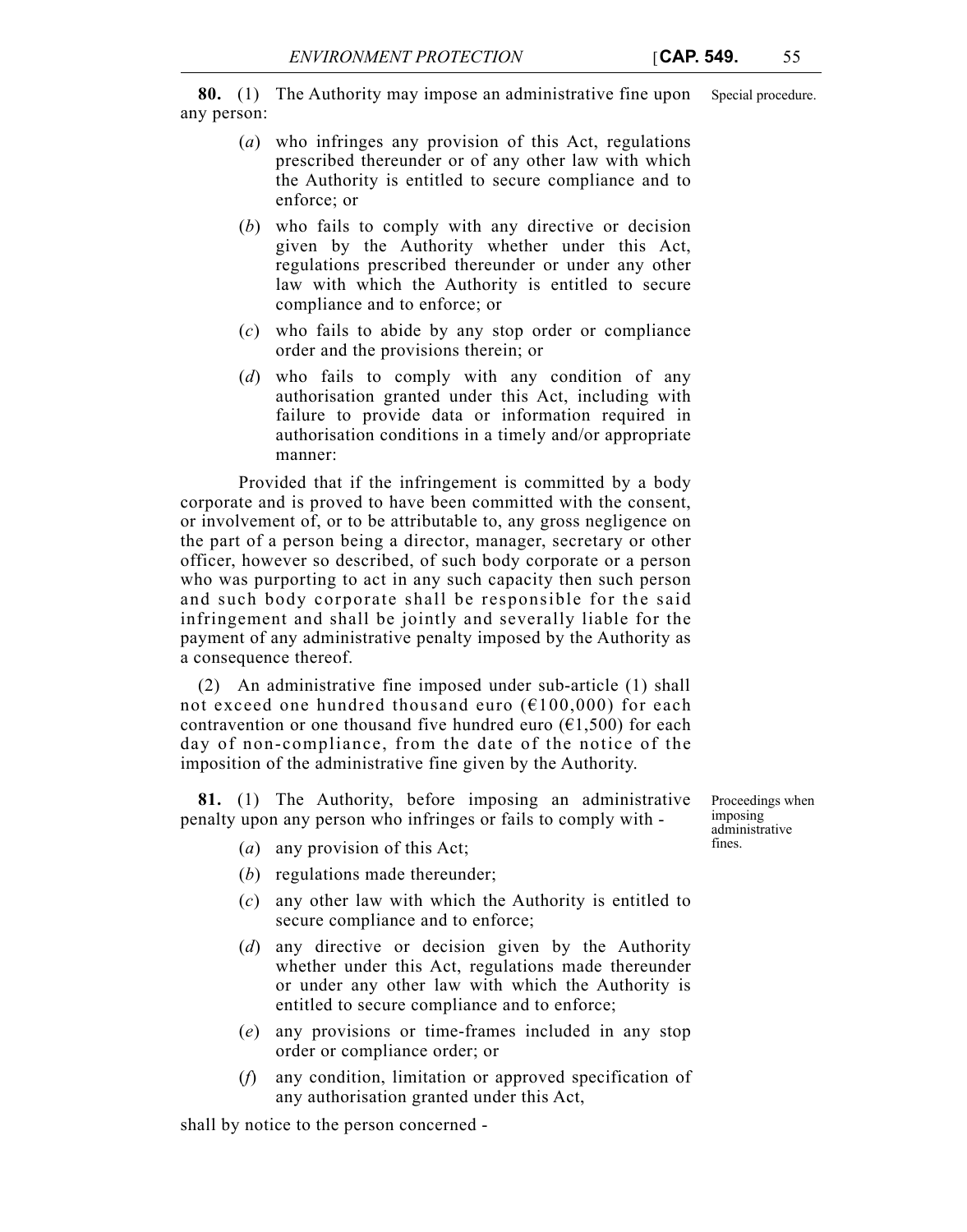- (i) give notice of the administrative penalty that may be imposed by the Authority;
- (ii) give notice of the specific reason why such penalty may be imposed;
- (iii) give notice of the amount of the penalty; and
- (iv) demand that the person concerned rectify the acts or omissions committed by such person and, or make submissions to the Authority within a specified time:

Provided that such time may not be more than twenty days or less than five days from the date of service of the notice:

Provided further that the person against whom an administrative penalty may be imposed, shall be given a reasonable opportunity during such period of time as may be stipulated in the notice to make submissions to the Authority and to propose any remedies that rectify the acts or omissions required by the Authority to be so rectified.

(2) In the notice mentioned in sub-article (1), the Authority may impose such conditions as it may consider reasonable in the circumstances.

(3) If the person concerned remedies the infringement to the Authority's satisfaction within the period established by the Authority in accordance with sub-article (1), and agrees in writing to abide with any conditions that the Authority may impose and pays any accrued daily fines to which the said infringement was subjected in terms of article 78, the Authority shall desist from proceeding any further:

Provided that if the person concerned, after having been bound in writing as stated above, fails to remedy the infringement to the Authority's satisfaction within the period established by the Authority in accordance with sub-article (1) or fails to abide with any terms or conditions agreed to in writing, the Authority shall impose against such person an administrative penalty for such failure, in addition to the administrative penalty which may be imposed for the infringement itself.

(4) If, after the lapse of the period mentioned in sub-article (1), the Authority considers that the person concerned has not given any valid reasons to demonstrate why no administrative penalty should be imposed against such person, the Authority shall proceed to impose such administrative penalty.

(5) Notwithstanding any other provision of this article, where the Authority has *prima facie* evidence that the infringement represents an immediate and serious threat to the environment, or to public safety or public security or public health, the Authority may shorten the periods mentioned in sub-article (1):

Provided that the person against whom such administrative penalty is imposed shall be given a reasonable opportunity to state any views and propose any possible remedies:

Provided further that if the person against whom the notice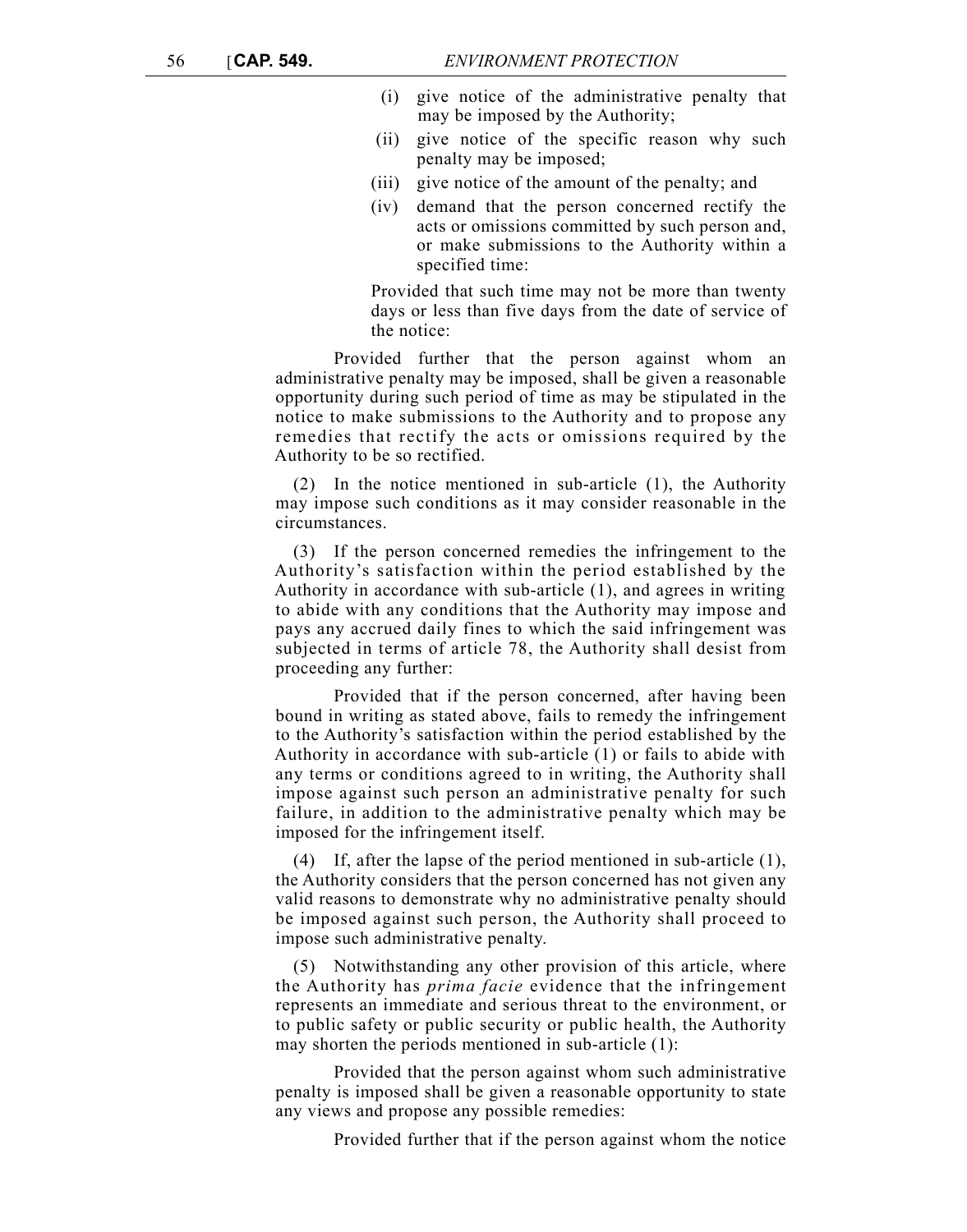has been issued files an appeal before the Tribunal and, concurrently with or before, the filing of the appeal requests the Tribunal to suspend the effects of the notice, then the Authority shall desist from issuing a judicial act as referred to in this subarticle until the request of suspension has been determined, withdrawn or otherwise dealt with:

Provided further that the Tribunal shall determine any requests for suspension referred to in this sub-article expeditiously. Before determining any such request the Tribunal shall give the Authority a reasonable opportunity to reply and make its submissions, within a period not less than three working days.

title for all effects and the purposes of article  $253(a)$  of the  $\overline{\text{Code of}}$  Cap. 12. (6) The notice referred to in sub-article (1), upon the expiry of the time limit for appeal therefrom, and upon the service of a copy thereof by means of a judicial act on the person liable to the payment of the administrative penalty, shall constitute an executive Organization and Civil Procedure.

(7) The Authority shall give its reasons for any decision taken under this article.

(8) Notwithstanding the provisions of any other law, no precautionary warrant or order shall be issued by any court restraining the Authority from the exercise of any of the powers conferred upon it under this Act in relation to administrative penalties.

(9) In all cases where the Authority imposes an administrative penalty and any action in respect of anything done or omitted to be done by any person and such act or omission also constitutes a criminal offence, no proceedings may be taken or continued against the said person in respect of such criminal offence if such person settles the penalty and any imposed action:

Provided that payment of the administrative penalty and the carrying out of any imposed action shall not extinguish any civil liability to make good any damages to any person or authority or to the environment in terms of environmental liability.

(10) An administrative penalty imposed by the Authority upon any person shall be considered a civil debt owing to the Authority.

(11) Measures whereby the liquidated value of damage to the environment, or of any infringement falling within the scope of this Act, can be settled, debited or offset, *inter alia* against payments due for public services, public goods or public projects.

**82.** Officers of the Authority appointed for such purpose may On-the-spot fines. impose on-the-spot fines, not exceeding a maximum amount of one thousand euro ( $\epsilon$ 1,000), for offences and to amounts as shall be prescribed in regulations issued by the Minister.

**83.** Notwithstanding any other law providing for the trial and punishment of offences, where the Authority believes that a person has committed an offence against this Act, the Authority may enter into an agreement in writing with such person describing the offence of which the person is accused, indicating the steps to be

Out of court settlement.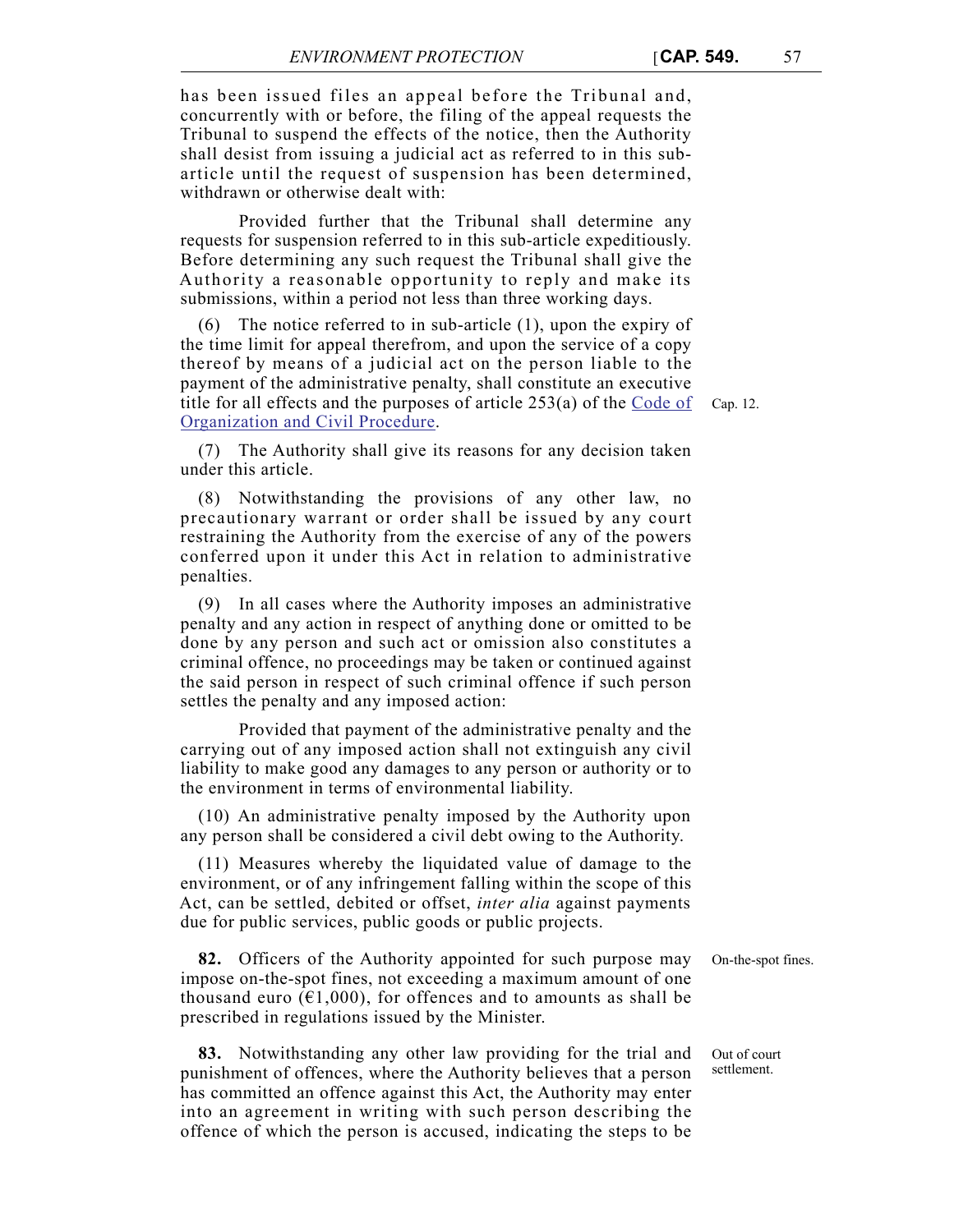taken to remedy the offence and a penalty which is agreed to be paid in respect of that offence as shall be prescribed in regulations made by the Minister.

## PART VIII

#### **Offences**

Offences. **84.** (1) Any person who -

- (*a*) carries out any activity without an authorisation as in force at the time of such activity, or, if the activity is carried out with an authorisation, fails to comply or to cause compliance with any condition, restriction or other limitation to which the authorisation is subject; or
- (*b*) acts in contravention of any of the provisions of article 70 in respect of any protected area, or an emergency conservation order; or
- (*c*) having been served with a stop or compliance order or other order under article 76 fails to comply with any of the requirements of such notice within the time therein specified; or
- (*d*) attempts to hinder, obstruct, threaten, molest or interfere with, any officer of the Authority, or relatives thereof, or any police officer, or any public officer, or any officer of any department of Government or of any entity of Government or of any local council, in the execution of his duties under the law or fails to comply with any reasonable requirement demanded of him by any such person as aforesaid or otherwise to assist him in the carrying out of the said duties, or knowingly furnishes such person with false information or neglects or refuses to give any information required for the purpose aforesaid; or
- (*e*) makes a declaration for any of the purposes of this Act which is false, misleading or incorrect in any material respect,

shall be guilty of an offence against this Act and shall be liable, on conviction, to a fine (*multa*) of not less than one thousand five hundred euro  $(61,500)$  and not exceeding two million five hundred thousand euro ( $\epsilon$ 2,500,000), and in respect of an offence under paragraph (d) or, in the case of an offence under paragraph (c) if the offender persists in the offence for more than three months, also to imprisonment for a term of not less than three months and not exceeding three years:

Provided that, and without prejudice to the provisions of article 69(6) and article 78 and without prejudice to the maximum fine above established, the minimum fine (*multa*) to which an offender is liable under this article shall not be less than the value of any work carried out without an authorisation or in violation of any conditions to which such authorisation was subject.

(2) The Court, besides awarding the punishment referred to in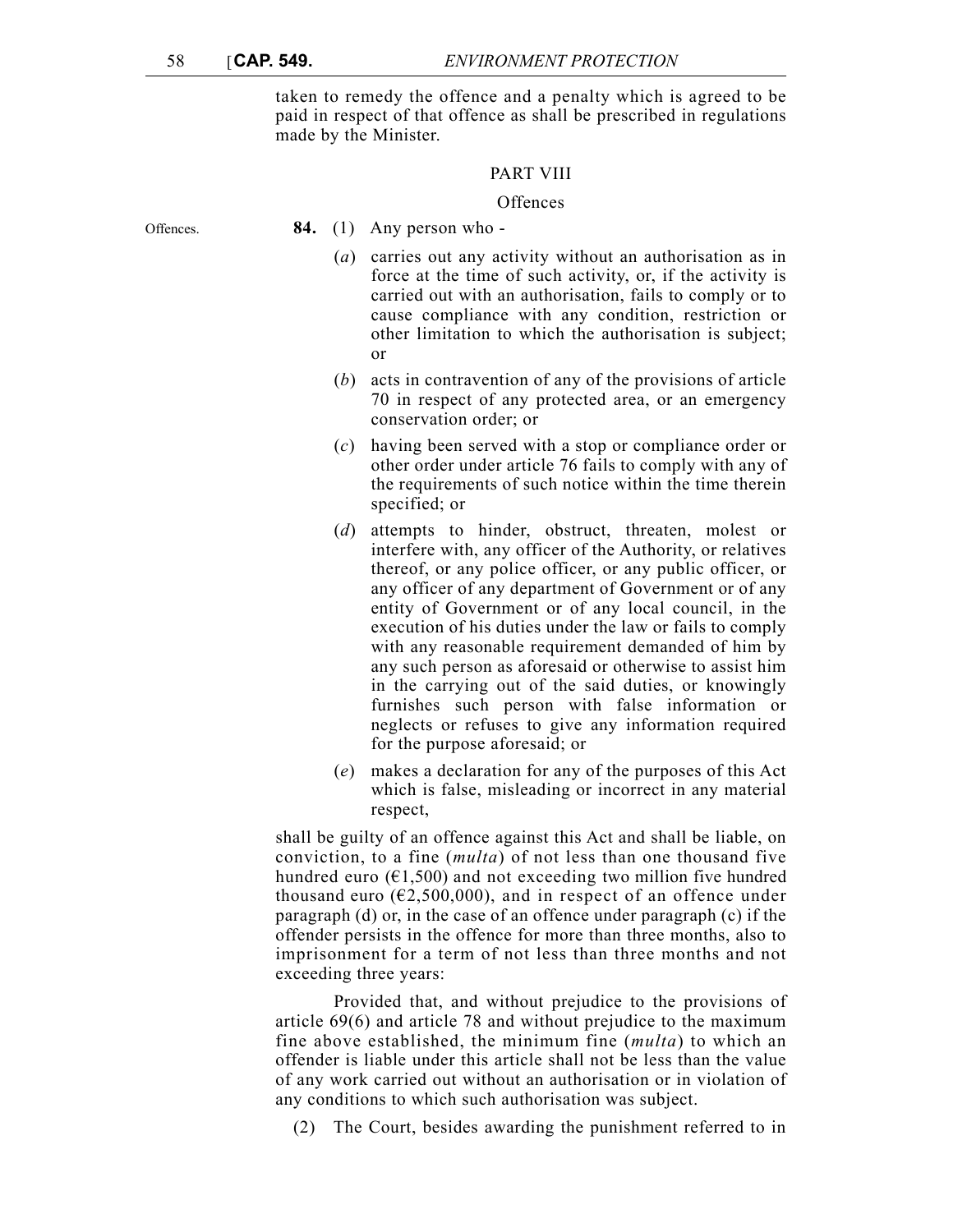sub-article (1), may confiscate the *corpus delicti* where applicable and shall order the offender to remove the causes of the offence and to undo anything which was done without an authorisation or to comply with the conditions imposed in the authorisation, as the case may be, within a time sufficient for the purpose, but in any case not exceeding three months from the date of the judgment, to be fixed by the court; and, if the offender fails to comply with any such order within the time so fixed, he shall be liable to a fine (*multa*) of not less than fifty euro ( $650$ ) and not more than one hundred and thirty euro ( $\epsilon$ 130), as the court may fix, for every day the default continues after the expiration of the said time and the Court may also order the modification, suspension or revocation of any authorisation.

(3) Proceedings against any person for any offence as is mentioned in sub-article (1) shall be taken before the Court of Magistrates (Malta) or the Court of Magistrates (Gozo), as the case may be, as courts of criminal judicature in accordance with the provisions of the Criminal Code:

Provided that, notwithstanding the provisions of article 376(1)(*b*) of the Criminal Code, the Court shall, at the request of the prosecution or of the accused, take down evidence given by the witnesses in the manner provided for either in article 390(6) of the said Code or in any law for the time being in force.

(4) Article 21 of the Criminal Code and the provisions of the Probation Act shall not apply to any offences referred to in this article.

(5) Neither the filing of an application intended to regularise any activity to which a prosecution refers, nor the filing of an appeal against a refusal or partial approval of such an application shall be a bar to the continuation of such a prosecution and the court shall continue to hear such a case and shall give judgment and shall issue an order in terms of sub-article (2) as if such an application or such an appeal had never been filed:

Provided that where such an activity has been regularised no fine under sub-article (2) shall be due in respect of the time after the activity has been regularised and all fines paid to the Authority.

(6) Notwithstanding the provisions of the Criminal Code, the Cap. 9. Attorney General shall always have a right of appeal to the Court of Criminal Appeal from any judgment given in proceedings arising out of this Act or of any regulations, rules or orders made thereunder.

(7) Any action taken under the provisions of this article shall be without prejudice to any action that may be taken against any person under regulations made in accordance with the provisions of article 69(6).

**85.** In any proceeding or prosecution under this Act, a copy of any order, notice, decision or other document purporting to have been made under this Act and purporting to have been signed by the Chairperson of the Authority or any Director, shall be accepted as evidence of the order, notice, decision or other document, and of the facts appearing therein, without further proof.

Cap. 9.

Cap. 9.

Cap. 9. Cap. 446.

Certified copies of documents.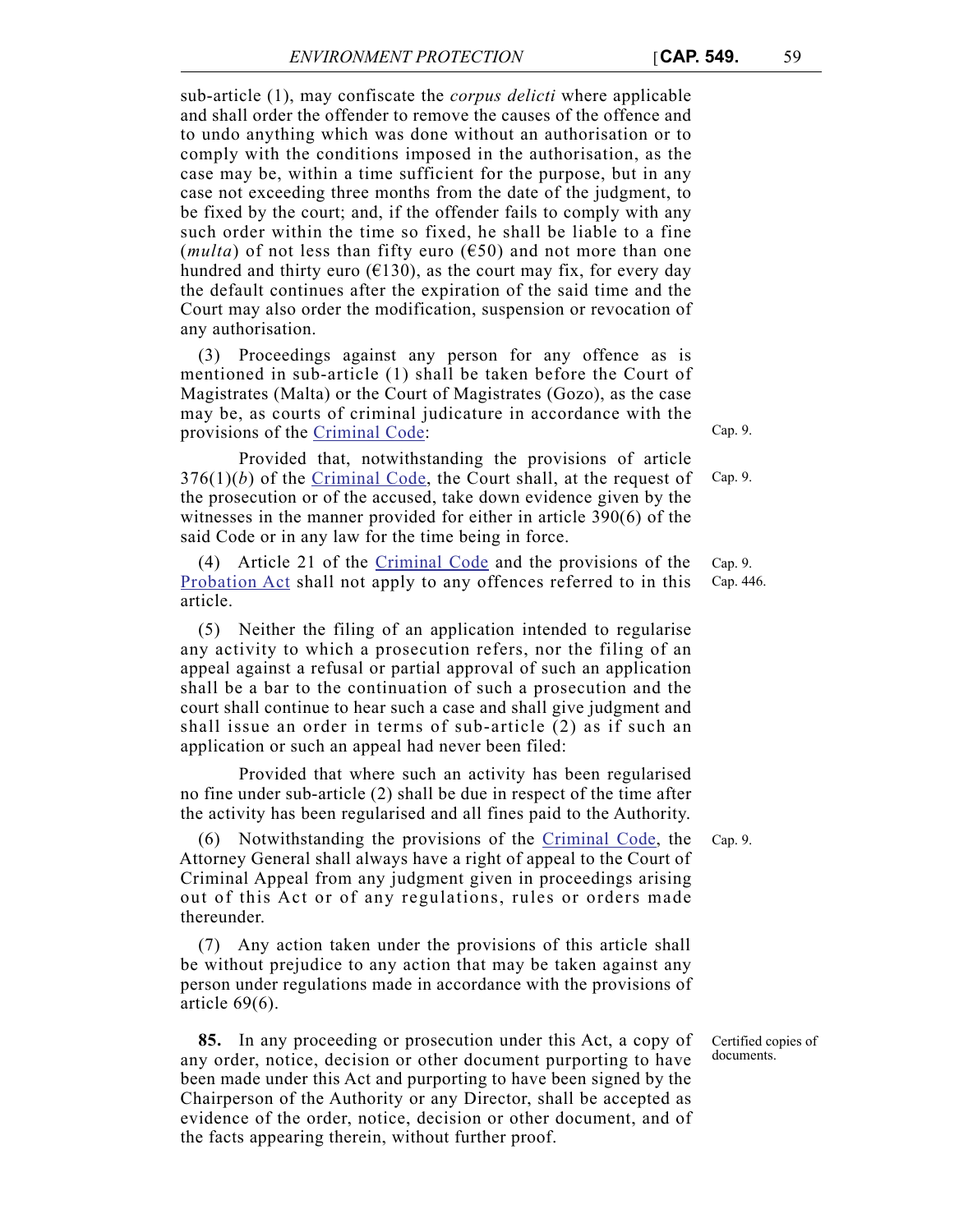## PART IX

#### Miscellaneous

Service of notices, etc., under this Act.

**86.** (1) Where any notice, order, other instrument or document whatsoever is required or authorised to be served or given by or under this Act, it may be served or given in any of the following manners:

- (*a*) by delivering it to the person on whom it is to be served or to whom it is to be given; or
- (*b*) by leaving it at the usual or last known place of abode of that person or, if such person has furnished an address for service, at that address; or
- (*c*) by sending it in a registered letter addressed to that person at the place of abode or the address for service aforesaid; or
- (*d*) in the case of a body corporate or other body of persons, by delivering it to an officer or servant thereof at the registered or principal office, or sending it in a registered letter addressed to the body aforesaid at that office; or
- (*e*) in any case in which it is not reasonably possible to effect service in any of the foregoing manners whether on all or on any one or more of the persons on whom service is to be made or notice is to be given, by affixing the document to be served or given in a conspicuous place on the land to which it relates and keeping it so affixed for a period of not less than seven days; or
- (*f*) in any case in which it is not reasonably possible to effect service in any of the manners prescribed in (*a*) to (*e*) whether on all or on any one or more of the persons on whom service is to be made or notice is to be given, by publication in a local newspaper; or
- (*g*) where the order, notice, or other document to be served or given is affixed on the land but is removed before the expiry period of seven days, the reaffixing of the order, notice or other document shall only be for the remaining period after the document was removed.

(2) Where the notice or other document is required or authorised to be served or given to any person as having an interest in land, and the name of that person cannot be ascertained after reasonable inquiry, or is required or authorised to be served on an occupier of land, the notice shall be deemed to be duly served or given if it is served or given in any of the manners indicated in subarticle (1) and addressed to the person having an interest in the land by the description of "owner" or "occupier", or "owners" or "occupiers", as the case may require.

(3) A person who at any time after an order, notice or other document is affixed pursuant to this article, removes, damages or defaces the said affixed order, notice or other document during its term of validity without lawful authority shall be guilty of an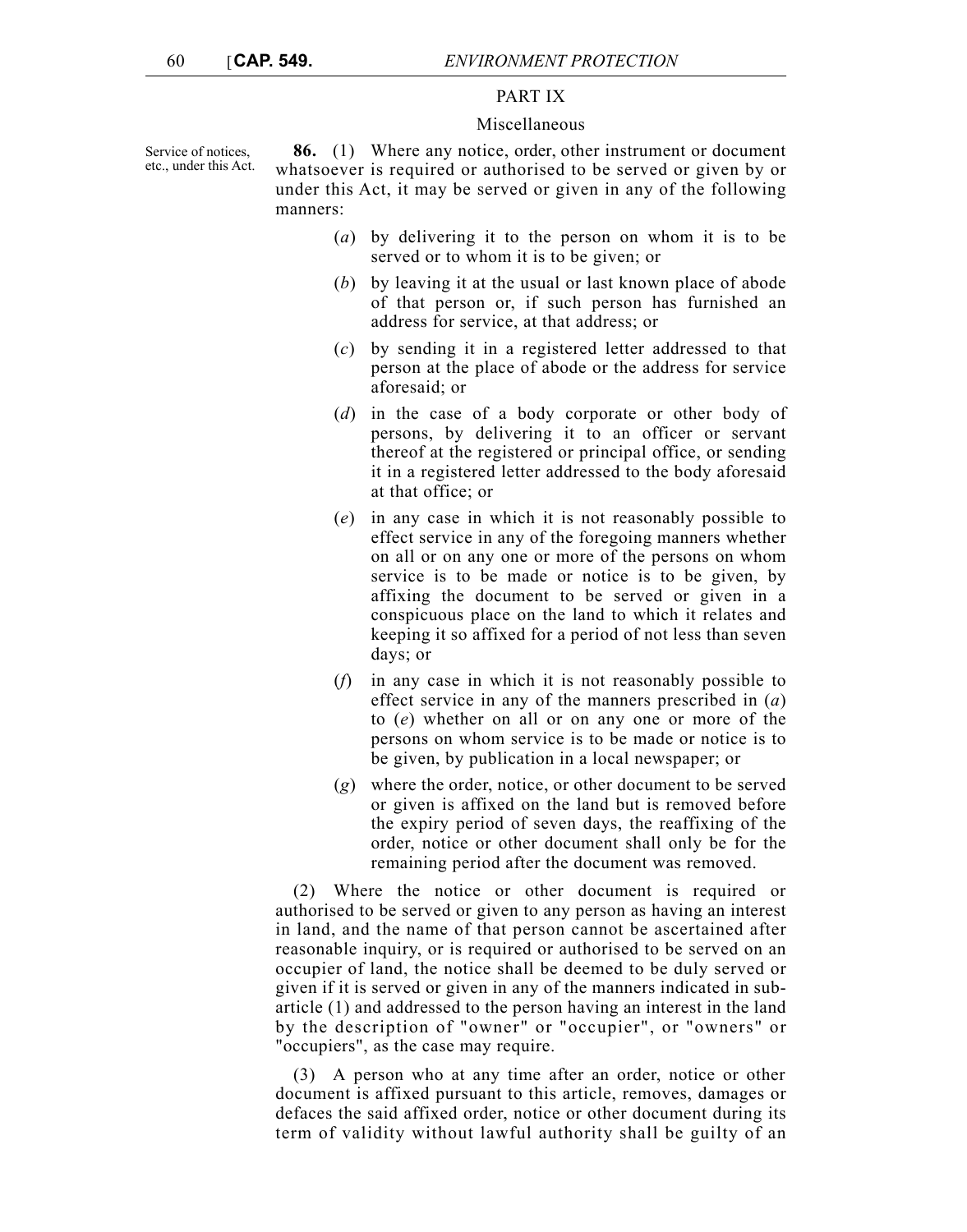offence and shall be subject to a fine according to the provisions of article 82.

**87.** (1) The Minister may with effect from such date as may be established by notice in the Gazette repeal the Environment and Development Planning Act and different dates, rules and procedures may be so established for the revocation and, or applicability of different provisions thereof.

(2) The Minister may by regulations made under this Act, provide that for the words "Director" and "Director Environment Protection", wherever they may occur in regulations made under the Environment and Development Planning Act, there shall be substituted the word "Authority" and any definition of "Director" and "Director Environment Protection" in regulations made under the same Acts shall be deleted.

(3) Any order, rule, regulation, bye-law, notice, plan or policy or other instrument having the force of law made under the authority or kept in force under any of the provisions of the Environment and Development Planning Act shall continue in force and shall continue to have effect as if made under this Act and may be amended, substituted or revoked accordingly.

(4) Any licence, permission, authority, order, notice or certificate, or any prosecution or charges granted or made under or kept in force under any of the provisions of the **Environment** and Development Planning Act and still in force immediately before the date of coming into force of this Act, shall as from such date continue in force as if it were a licence, permission, authority, order, notice or certificate, or prosecution or charges granted or made under a corresponding provision of this Act, and any such licence, permission, authority, order, notice or certificate, or prosecution or charges as aforesaid shall be treated and dealt with accordingly:

Provided that in the case of any such licence, permission, authority, order, notice or certificate issued as operative for a specific period, such licence, permission, authority, order, notice or certificate shall remain operative for such a period from the date such licence, permission, authority, order, notice or certificate was issued.

(5) The Environment Fund established under the provisions of article 32, shall perform and succeed all the functions, assets, rights, liabilities and obligations of the Environment Fund established under the provisions of the Environment and Development Planning Act.

(6) The Minister may by regulations made under this Act provide that the Authority shall be considered as the competent Authority for any matters listed in this article.

Saving. Cap. 504.

Cap. 504.

Cap. 504.

Cap. 504.

Cap. 504.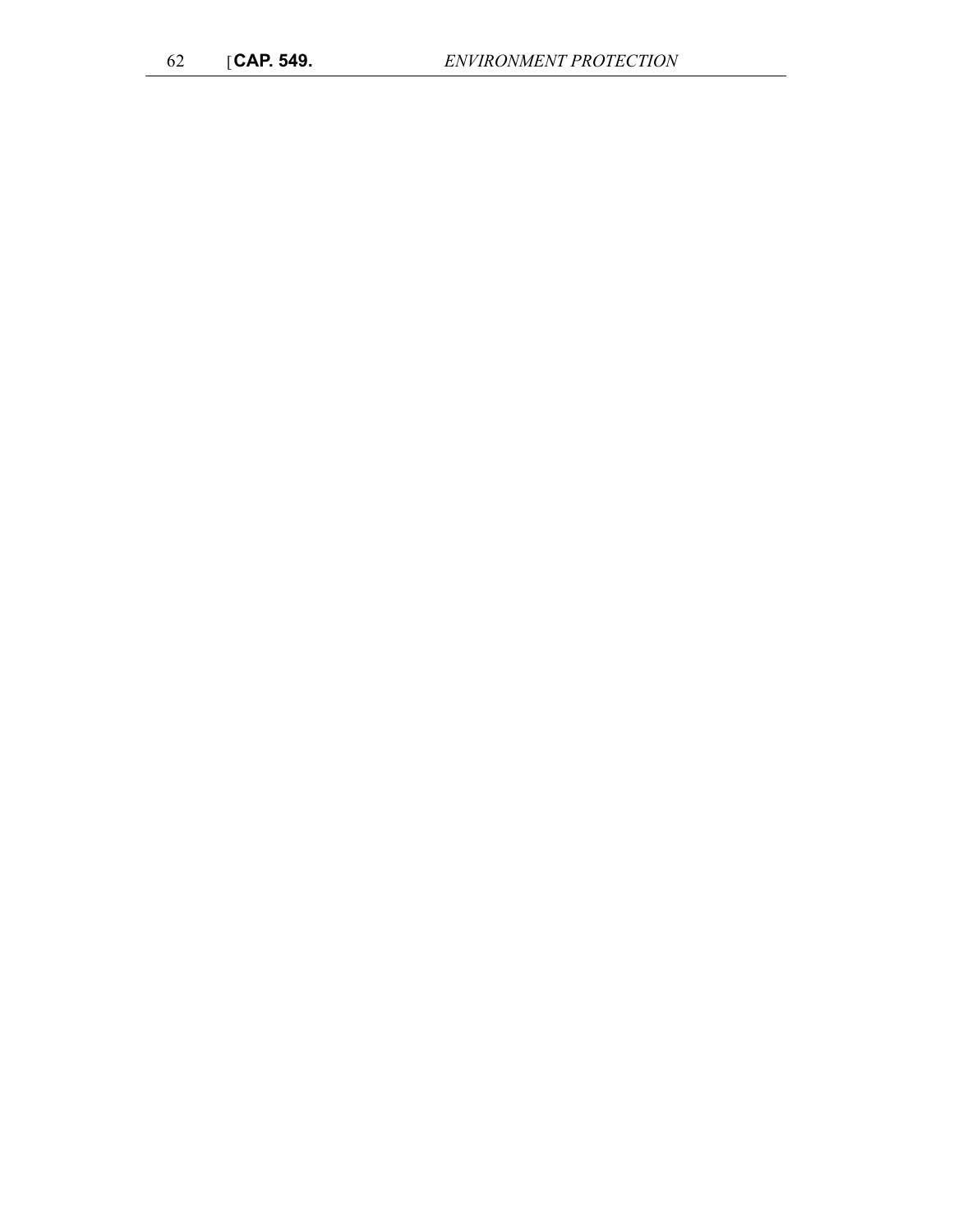# SCHEDULE

# [Article  $58(2)$ ]

The activities and operations referred to in article  $58(1)$  include, amongst others, the following:

- (*a*) in relation to biodiversity and other natural features:
	- (i) for whatever purpose, trade in, sell, buy, exchange, transfer or dispose, extract or abstract, transport, import, export or re-export such specimens of flora, fauna or other natural features, as may be prescribed whether dead or alive in whole or in part, including any derivatives thereof;
	- (ii) have such specimens as may be prescribed in transit;
	- (iii) have in his possession such specimens as may be prescribed;
	- (iv) handle such specimens as may be prescribed, in any manner including the ringing and tagging thereof;
	- (v) mount, stuff, trap, shoot or capture such specimens as may be prescribed;
	- (vi) deliberately pick, collect, cut, destroy, kill, pursue, take, damage, capture such specimens as may be prescribed;
	- (vii) uproot, fell, prune or carry out any surgical or other interventions on such specimens as may be prescribed;
	- (viii) use prohibited means of capture and killing as may be prescribed;
	- (ix) manage invasive and alien species as may be prescribed;
	- (x) introduce or reintroduce species as may be prescribed;
	- (xi) carry out activities in protected areas considered to have an effect on the diversity and the integrity of the site or its environmental characteristics;
	- (xii) carry out any activity which goes counter to the principles of ecological, geological, geomorphological, hydrology and landscape restoration or of good-practice conservation and management of biodiversity, natural features, landscapes and protected areas, as may be prescribed, including but not limited to:
		- 1. activities which are expected to cause permanent or prolonged or otherwise significant alterations;
		- 2. afforestation, planting, deforestation and removal of natural vegetation;
		- 3. activities expected to generate, intensify or modify ambient noise, vibrations, light pollution, currents or other disturbances to the environment;
		- 4. activities involving fires, fireworks, spillage hazards or other potentially hazardous factors;
		- 5. activities considered to have an effect on biological diversity, on the physical aspect of the site, or on the integrity of the site and the landscape;
		- 6. off-roading activities or events;
		- 7. cleaning or dredging of valleys;
	- (xiii) modify, endanger the stability of or demolish any natural physical features, or any rural structures affording a habitat for flora and